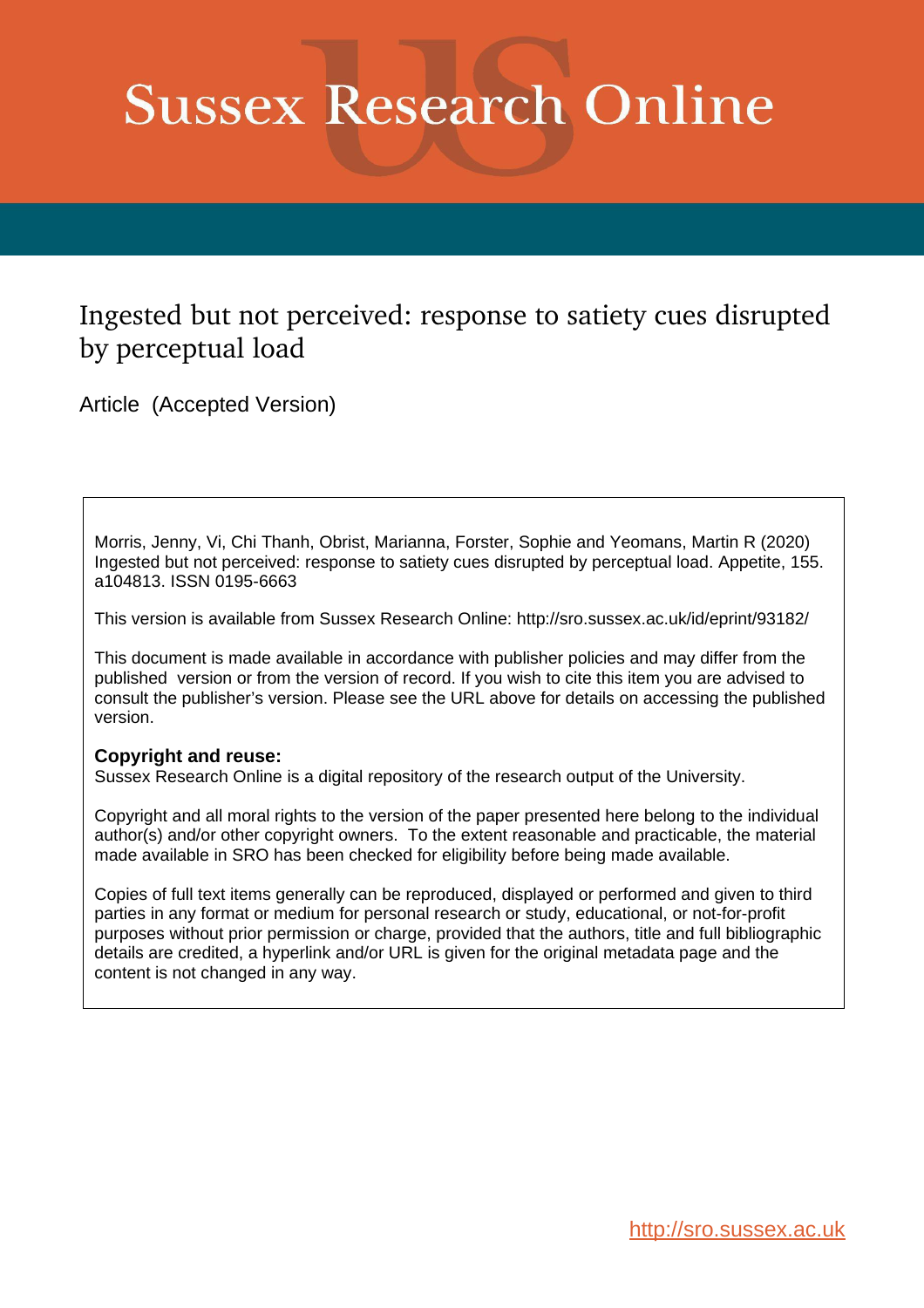Ingested but not perceived: response to satiety cues disrupted by perceptual load

Jenny Morris<sup>1</sup>, Chi Thanh Vi<sup>1</sup>, Marianna Obrist<sup>2</sup>, Sophie Forster<sup>1</sup>, Martin R. Yeomans<sup>1</sup>

<sup>1</sup> School of Psychology, University of Sussex, UK

<sup>2</sup> School of Informatics, University of Sussex, UK

Corresponding Author: Martin R Yeomans Tel: 01273 678617

Email: martin@sussex.ac.uk

Address: School of Psychology Pevensey Building Room 2C11 University of Sussex Falmer BN1 9QH

All data are available on the open science framework (osf.io/tvfpq/)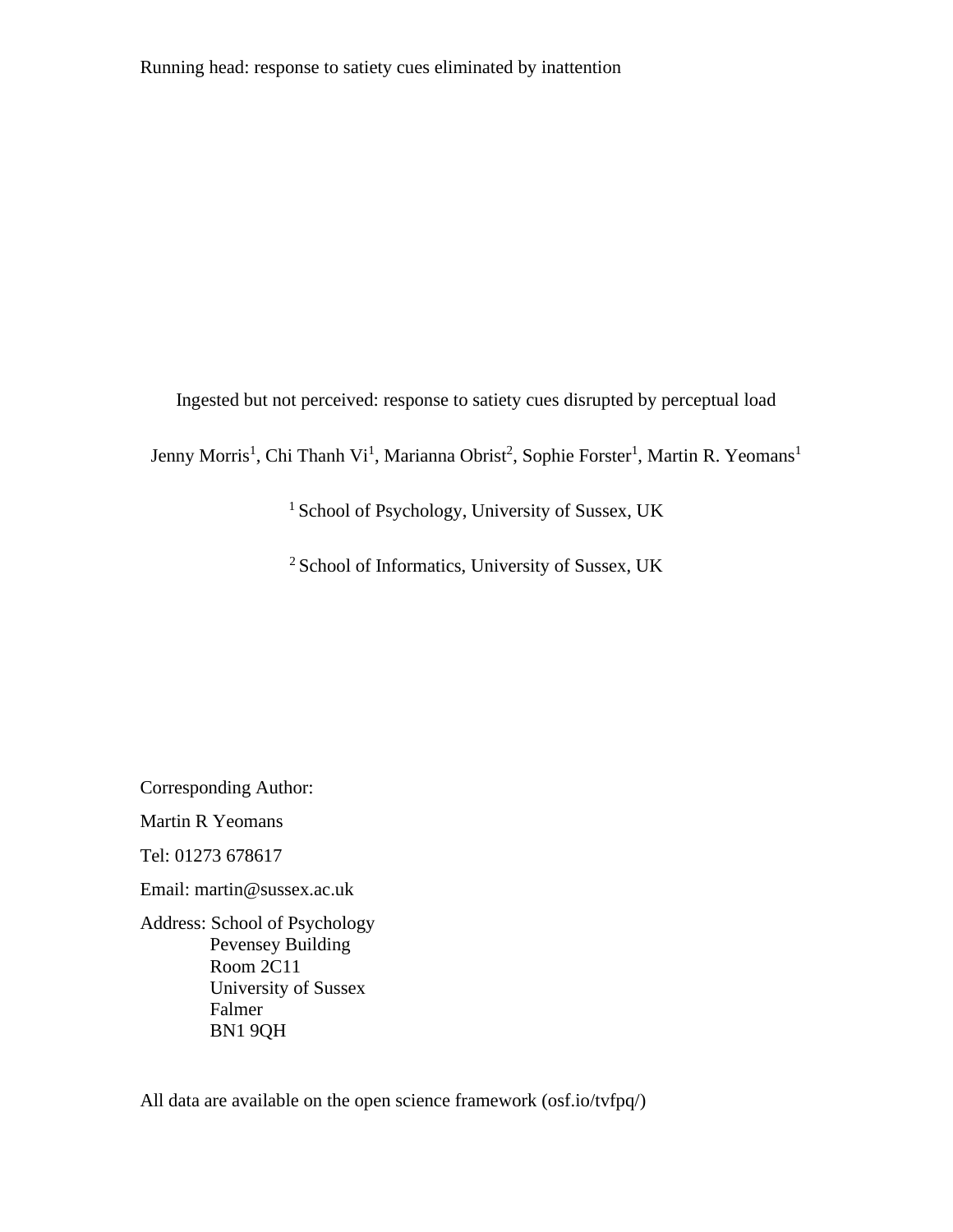#### Abstract

Selective attention research has shown that when perceptual demand is high, unattended sensory information is filtered out at early stages of processing. We investigated for the first time whether the sensory and nutrient cues associated with becoming full (satiety) would be filtered out in a similar manner. One-hundred and twenty participants consumed either a low-satiety (75kcal) or high-satiety (272kcal plus thicker texture) beverage, delivered via an intra-oral infusion device while participants simultaneously completed a task which was either low or high in perceptual demand. Among participants who performed the low perceptual load task, ingestion of the high-satiety beverage increased rated satiety and reduced consumption at a subsequent snack test. However, both effects were eliminated by the high perceptual load task. Therefore, the processing of satiety cues was dependent on the availability of attention, identifying a novel perceptual load mechanism of inattentive eating and supporting more recent cognitive models of appetite control.

Keywords: Attention, Perceptual load, Satiety, Food intake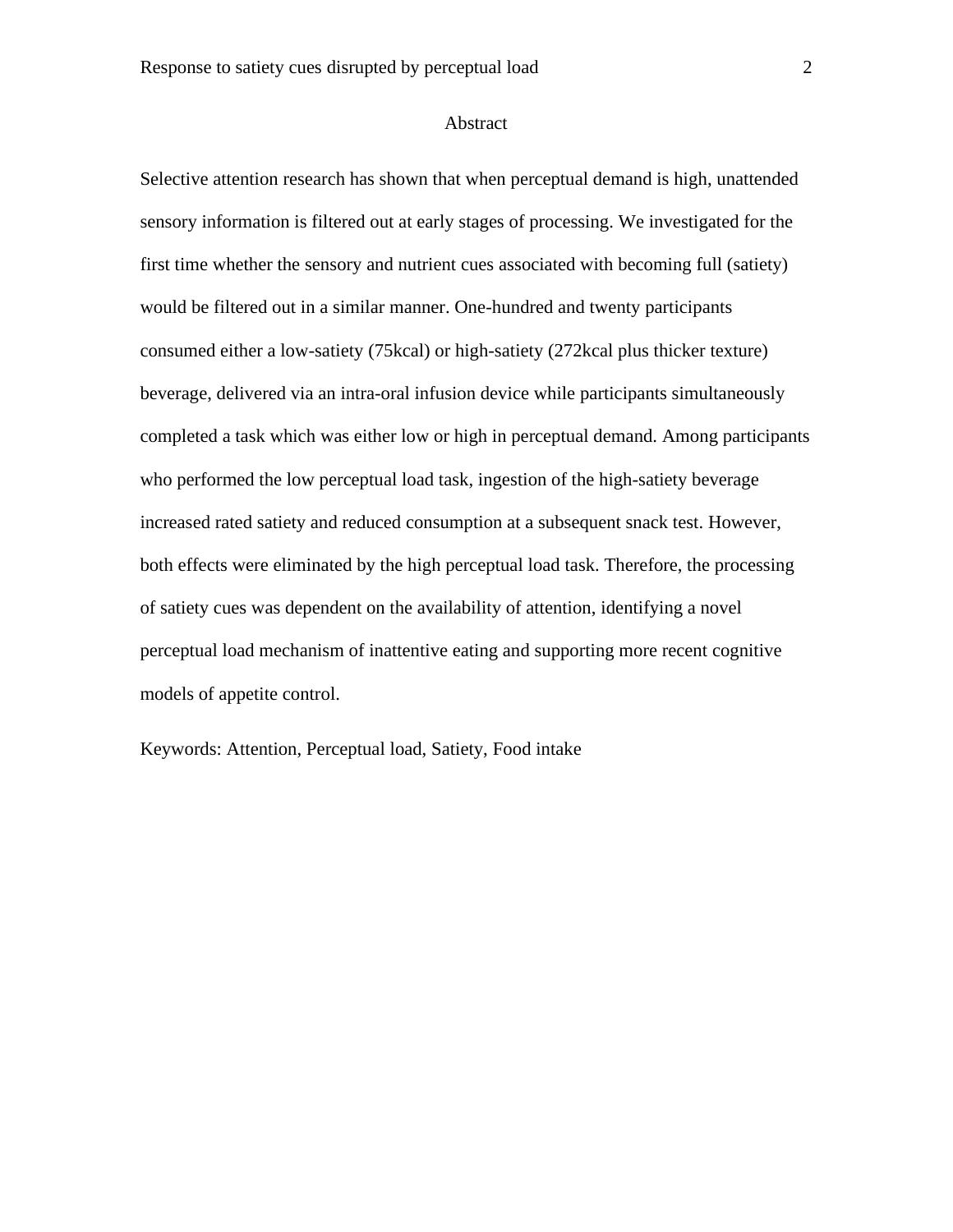#### **1. Introduction**

Satiation, referring to the process that causes cessation of intake, and satiety, the feeling of fullness after a meal that suppresses further intake, are key components of appetite control (Blundell & Tremblay, 1995). The satiety cascade has outlined a variety of processes involved in generating satiation and satiety, which have tended to be split into early cognitive and sensory influences, and later post-ingestive influences (Bellisle  $\&$ Blundell, 2013; Blundell & Tremblay, 1995). More recently, stronger cognitive models of eating behaviour have suggested that satiety is partly cognitively constructed and dependent upon memory (Higgs et al., 2017). These models are supported by considerable evidence that reducing memory for a consumed food by interfering with attention at the time of initial consumption (e.g., by watching television or playing games) increases subsequent consumption (Higgs, 2015; Higgs & Woodward, 2009; Mittal, Stevenson, Oaten, & Miller, 2011; Oldham-Cooper, Hardman, Nicoll, Rogers, & Brunstrom, 2010; Robinson et al., 2013).

Several potential mechanisms have been suggested to explain the role of attention and memory in eating behaviour. For example, manipulations of attention have been argued to influence subsequent intake via changes in meal memory (Higgs & Spetter, 2018; Robinson, Kersbergen, & Higgs, 2014). In support of this claim, when food is consumed while distracted, subsequent memory ratings for vividness of the food and accuracy of which food items had been consumed were reduced (Higgs, 2015). Another potential explanation is that memory for recently consumed food increases attention to physiological appetite signals (e.g., hunger and fullness) and therefore allows the individual to adjust subsequent intake accordingly (Higgs, 2005).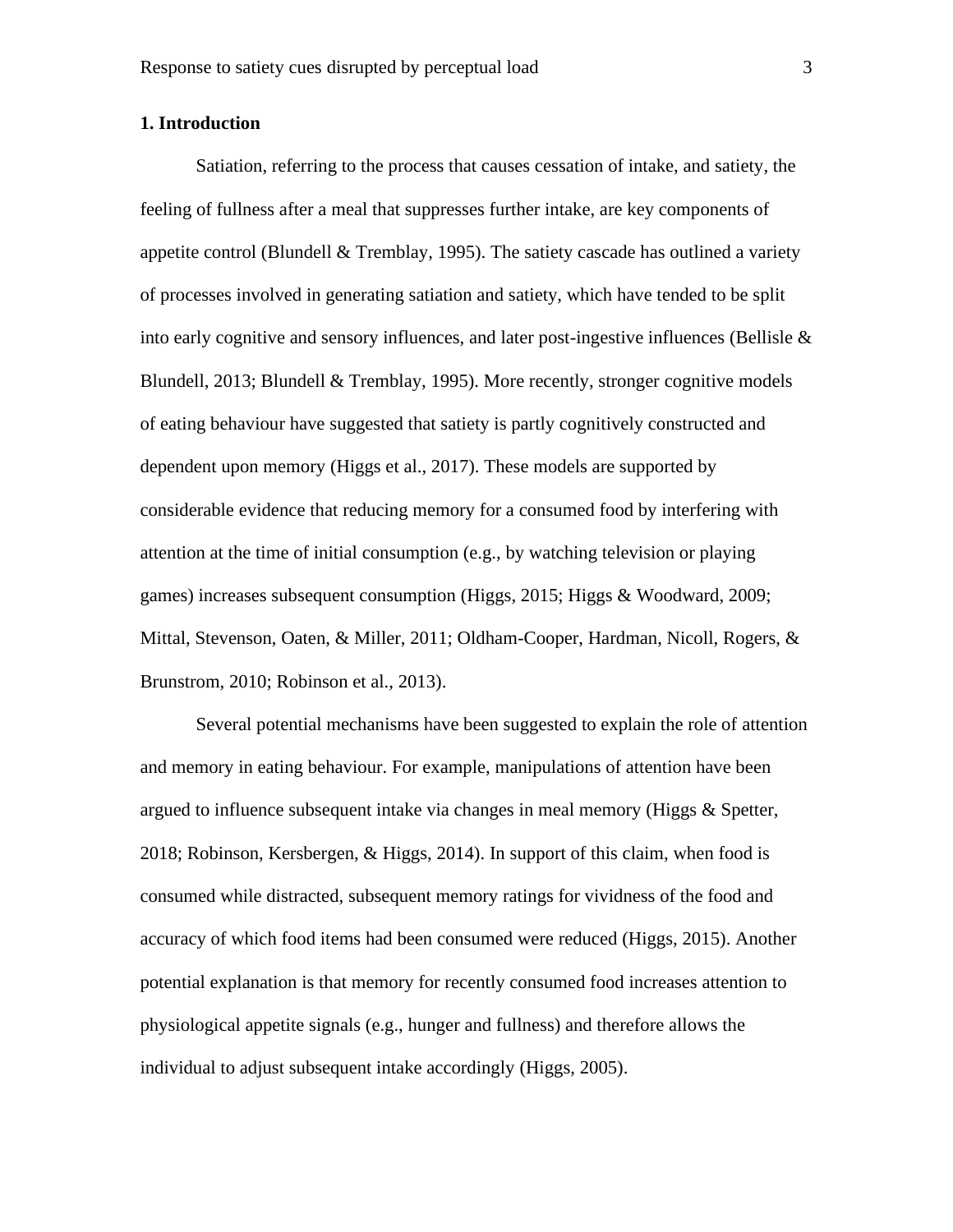However, in both potential explanations the attentional mechanism is implied—it is unknown to what extent the subsequent memory effects are due to lack of attention. In addition, other explanations such as mood cannot be ruled out, as paradigms most commonly compare television (which is known to influence intake via changes in mood, Yeomans & Coughlan, 2009) to a no task control condition (which could induce boredom). One study varied engagement with a computer task by offering a financial reward to the highest performing participant of the week (Higgs, Dolmans, Humphreys, & Rutters, 2015) and found that recall for the serial order of lunch items and memory vividness of the lunch was reduced and subsequent consumption was greater in the high compared to low engagement condition. These results are consistent with an attentional explanation (that greater attention was paid to the distraction task when a reward was offered), however, there is no direct evidence that this is the case.

Furthermore, part of the memory effect on satiety may be explained by factors that act only on post-ingestive aspects of satiety, rather than the processing of satiety information at the time of initial consumption. Brunstrom et al. (2012) used a refilling soup bowl paradigm to manipulate actual intake (300ml vs 500ml) without participant awareness (aware participants were removed) and perceived intake (300ml vs 500ml). Actual food consumption guided appetite ratings immediately after consumption (e.g., the larger portion reduced hunger), suggesting that nutrient-based satiety was controlling appetite despite lack of awareness of amount consumed. Memory for the perceived amount eaten only influenced satiety two hours after the initial consumption (the perceived larger portion reduced hunger and actual intake had no effect). Therefore,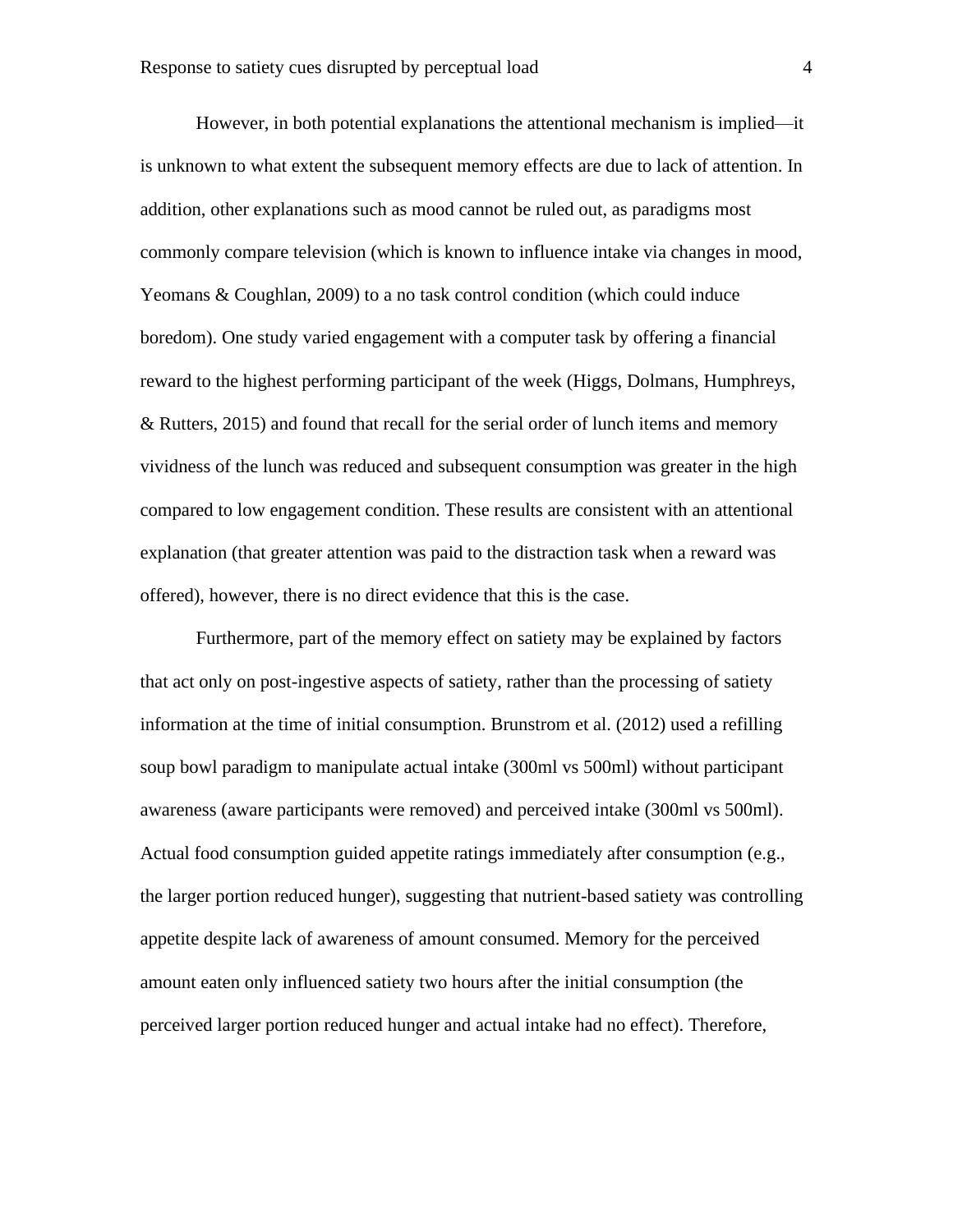memory for amount consumed had a powerful effect on appetite, but only once nutrientbased satiety effects had worn off.

The current research will utilise Load Theory, a key theory from the selective attention literature, to more directly test the role of attention in satiety. Load Theory suggests that the extent to which task-irrelevant stimuli are processed is limited by the availability of attention, which is determined by whether the primary task leaves adequate spare perceptual capacity (Lavie, 2005, 2010). Increasing the perceptual demand in a task (e.g., searching for a friend in a crowded vs. an empty restaurant) exhausts perceptual capacity, resulting in irrelevant stimuli not receiving attentional processing. Crucially, this is a passive process carried out automatically by the perceptual system at an early stage of selection.

A large body of evidence has demonstrated the powerful effects of perceptual load in reducing task-irrelevant processing across a range of paradigms (for reviews see, Lavie, 2005, 2010; Murphy, Groeger, & Greene, 2016). The most widely used manipulation has been the visual search task, where participants search for a target letter among five small o's (low perceptual load) or five non-target letters (high perceptual load) while ignoring irrelevant stimuli (e.g., Forster & Lavie, 2008; Lavie, 1995). Typically, irrelevant stimuli cause distractor interference (measured by slower reaction times to the central task) under low perceptual load, but this is reduced or eliminated under high perceptual load. Importantly, this task isolates the effect of perceptual demand on attention while keeping other types of load constant (e.g., cognitive load, which has been shown to have the opposite effect on attentional processing, Lavie, Hirst, de Fockert, & Viding, 2004).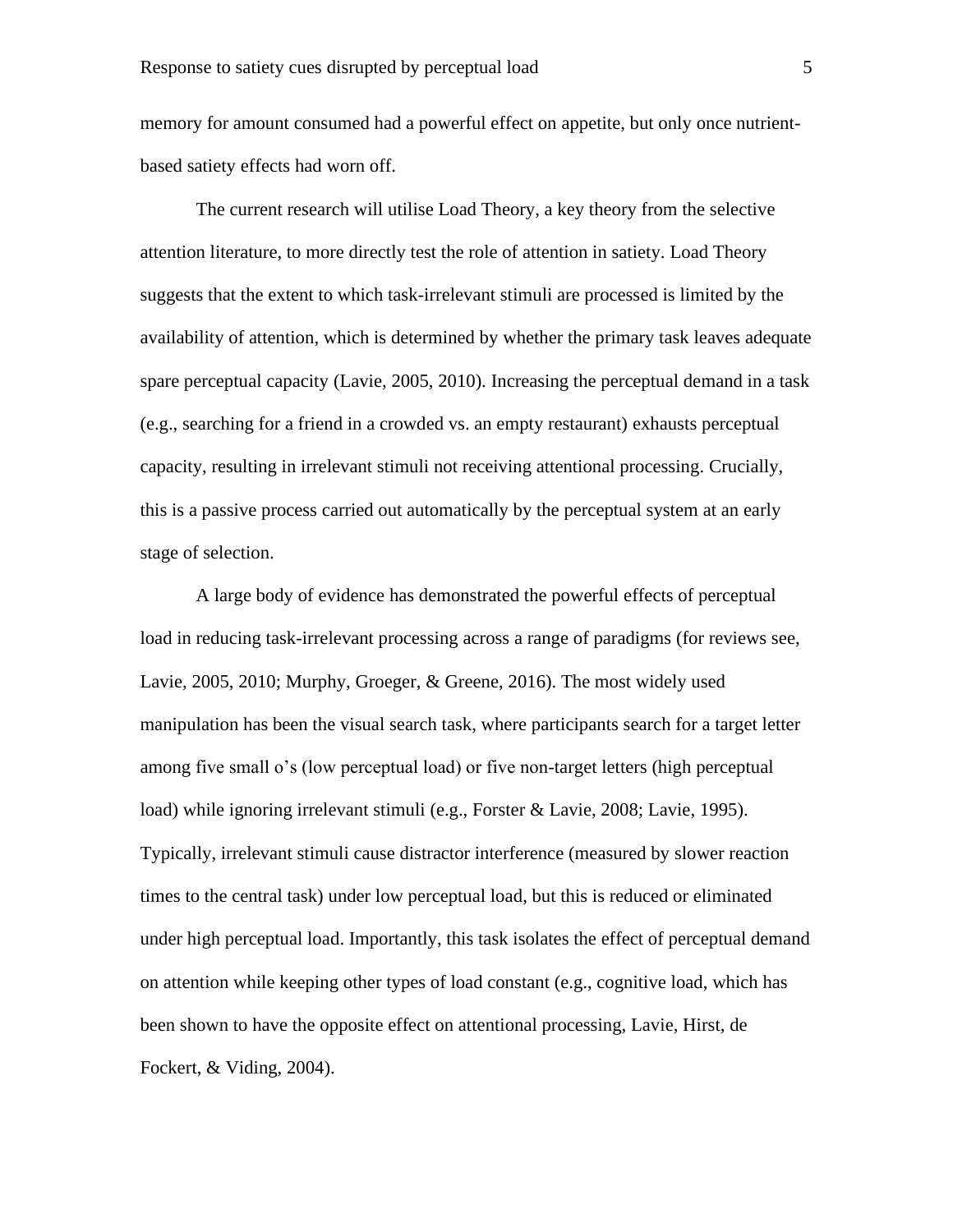Further evidence has demonstrated that when attentional capacity is exhausted by a perceptually demanding task, processing of task-irrelevant stimuli is powerfully reduced from the earliest stages of perception (e.g., V1 for visual stimuli) onwards, with the result that higher level processing such as encoding into memory, and awareness, is substantially diminished and may even fail to occur (for review see, Lavie, 2005; 2010). Although such effects are most well-established with respect to visual stimuli, they have more recently been shown to extend across the senses to smell, hearing and touch (Dalton, Lavie, & Spence, 2009; Forster & Spence, 2018; Macdonald & Lavie, 2011).

In a recent paper (Morris, Yeomans & Forster, 2020), we proposed that a Perceptual Load Theory framework could accommodate multiple aspects of eating behaviour, from the response to external food cues, to the experience of appetitive thoughts, to distracted eating. Our initial work in support of this proposal has shown that high perceptual load in this task eliminates distraction by, and reduces memory for, external, highly palatable food stimuli (Morris, Yeomans & Forster, 2020) and reduces internal appetitive-related thoughts (Morris, Ngai, Yeomans & Forster, 2020). Potentially also consistent with this idea, research from the eating behaviour literature has suggested that both taste responsiveness (Duif et al., 2020a) and goal directed behaviour in order to obtain food (Duif et al., 2020b) were disrupted by a perceptually demanding rapid serial visual presentation task. The goal of this study was hence to further test the applicability of Load Theory to the eating behaviour literature. This was examined by testing whether occupying attention during and immediately after ingestion might similarly disrupt the brain's processing of satiety signals, with the result of eliminating the effect of satiety on later appetite.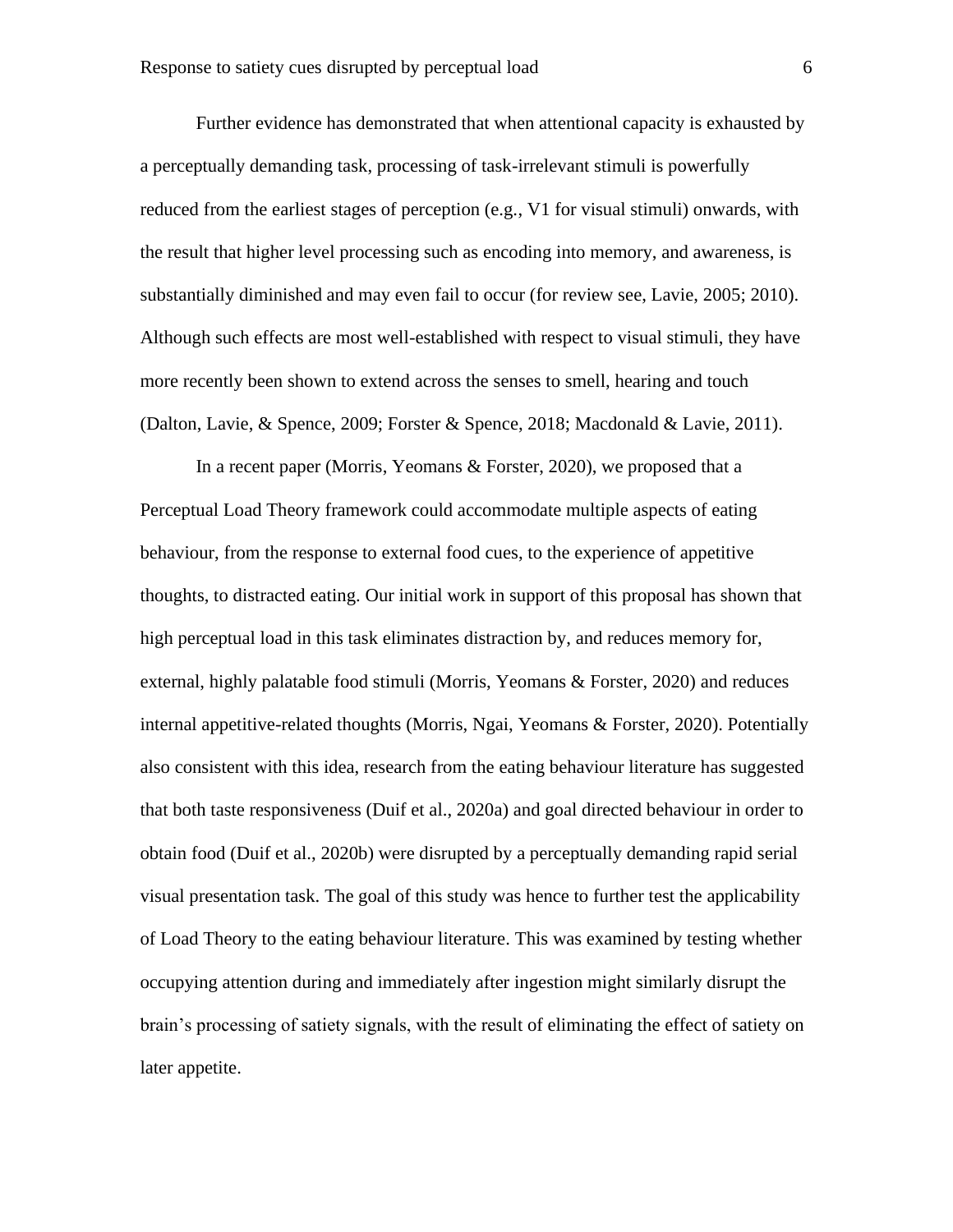Growing evidence that eating while distracted by real-world tasks such as television can affect subsequent intake (Robinson et al., 2013) is initially consistent with this idea, although such findings could also reflect factors such as mood or memory for prior consumption. The current study set out to test a stronger cognitive model, using controlled manipulations of both attention and satiety, which suggests the generation of satiety is dependent on the consumer being able to attend to the satiety signals generated during and after ingestion. This model has particular relevance to intake of snack foods and beverages, where satiety signals may be relatively small and transient, and which have been implicated in overconsumption and a risk of obesity (e.g., Bellisle, 2014, although see Keast, Nicklas & O'Neil, 2010).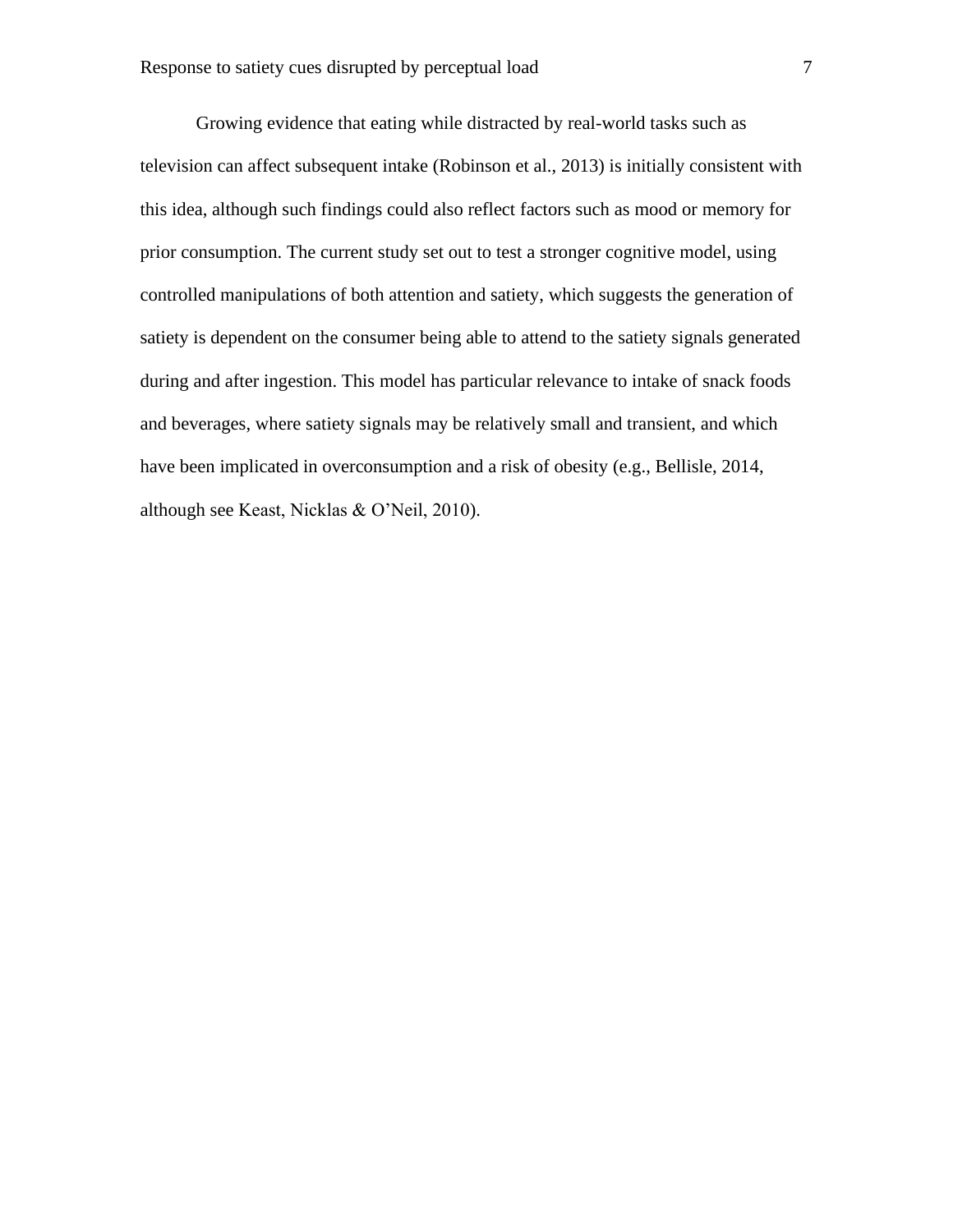#### **2. Methods**

#### **2.1. Participants**

One hundred and twenty female participants aged between  $18 - 35$  years ( $M =$ 20.58, *SD* = 2.53) were recruited to take part in a study advertised as 'The effect of a smoothie drink on cognition'. This cover story was selected to reduce potential demand effects, in line with recommendations on the conduct of appetite studies with human participants (Robinson, Kersbergen, Brunstrom, & Field, 2014). The sample was restricted to female participants only because of the difficulty recruiting an equal number of men and women from a predominantly female cohort of students, and therefore we wanted to avoid potential gender-related intake differences in an uneven sample obscuring experimental effects (Mittal, Stevenson, Oaten, & Miller, 2011). Participants had normal or corrected to normal (e.g., with glasses) vision and were native English speakers or as fluent at both speaking and reading English as a native speaker. Participants were primarily University of Sussex students who received course credits or a nine-pound financial compensation.

The current experiment was closely based on previous research from the Sussex Ingestive Behaviour laboratory, which investigated the effect of energy content and sensory properties in a beverage on satiety (McCrickerd et al., 2014). We used G\*Power to calculate our sample size based on effect sizes obtained by McCrickerd et al., (2014), which used the same preload manipulation as the current experiment, and Yeomans, McCrickerd, Brunstrom  $\&$  Chambers (2014), which used the same between subjects design as the current experiment. Based on effect sizes of *d* = .72 (McCrickerd et al., 2014) and *d* = .65 (Yeomans et al., 2014) for the effect of a preload on appetite ratings,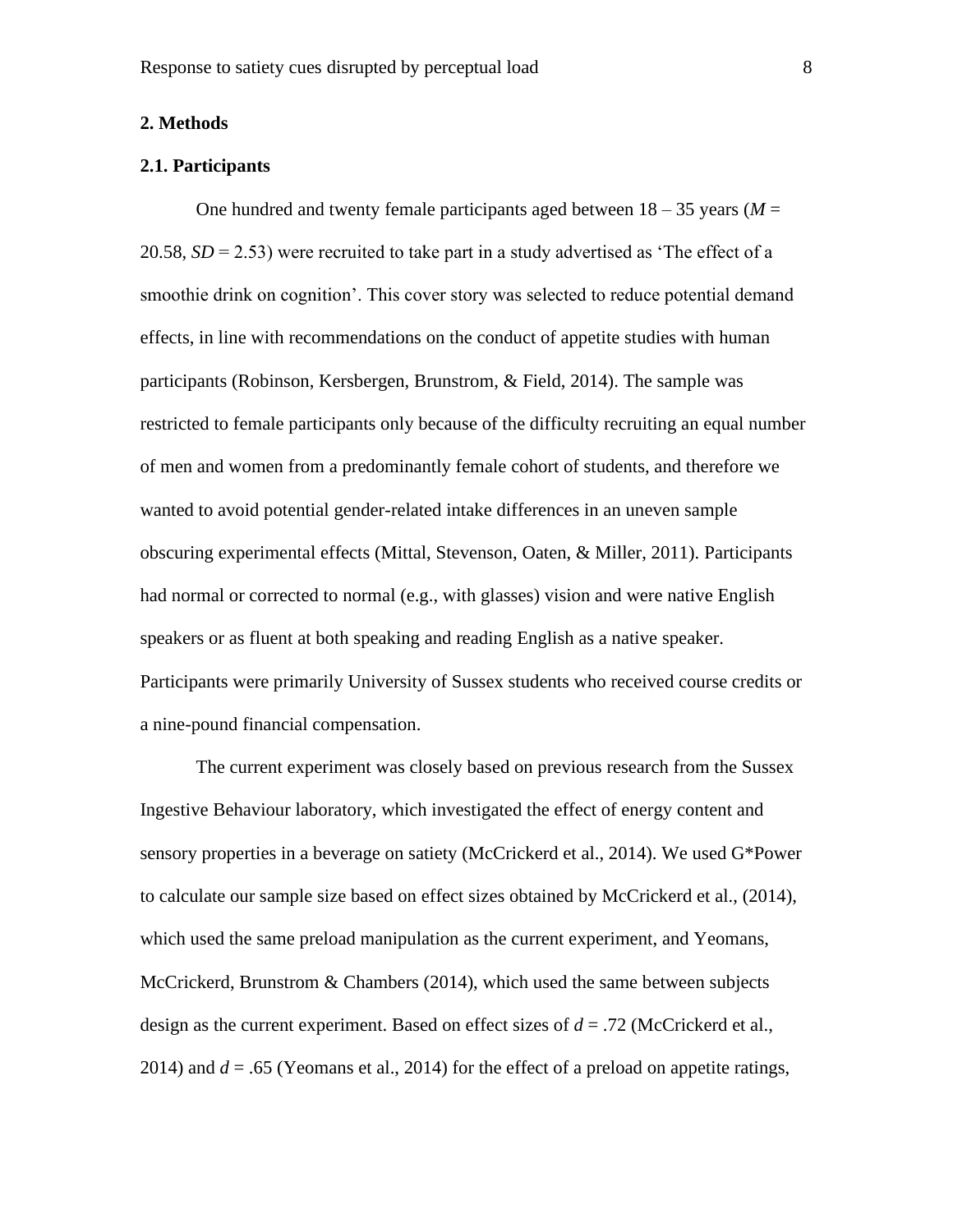G\*Power indicated that a sample size of 25 and 30 would be needed in each condition, respectively. Likewise, to detect the effects of the difference in preload energy on intake, effect sizes of  $d = .67$  (McCrickerd et al., 2014) and  $d = .87$  (Yeomans et al., 2014) indicated a sample size of 29 and 18 in each condition would be needed, again reported respectively. To ensure we could detect effects of preload on both appetite ratings and snack intake, we therefore used a sample of 30 participants in each condition.

The study was approved by the University of Sussex Sciences & Technology Cross-Schools Research Ethics Committee. All participants provided informed consent.

#### **2.2. Design**

A between subjects 2x2 design was used to assess the development of satiety (measured by changes in appetite ratings and consumption at a snack intake test) in response to a "preload" (here a beverage: low energy thin texture or high energy thick texture) consumed either while participants performed a low or high perceptual load task.

#### **2.3. Test Beverage and Foods**

All participants consumed a standard breakfast in the Sussex Ingestive Behaviour Laboratory, later followed by the test drink and an intake test disguised as a taste test. They received a 500 ml bottle of spring water (Sainsbury's, UK) to drink in-between breakfast and the main test session. For breakfast, participants were given Crunchy Nut Cornflakes (Kelloggs, UK: 60 g), semi-skimmed milk (Sainsbury's, UK: 160 g) and orange juice (Sainsbury's, UK: 200 g), which provided 440 kcal in total.

The recipe for the two test drinks was developed in a previous study (Mccrickerd et al., 2014) using commercially available ingredients. The two test drinks which had the largest contrasting effect on appetite in the previous study (where attention was not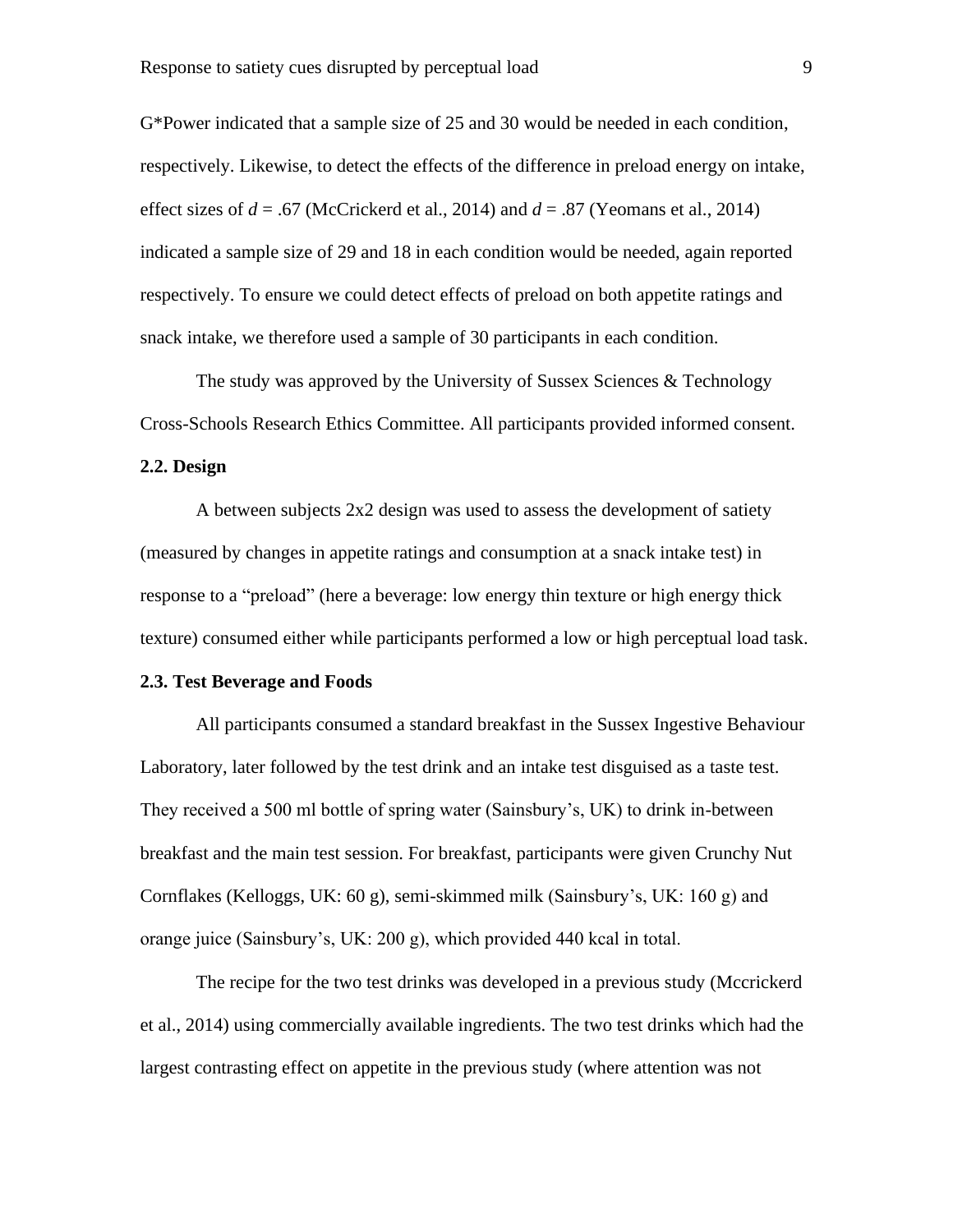manipulated) were used for the current study: a low energy thin texture drink (LE) and a high energy thick texture drink (HE). The thinner low energy drink generates a weak effect on satiety and the slightly thicker textured higher energy drink reliably generates stronger satiety. Previous research has shown that experienced satiety depends upon the combination of congruent sensory and physiological cues (Chambers, Ells & Yeomans, 2013; Yeomans & Chambers, 2011; Camps, Mars, De Graaf, & Smeets, 2016; McCrickerd, Tay, Tang  $\&$  Forde, 2020), and therefore the thin LE vs. thick HE comparison maximised the potential difference in satiety response.

The drinks were prepared as a 297 g portion, each containing fresh mango, peach and papaya fruit juice (LE and  $HE = 100$  g; Tropicana Products, Inc.), 0.1% fat fromage frais (LE = 55 g, HE = 30 g; Sainsbury's UK), water (LE = 130 g, HE = 100 g) and peach diluting drink (LE and  $HE = 11$  g; 'Robinsons' from Britvic, UK). The HE version of the drink also contained maltodextrin (Cargill, UK: 55 g) and as a result one portion of the HE drink contained 272 kcal while the LE drink contained 75 kcal. Tara gum (Kalys Gastronomie, FR) was added to the HE drink to increase its viscosity (thin  $LE = 0.2$ ) g; thick  $HE = 1$  g). Aspartame was used in the LE drink to match sweetness to the HE drink (Ajinomoto, Japan: 0.03 g).

Participants also consumed savoury snack foods in a disguised taste test. They received ready salted crisps (Walkers, UK: 40 g), cool tortilla chips (Morrisons, UK: 40 g) and mini poppadums (Morrisons, UK: 30 g). The smaller amount of mini poppadums was to account for their larger volume, so that participants were presented with a visually similar amount of each snack.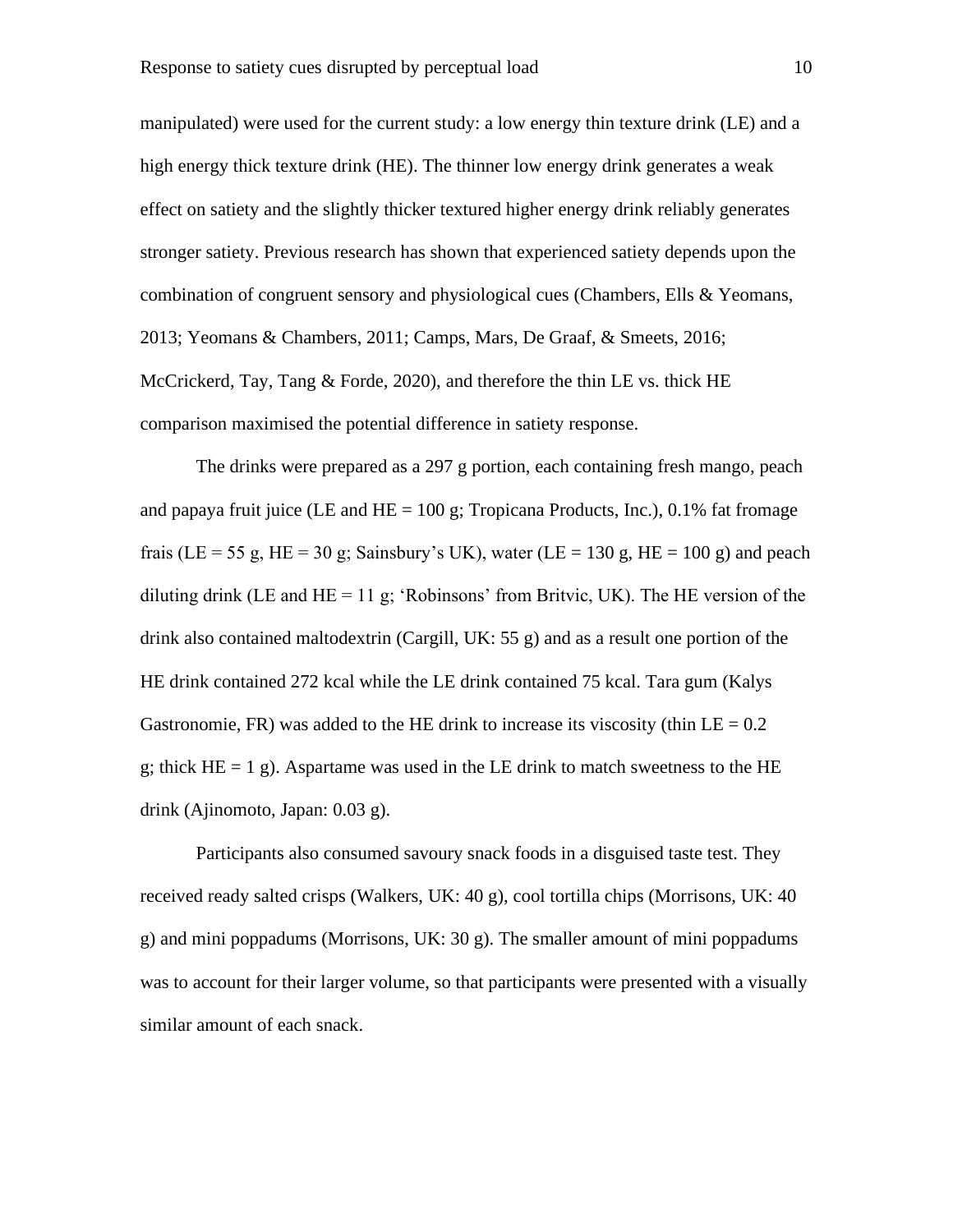#### **2.4. Perceptual load task**

All stimuli were presented using Eprime 2.0 (Schneider, Eschman, & Zuccolotto, 2002) on a 13.5-inch computer screen. The experiment was presented on a grey background and all letter stimuli were black.

We adapted the task from Forster and Spence (2018). Participants completed either six low or high perceptual load blocks of a visual search task. Each trial started with a central fixation cross displayed for 500 ms, immediately followed by the letter stimuli, the letters appeared for 100 ms but the response window was 2000 ms. The next trial began after the 2000 ms response window had finished regardless of when a response was given. This was to ensure that participants completing the low load version of the task (where responses are typically quicker) spent the same time carrying out the task as those completing the high load version.

Example stimulus displays are shown in Figure 1. Each stimulus display comprised a circle of 6 letters, participants searched for a target letter within the circle, either an X or an N, and responded with the corresponding key. Perceptual load was manipulated by varying the set-size of the letter circle. The letter circle had a 2.4 degree radius (each letter subtending 1.2 by 1 degree). In the high-load condition, the non-target letters in the circle (selected at random from H, K, M, Z, W, V) were placed randomly around the circle. In the low load the small 0's were 0.19 degrees.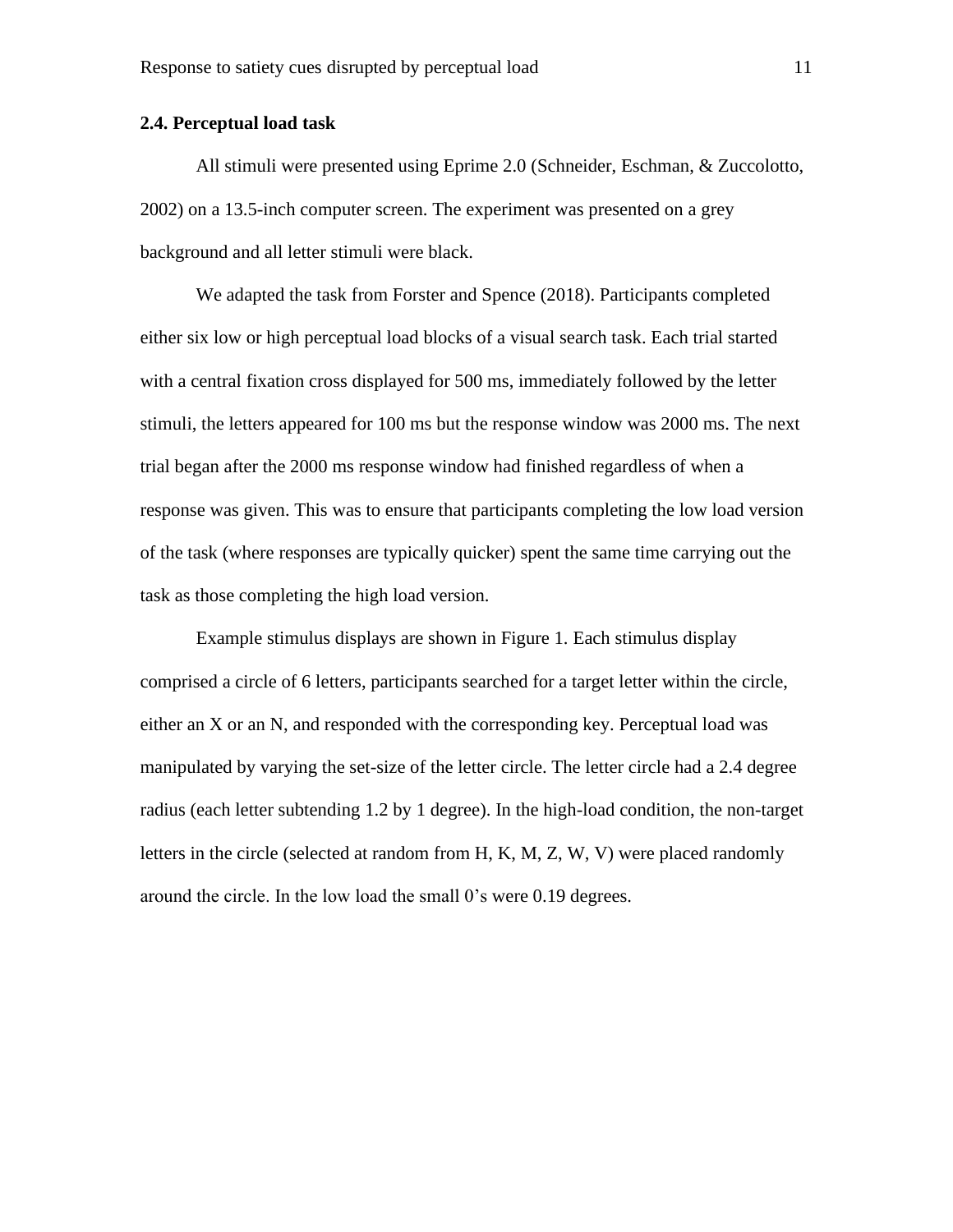

*Figure 1*. Example stimulus displays showing: (a) low load trial, (b) high load trial.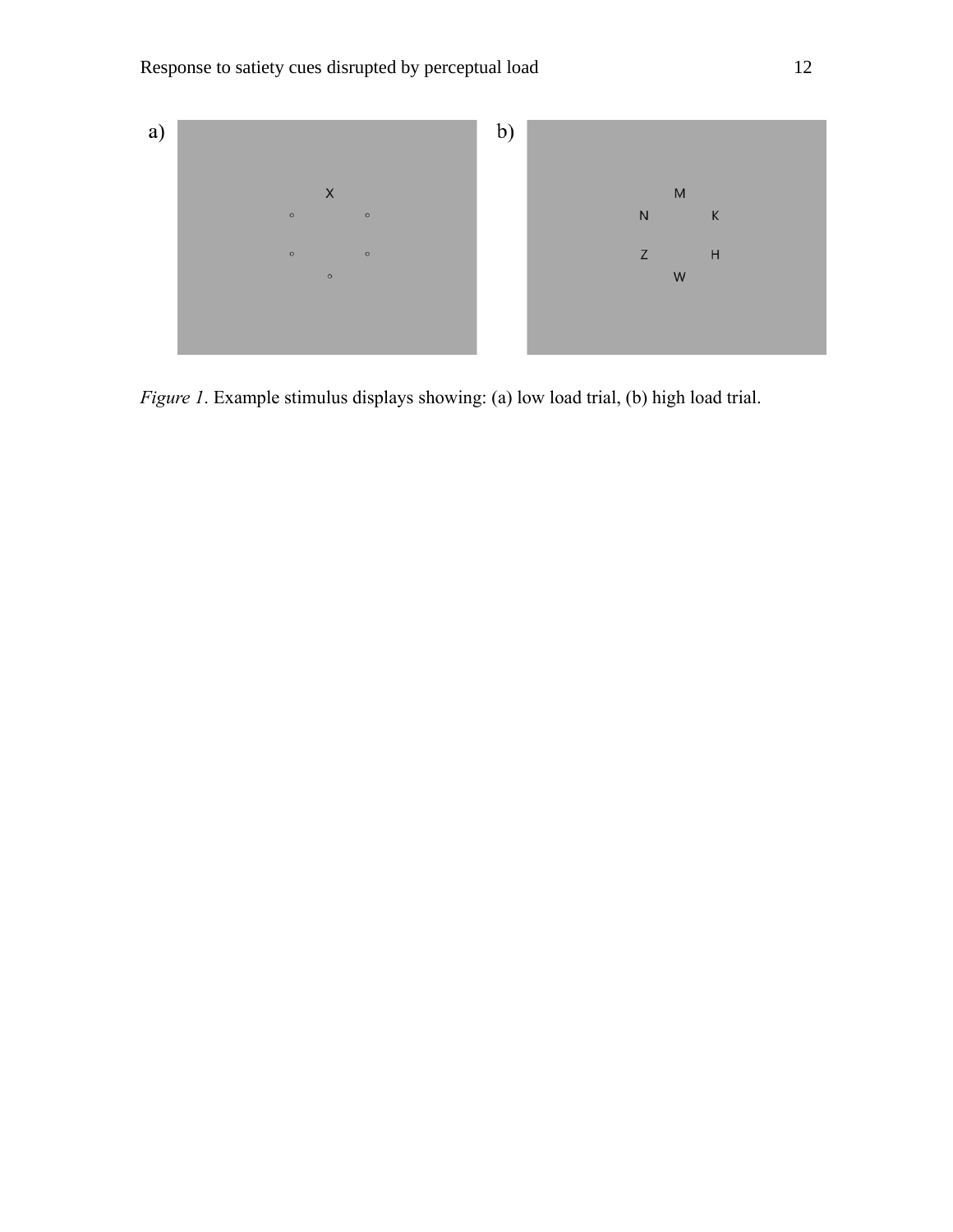#### **2.5. Procedure**

Figure 2 provides a summary of the test day procedure. Participants arrived for breakfast in the laboratory between 8:15 and 10 am having consumed nothing except water from 23:00pm the evening before. Participants could then leave the laboratory for one hour, then returned for their main test session. They were instructed to consume only water in this time and were given a 500 ml bottle of water to take with them. Upon their return to the laboratory, participants were seated in a testing cubicle where they completed a set of visual analogue ratings run on Eprime 2.0.

Experienced satiety and mood were measured using a 0-100 visual analogue scale (VAS). A composite measure of experienced satiety was created from four ratings: hunger, fullness, desire to eat and 'how much' could participants eat. There were five mood ratings: calm, tired, headachy, clearheaded and energetic. Each VAS scale was presented as a 100 mm horizontal line on the computer screen. Each question appeared above the line with a lower end anchor of 'Not at all' and an upper end anchor of 'Extremely'. Participants dragged the cursor from the midpoint of the scale to show their current state. All VAS ratings were presented in a randomised order.

Next participants completed three slowed down example trials of the perceptual load task and twenty-four normal speed practice trials for the level of load in their condition.

The preload beverage was delivered via an intra-oral infusion device (TasteBud: Vi, Arthur, & Obrist, 2018), which allowed us to control the time of delivery, remove as many pre-ingestive cues as possible (e.g., visual cues, motor actions associated with ingestion) and ensure participants consumed the preload while fully distracted by the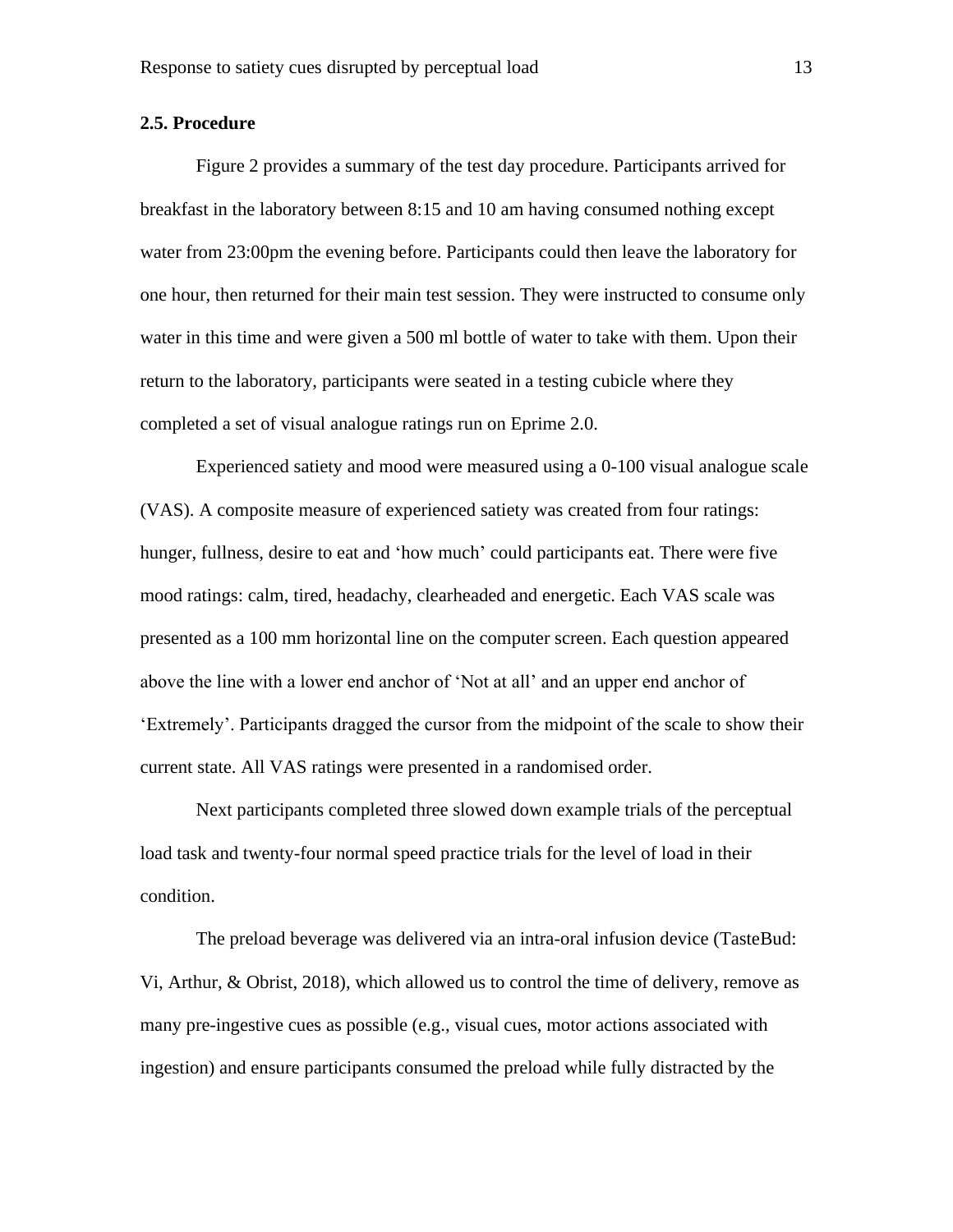perceptual load task. The Tastebud delivery system used a peristaltic pump to push the beverage through a plastic tube and into the participant's mouth – similar delivery systems have been used in previous research (e.g., Zijlstra et al., 2008, 2009; Bolhuis et al., 2011). The tube was attached to a disposable plastic straw that participants held in their mouth. The liquid was delivered at a slow constant rate (37g per minute) with no need for participants to use their hands to consume the liquid.

Once participants pressed a key to start the task the delivery of the beverage began automatically. The delivery of the beverage lasted nine minutes. The perceptual load task continued for this length of time. After delivery of the beverage had finished participants were instructed to put the straw to the side and continue with the perceptual load task.

Participants then completed six blocks of the perceptual load task during the intermeal interval, which lasted for a total of  $32.5$  minutes (intervals of  $30 - 120$  minutes have been previously suggested to maximise potential energy compensation, Almiron-Roig et al., 2013). Each block continued for five minutes. After each block participants were given a thirty-second break where they were asked to focus on the strategies they had used in the previous block, and how they could improve in the next block.

Upon completing the perceptual load task, participants repeated the visual analogue ratings measuring hunger and mood.

Next, participants were given a disguised snack intake test, intended to assess satiety (via calorie consumption of the snacks). The experimenter presented participants with a tray of savoury snacks (three varieties of crisps) in bowls labelled with a threedigit number. Participants were instructed they had five minutes to taste the snacks and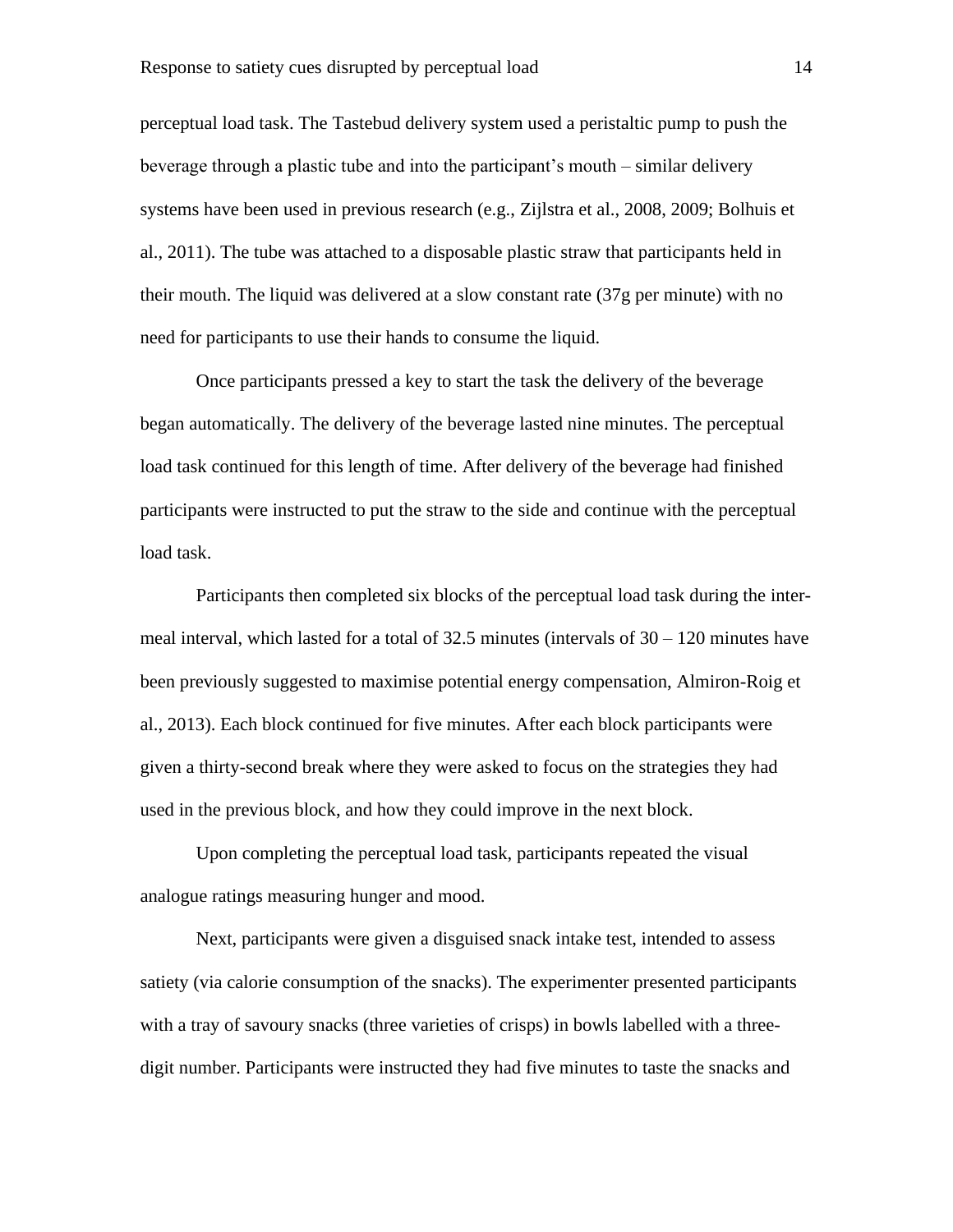complete the ratings that appeared on the screen. They were told they could eat as much of the snack foods as they wanted, as they would be thrown away after. Participants made ratings on how pleasant, salty and sweet they thought the snacks were (these ratings received no further analysis).

Participants completed a set of questionnaires measuring individual difference characteristics related to eating behaviour. Using a between-groups design raised the risk that difference between conditions could be affected by group differences in body-size or in traits known to affect satiety responses. For example, dietary restraint and disinhibition have both been specifically linked to an altered response (counter-regulation) to preload consumption (Westenhoefer, Broeckmann, Münch, & Pudel, 1994). In addition, both over-reliance on external cues (Ogden & Wardle, 1990) and sensitivity to reward have been linked to over-eating (Franken & Muris, 2005). Therefore, we collected individual difference data to ensure each experimental group consisted of similar samples, which have been reported in Table S1. The four groups did not differ on any individual difference characteristics related to eating behaviour, all *ps* > .200.

After the questionnaires, participants rated the smoothie beverages on how 'creamy', 'sweet' and 'pleasant' and 'filling' they remembered them being. Finally, the researcher measured the participant's height and weight at the end of the experiment using a stadiometer with an integrated height measure, before thanking and debriefing them.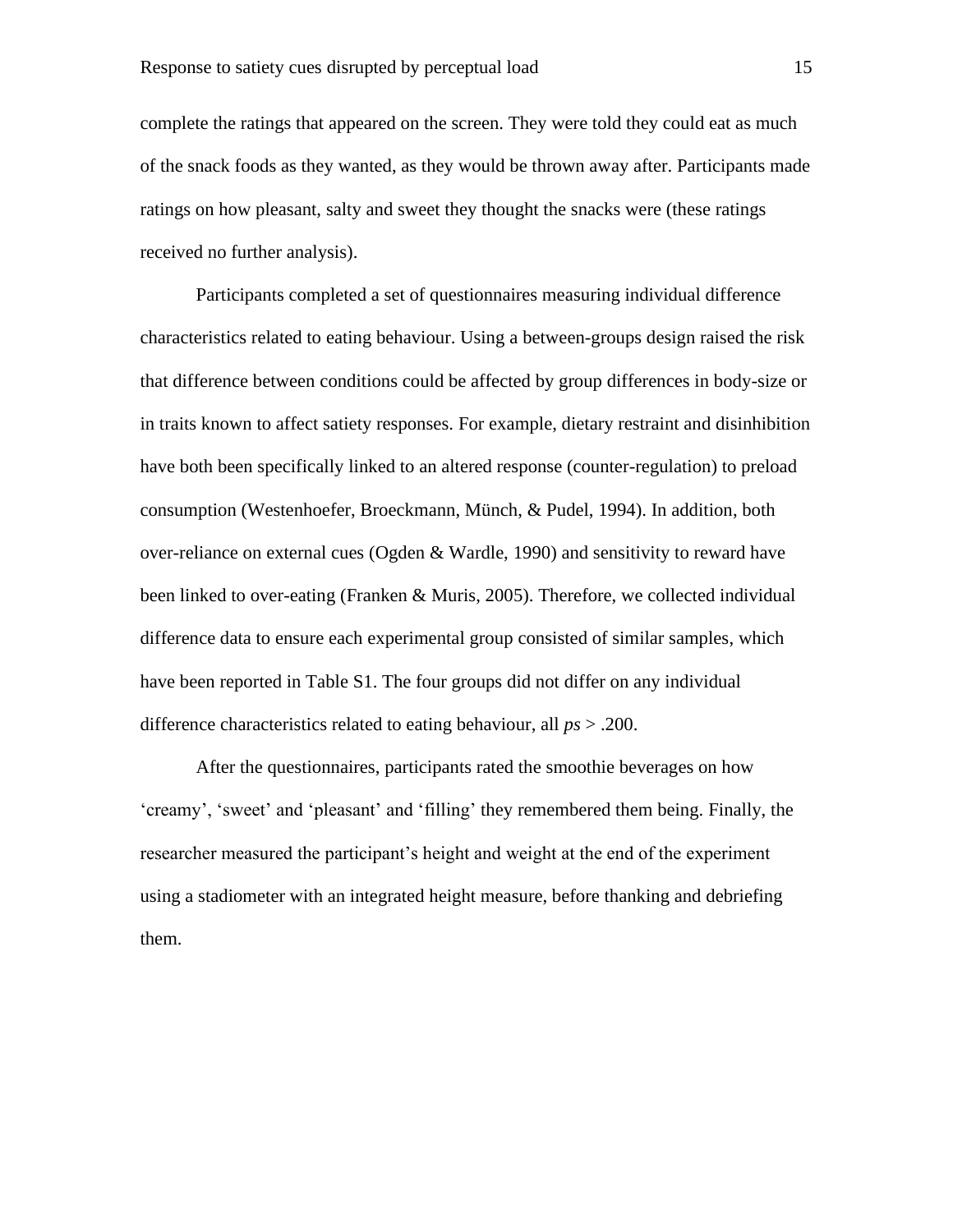

*Figure 2.* Schematic summary of the test day procedure (note that the preload ingestion via Tastebud took nine minutes in total – split into eight minutes for the preload delivery and a further one minute where the perceptual load task continued, to avoid an abrupt end of preload delivery).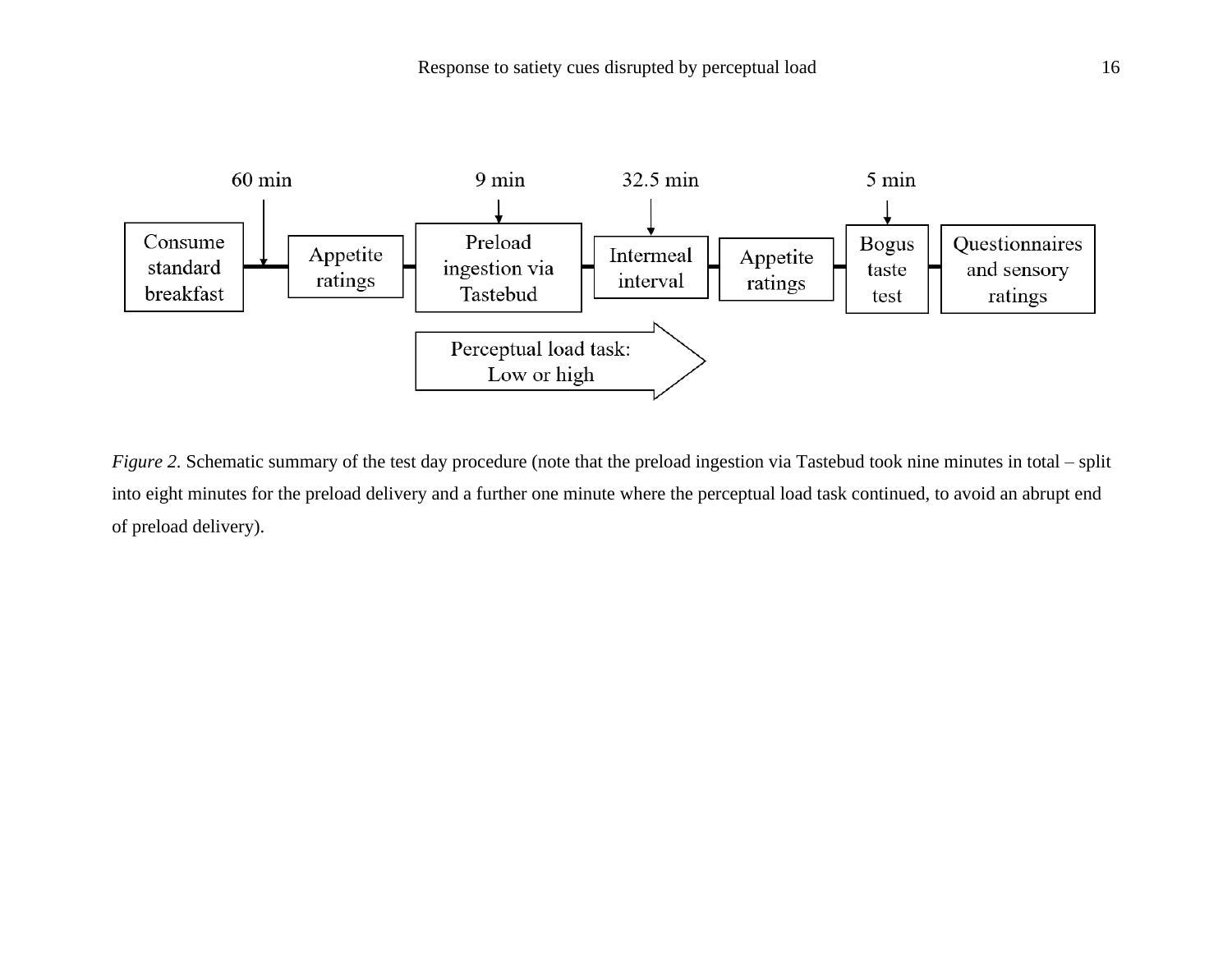#### **2.6. Questionnaire measures**

#### **2.6.1. Three Factor Eating Questionnaire (Stunkard & Messick, 1985).** The

51 item TFEQ is divided into three factors: restraint, disinhibition and hunger.

#### **2.6.2. Dutch Eating Behaviour Questionnaire (van Strien, Frijters, Bergers,**

**& Defares, 1986)***.* Only the 10 item external eating subscale of the DEBQ was used in this experiment.

#### **2.6.3. Sensitivity to punishment and reward Questionnaire (Torrubia, Ávila,**

**Moltó, & Caseras, 2001).** This 48-item questionnaire comprises two subscales. Sensitivity to reward which reflects behavioural activation, and the sensitivity to punishment which reflects behavioural inhibition.

#### **2.7. Data Analysis**

Firstly, manipulation checks were carried out to ensure the perceptual load task had the intended effect. 2 x 2 between subjects ANOVA's were carried out using the factors of perceptual load (low, high) and preload (LE, HE) on reaction time and accuracy data. The same factors were used in a 2 x 2 ANCOVA on change in mood ratings (post task mood rating – baseline mood rating), while controlling for the equivalent baseline mood rating. The following mood ratings were evaluated: calm, clearheaded, energetic, headache, tired.

The key research questions were regarding the impact of perceptual load on the typical preload effect expected in this design. On intake, a 2 x 2 ANCOVA was performed with the factors of perceptual load (low, high) and preload (LE, HE). To identify meaningful individual difference covariates, an exploratory ANCOVA was first carried out with all potential individual difference variables (restraint, disinhibition,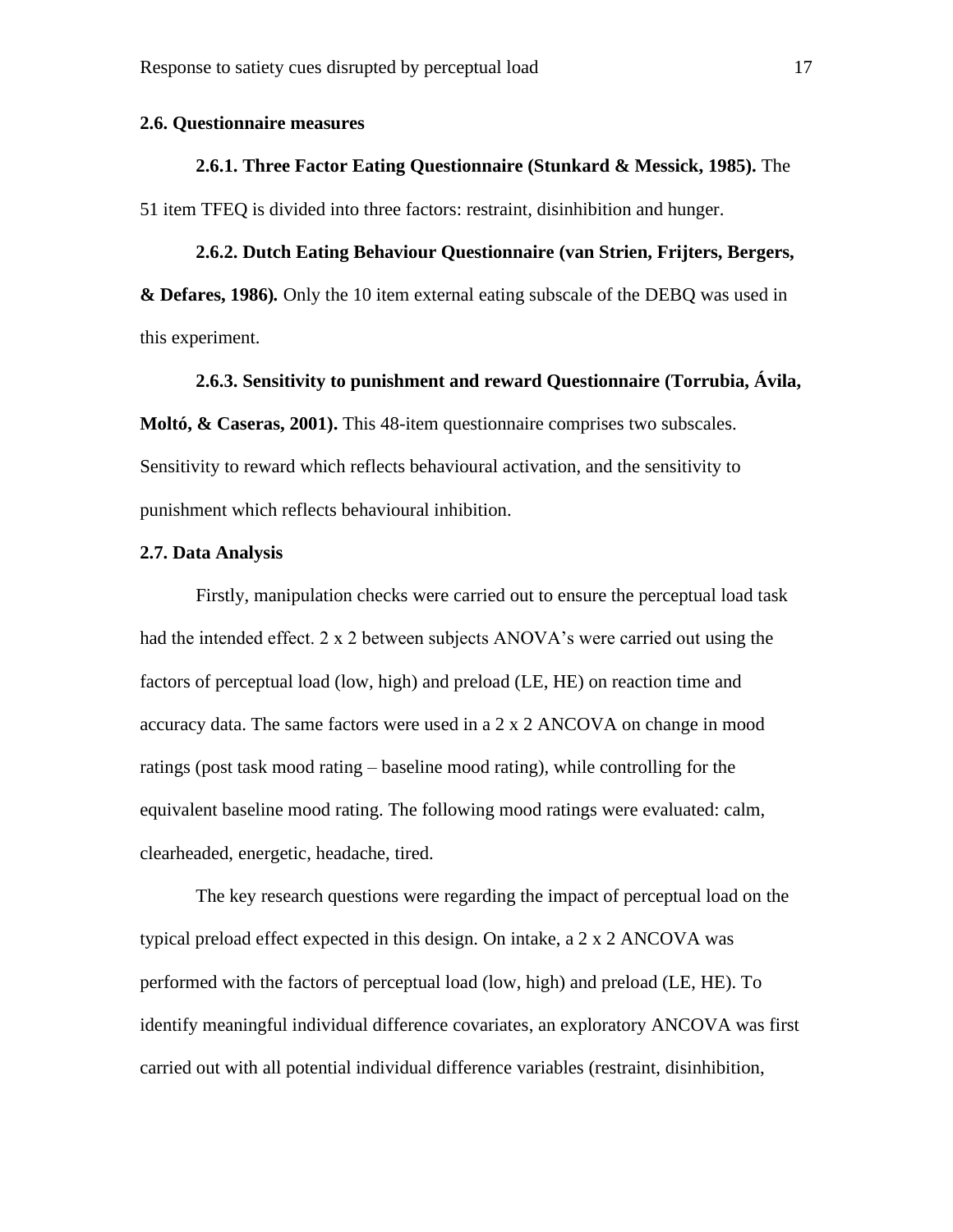sensitivity to reward, external eating and BMI) – this was done to avoid the loss of power associated with including numerous non-significant covariates in the model (Kahan, Jairath, Dore & Morris, 2014). Significant covariates were included in all subsequent analyses. To investigate significant interactions between perceptual load and preload, follow up ANCOVA's testing the effect of preload on intake were performed under each level of perceptual load.

The same analysis process was carried out on change in experienced satiety data (post task satiety – baseline satiety). However, baseline satiety was included as an additional covariate (as suggested by Blundell et al., 2010).

Unadjusted means and models (without individual difference covariates) for the effect of perceptual load and preload on intake (Table S2 and Figure S1) and experienced satiety (Table S3 and Figure S2) have been reported in supplementary materials. Adjusting for covariates did not change the interpretation of any of our results.

As we expected to find non-significant effects of preload under high perceptual load, Bayes factors were calculated for these effects on intake and experienced satiety. Using the benchmarks provided by Dienes (2014) a Bayes factor of less than a third is evidence for the null hypothesis, more than three is evidence for the alternative hypothesis and any value in between reflects insensitivity. A half normal distribution was used, as all predictions were directional.

Finally, we calculated 2 x 2 ANOVA's (with the factors of perceptual load and preload) to test for group differences on sensory ratings collected after the experiment (pleasant, filling, sweet and creamy).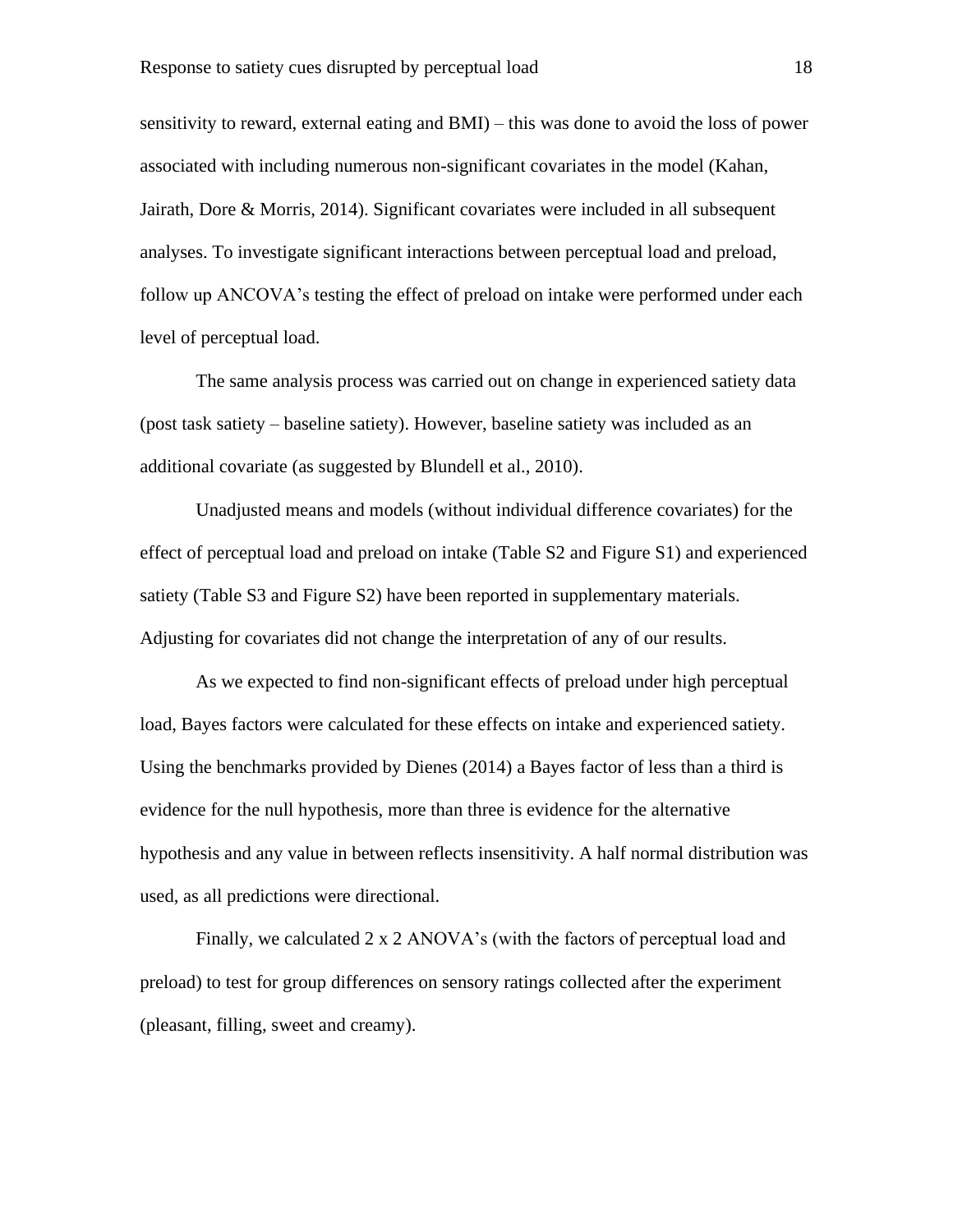#### **3. Results**

All traditional analyses were conducted using IBM SPSS Statistics 24. Dienes (2008) online calculator was used to calculate Bayes factors for key non-significant results important to our interpretation.

#### **3.1. Manipulation check**

Only trials to which a correct response was made were included in reaction time analyses. All reaction times are reported in milliseconds. Slower reaction times (low perceptual load:  $M = 513$ ,  $SE = 10$ ; high perceptual load:  $M = 751$ ,  $SE = 15$ ),  $F(1, 116) =$ 178.99,  $p < .001$ ,  $N_P^2 = .61$ , and lower accuracy rate, (low perceptual load:  $M = .94$ ,  $SE =$ .00; high perceptual load:  $M = .84$ ,  $SE = .01$   $F(1, 116) = 60.15$ ,  $p < .001$ ,  $N_P^2 = .34$ , under high compared to low perceptual load confirmed the expected increase in task difficulty. No other task performance effects were significant, all *ps* > .531.

Mood ratings were collected before and after the perceptual load task. The change in mood ratings (post task rating-baseline rating) are reported in Table 1. Due to outliers, headache data were removed for two participants. Change in mood ratings did not differ significantly based on perceptual load condition, all *ps* > .256. No other effects (the effects of preload and its interaction with perceptual load) were significant, all *ps* > .125.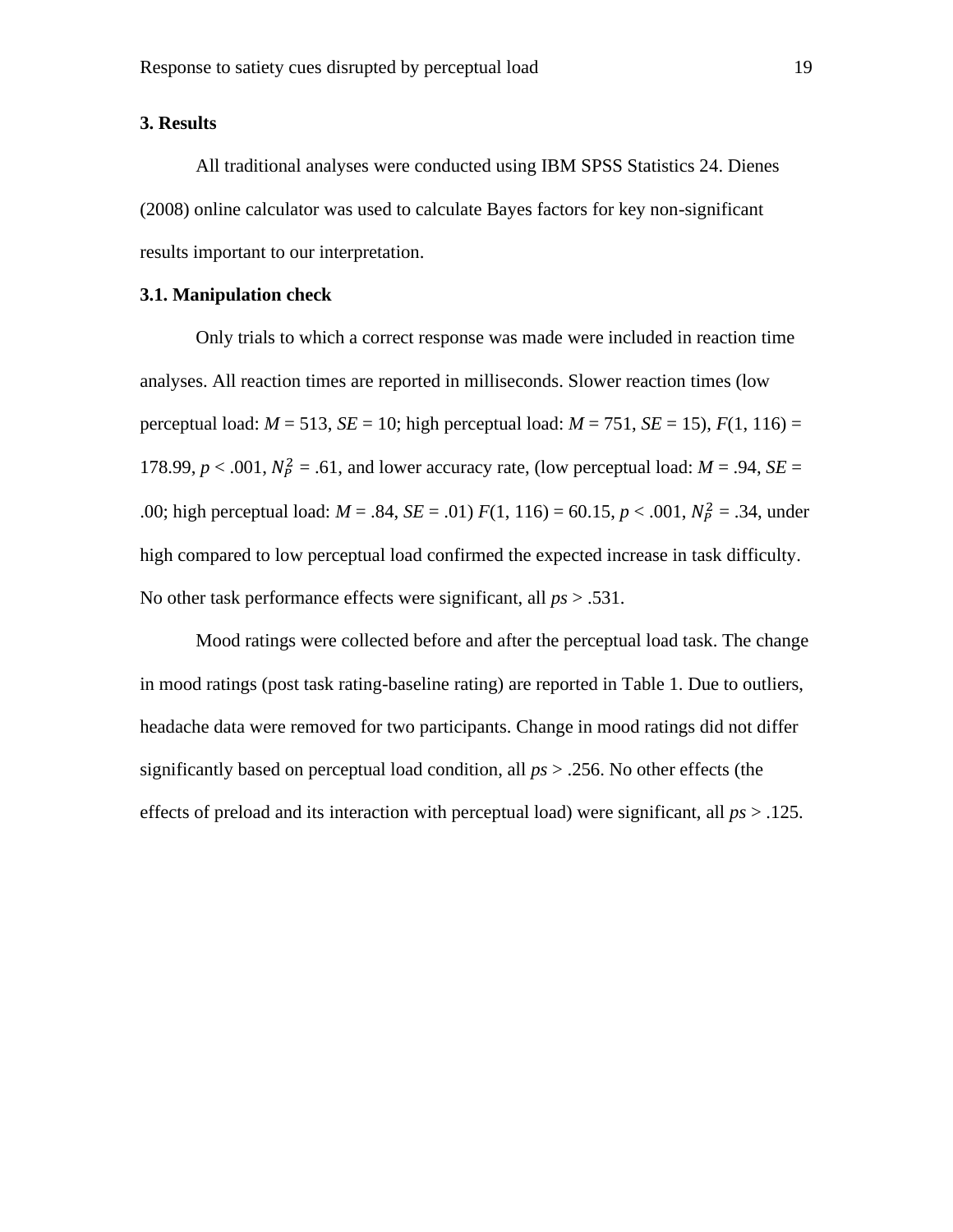#### Table 1

*Change in mood (post task rating-baseline rating) in low and high perceptual load* 

|             | Low perceptual load | High perceptual load |
|-------------|---------------------|----------------------|
| Calm        | $-5.58(3.01)$       | $-3.16(3.01)$        |
| Clearheaded | $-19.57(2.73)$      | $-17.07(2.73)$       |
| Energetic   | $-22.69(2.82)$      | $-18.10(2.82)$       |
| Headache    | 20.21 (3.50)        | 16.72(3.50)          |
| Tired       | 20.54 (3.22)        | 21.64 (3.22)         |

*conditions (SE in parentheses). Data are estimated marginal means.*

#### **3.2. Effect of perceptual load on snack intake**

Intake is presented in Figure 3. A between-subjects analysis of covariance (ANCOVA) was carried out, testing the effect of preload (LE, HE) and level of perceptual load (low, high) on crisp intake (calories). Exploratory analysis identified that the following covariates were significantly related to intake and therefore they were included in the main ANCOVA: sensitivity to reward,  $p = .042$ , and DEBQ external eating,  $p = .008$ . There were no other significant effects of covariates, all  $ps > .482$ .

There was a significant effect of sensitivity to reward,  $F(1, 114) = 4.44$ ,  $p = .037$ ,  $N_P^2 = .04$ , and DEBQ external eating,  $F(1, 114) = 10.61$ ,  $p = .001$ ,  $N_P^2 = .09$ , on intake. After controlling for the selected covariates, the ANCOVA showed that intake was significantly higher overall after consumption of the LE compared to the HE preload,  $F(1,114) = 9.44$ ,  $p = .003$ ,  $N_P^2 = .08$ . Perceptual load had no overall effect on intake,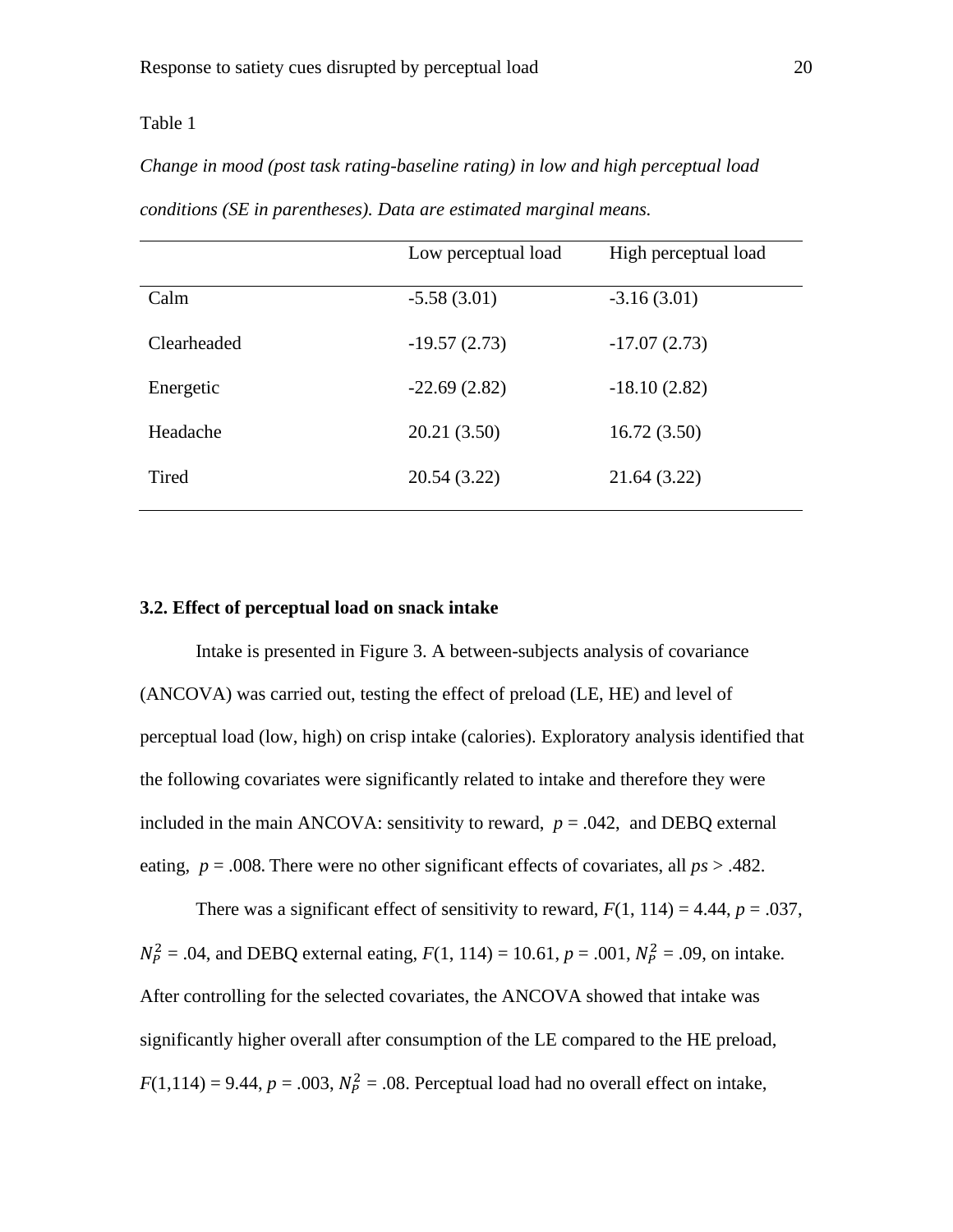$F(1,114) = .08$ ,  $p = .782$ ,  $N_P^2 = .00$ . Crucially, there was a significant interaction between preload and perceptual load,  $F(1,114) = 13.78, p < .001, N_P^2 = .11$ .

To follow up the significant interaction between preload and perceptual load, one way ANCOVA's were carried out under each level of perceptual load, while controlling for DEBQ external eating and sensitivity to reward. The DEBQ external eating subscale was significantly related to intake under both low,  $F(1, 56) = 6.89$ ,  $p = .011$ ,  $N_P^2 = .11$ , and high perceptual load conditions,  $F(1, 56) = 3.94$ ,  $p = .052$ ,  $N_p^2 = .07$ . There was no significant effect of sensitivity to reward, all *ps* > .094. After controlling for covariates, there was a significant effect of preload under low perceptual load: participants who consumed the HE preload consumed 45% fewer crisps than participants who consumed the LE preload,  $F(1, 56) = 25.85$ ,  $p < .001$ ,  $N_P^2 = .32$ , confirming a satiety response. Critically, there was no equivalent difference in intake under high perceptual load, *F*(1, 56) = .19,  $p = .665$ ,  $N_P^2 = .00$ , with near identical intake after LE and HE versions.

In addition, a Bayes factor was calculated for the non-significant effect of preload on subsequent intake under high perceptual load, using a prior of 60 (calories) obtained from McCrickerd et al, (2014). The resulting Bayes factor was .20, suggesting that the lack of satiety response under high perceptual load was a sensitive non-significant result. Therefore, participants showed no evidence of reduced intake in response to the HE compared to LE preload when engaged in the high perceptual load task, showing for the first time that inattention can mask responses to satiety cues.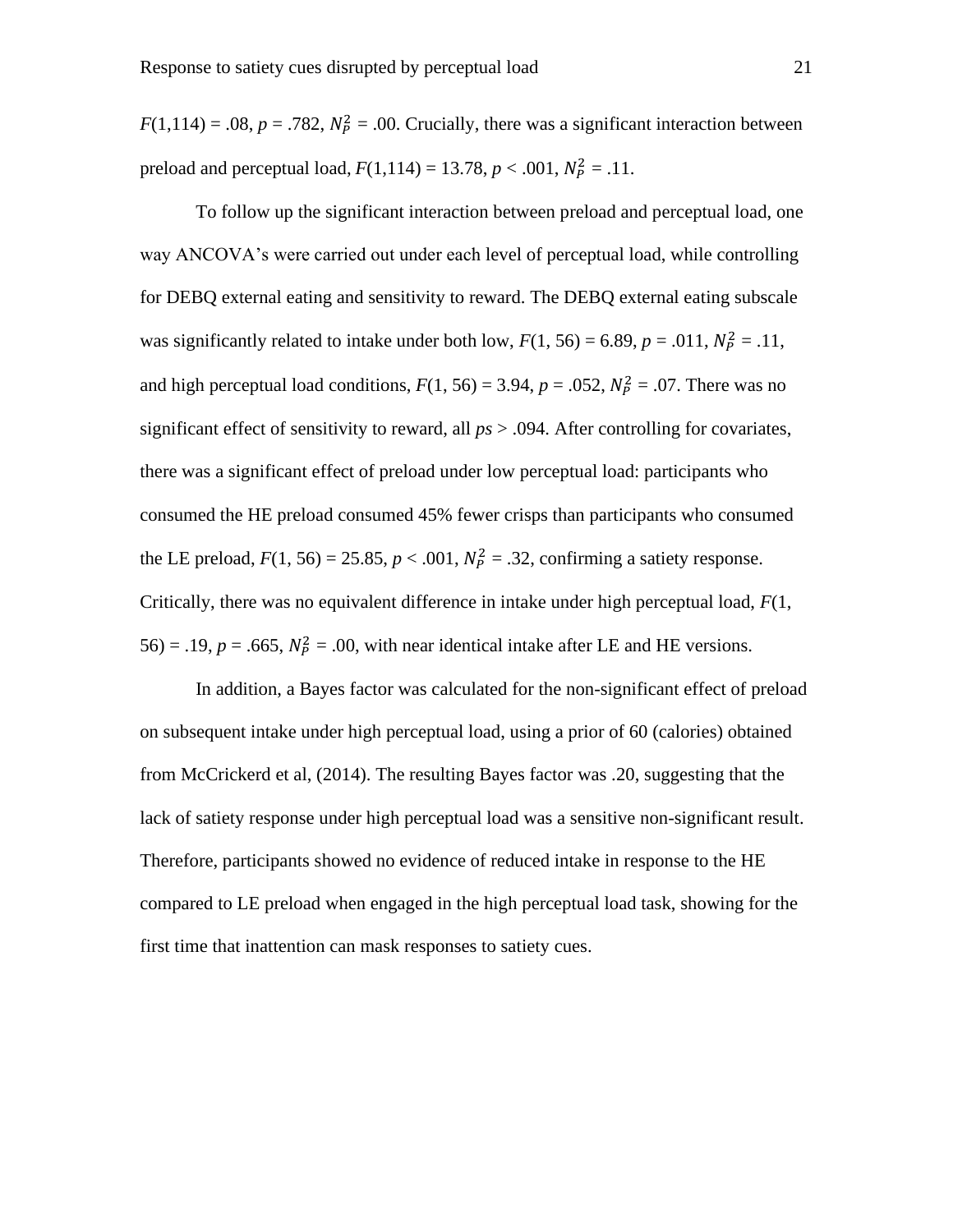

*Figure* 3. Mean calorie intake  $(\pm$  SEM) of crisps after consumption of LE or HE preload under low or high perceptual load.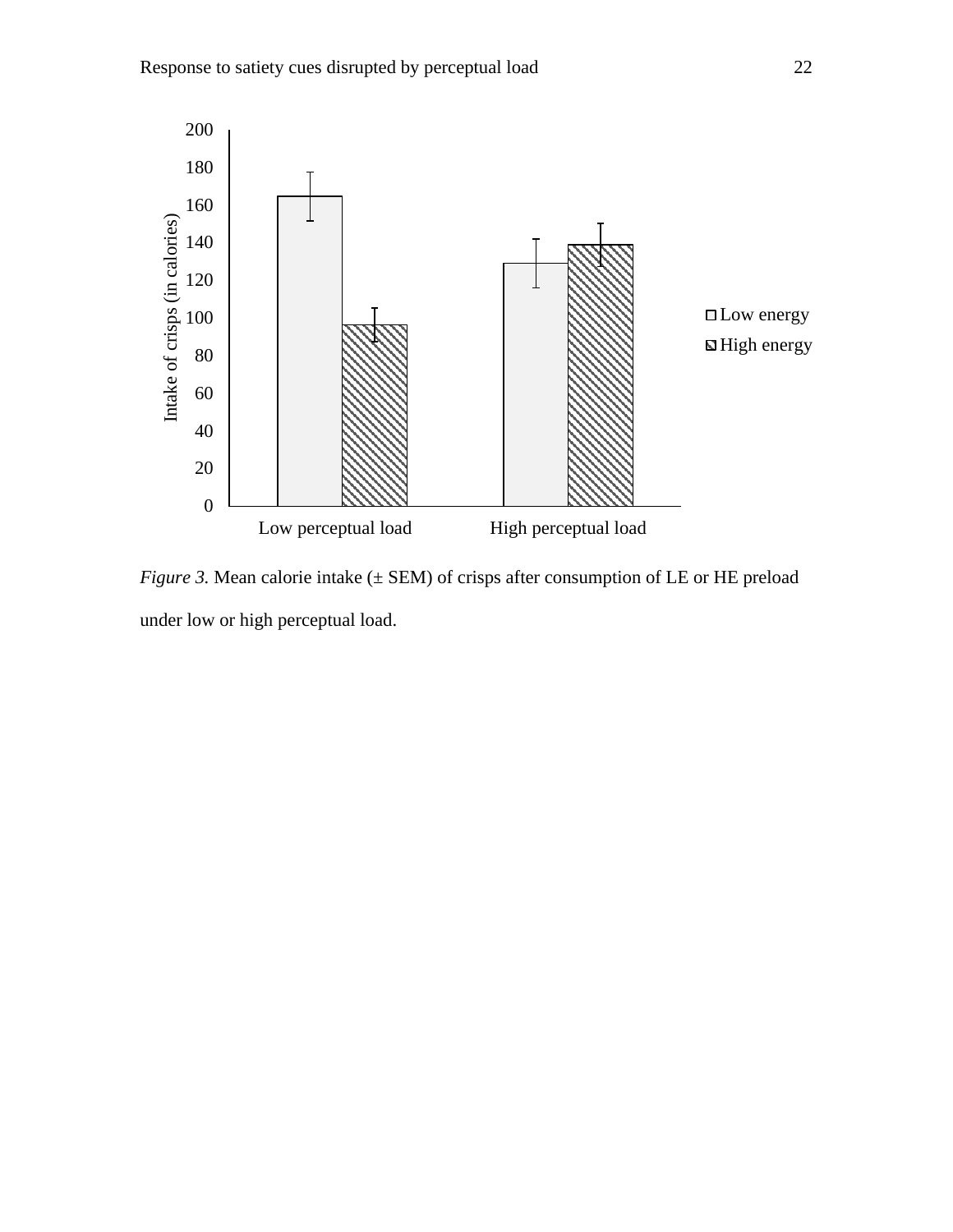#### **3.3. Effect of perceptual load on experienced satiety**

To test effects on the experience of satiety, participants completed visual analogue ratings of hunger, fullness, desire to eat and the amount they thought they could eat. There were no group differences on any of these ratings at baseline (at the start of the experiment), all  $ps > 0.393$ . We calculated change in satiety by subtracting baseline from post-task ratings and, as in previous studies (Deighton, Karra, Batterham, & Stensel, 2013; Harrold, Breslin, Walsh, Halford, & Pelkman, 2014; Perrigue, Drewnowski, Wang, & Neuhouser, 2016), combined these ratings into a single overall satiety index using the formula *((hunger + amount + desire to eat) – (fullness))/4*. These satiety index data were contrasted using a 2 x 2 ANCOVA with preload and perceptual load, while controlling for the baseline satiety index score and DEBQ external eating (which was identified as a marginally significant covariate in exploratory analyses,  $p = .057$ ). Satiety index data are presented in Figure 4.

There was a significant effect of baseline satiety,  $F(1, 114) = 19.36, p < .001, N_P^2$ = .15, and a marginally significant effect of DEBQ external eating on experienced satiety,  $F(1, 114) = 3.32, p = .071, N_P^2 = .03$ . There was no overall statistically significant effect of preload,  $F(1, 114) = .76$ ,  $p = .387$ ,  $N_P^2 = .01$ , or perceptual load,  $F(1, 114) = .29$ ,  $p =$ .590,  $N_P^2 = .01$ . However, there was a significant interaction,  $F(1, 114) = 7.94$ ,  $p = .006$ ,  $N_P^2 = .07$ .

To follow up the significant interaction between preload and perceptual load, one way ANCOVA's were carried out under each level of perceptual load, while controlling for Baseline satiety and DEBQ external eating. Baseline satiety was significantly related to change in satiety under both low,  $F(1,56) = 7.07$ ,  $p = .010$ ,  $N_P^2 = .11$ , and high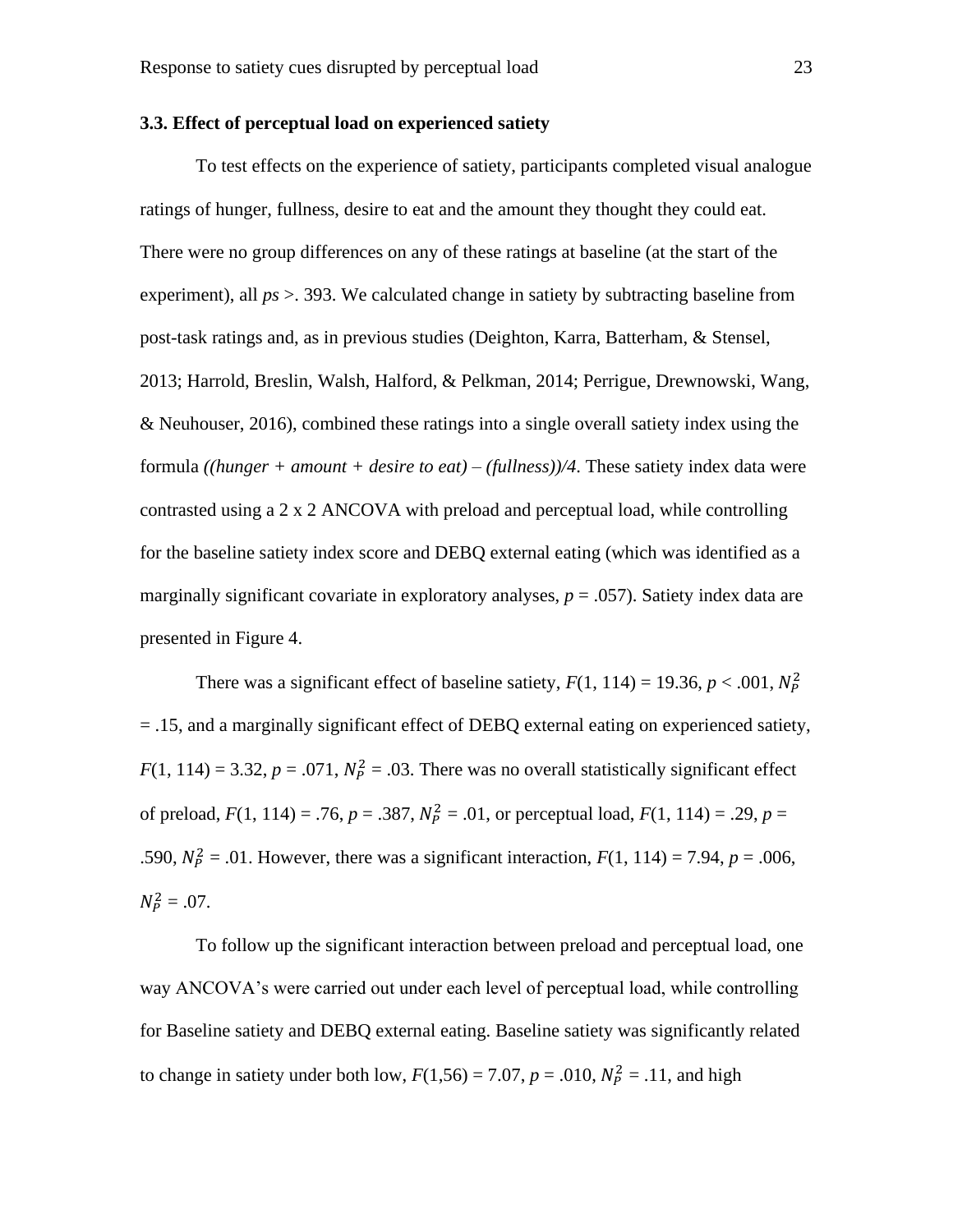perceptual load conditions,  $F(1,56) = 12.37$ ,  $p = .001$ ,  $N_P^2 = .18$ . There was no effect of DEBQ external eating, all *ps* > .174. After controlling for covariates, under low perceptual load, there was a greater reduction in experienced satiety from participants who consumed the HE compared to the LE drink,  $F(1, 56) = 6.89$ ,  $p = .011$ ,  $N_P^2 = .11$ . Again, there were no significant difference under high perceptual load,  $F(1,56) = 1.73$ , *p*  $=$  .194,  $N_P^2 = .03$ . Thus, changes in snack intake were mirrored by no evidence of any change in experienced satiety after the HE preload under high perceptual load.

Finally, a Bayes factor was calculated for the non-significant effect of preload on experienced satiety, using a prior of 3.54 (change in satiety index) obtained from previous unpublished research in the Sussex Ingestive Behaviour Laboratory. The resulting Bayes factor was .40, narrowly missing the .33 threshold for sensitivity.



*Figure 4.* Overall satiety index change after consumption of LE or HE preload under low or high perceptual load. A larger negative score reflects a greater increase in experienced satiety.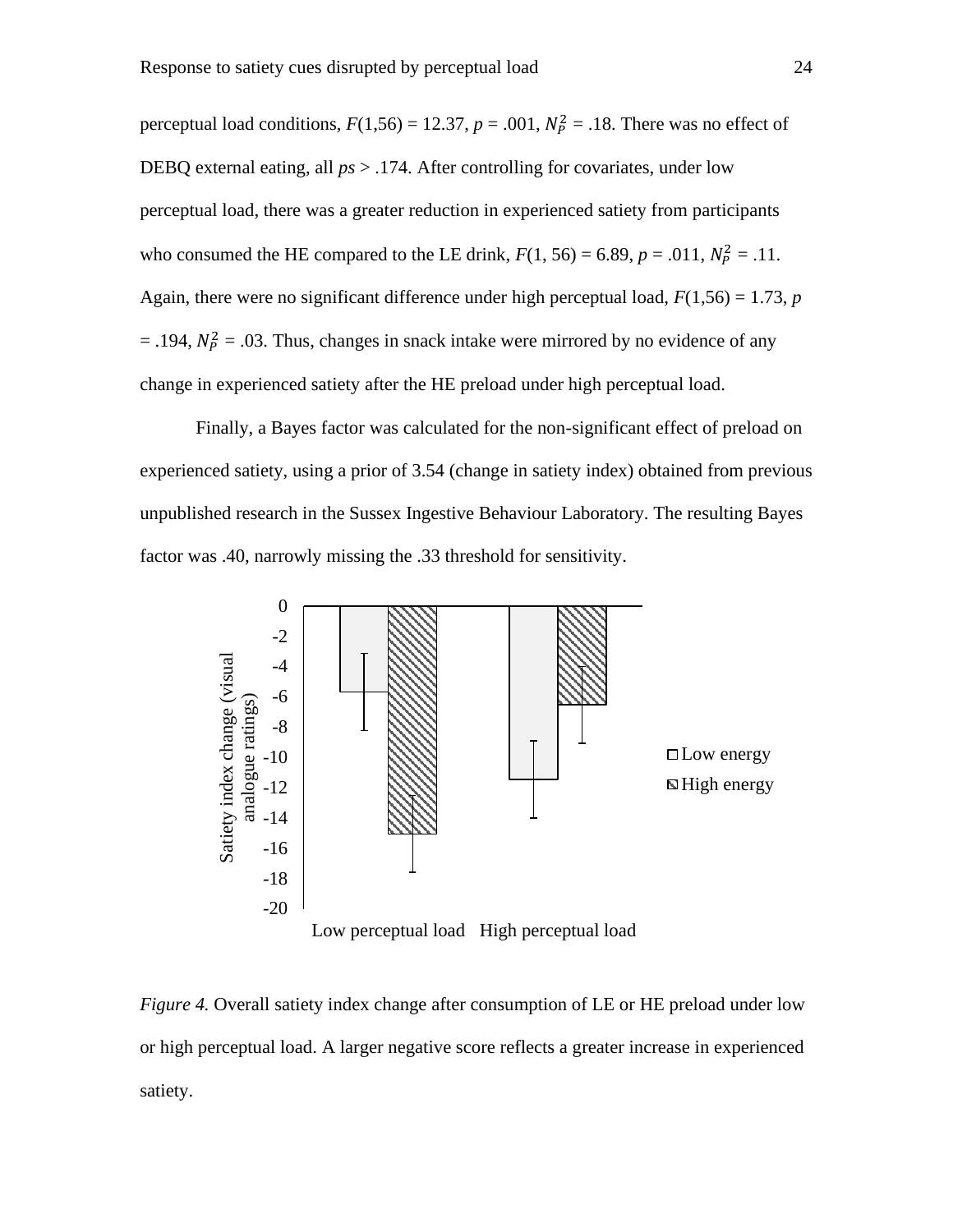#### **3.4. Effect of perceptual load on sensory memory ratings**

In addition, we collected sensory memory ratings of the smoothie drinks at the end of the experiment, which are displayed in Table 2. Participants rated the LE and HE drinks to be similar in how pleasant and sweet they remembered it being, all *ps* > .142. The HE preload was rated as significantly creamier than the LE preload (this was intentional in our design),  $F(1, 116) = 12.23$ ,  $p = .001$ ,  $N_P^2 = .10$ . However, unexpectedly participants who consumed the preload under high perceptual load rated it as significantly creamier than participants who consumed it under low perceptual load,  $F(1, 116) = 6.89$ ,  $p = .010$ ,  $N_P^2 = .06$ . There was a non-significant interaction between preload type and perceptual load,  $F(1, 116) = .24$ ,  $p = .626$ ,  $N_p^2 = .00$ . Crucially, the lack of interaction between preload type and perceptual load on all three sensory memory ratings reflects that there was no evidence of an effect of perceptual load on memory for preload sensory characteristics.

We also asked participants how "filling" they remembered each preload to be, and this neither differed between preloads,  $F(1, 116) = .99$ ,  $p = .322$ ,  $N_P^2 = .01$ , or perceptual load conditions,  $F(1, 116) = .06$ ,  $p = .802$ ,  $N_p^2 = .00$ . There was also no preload x perceptual load interaction,  $F(1, 116) = .19$ ,  $p = .663$ ,  $N_P^2 = .00$ .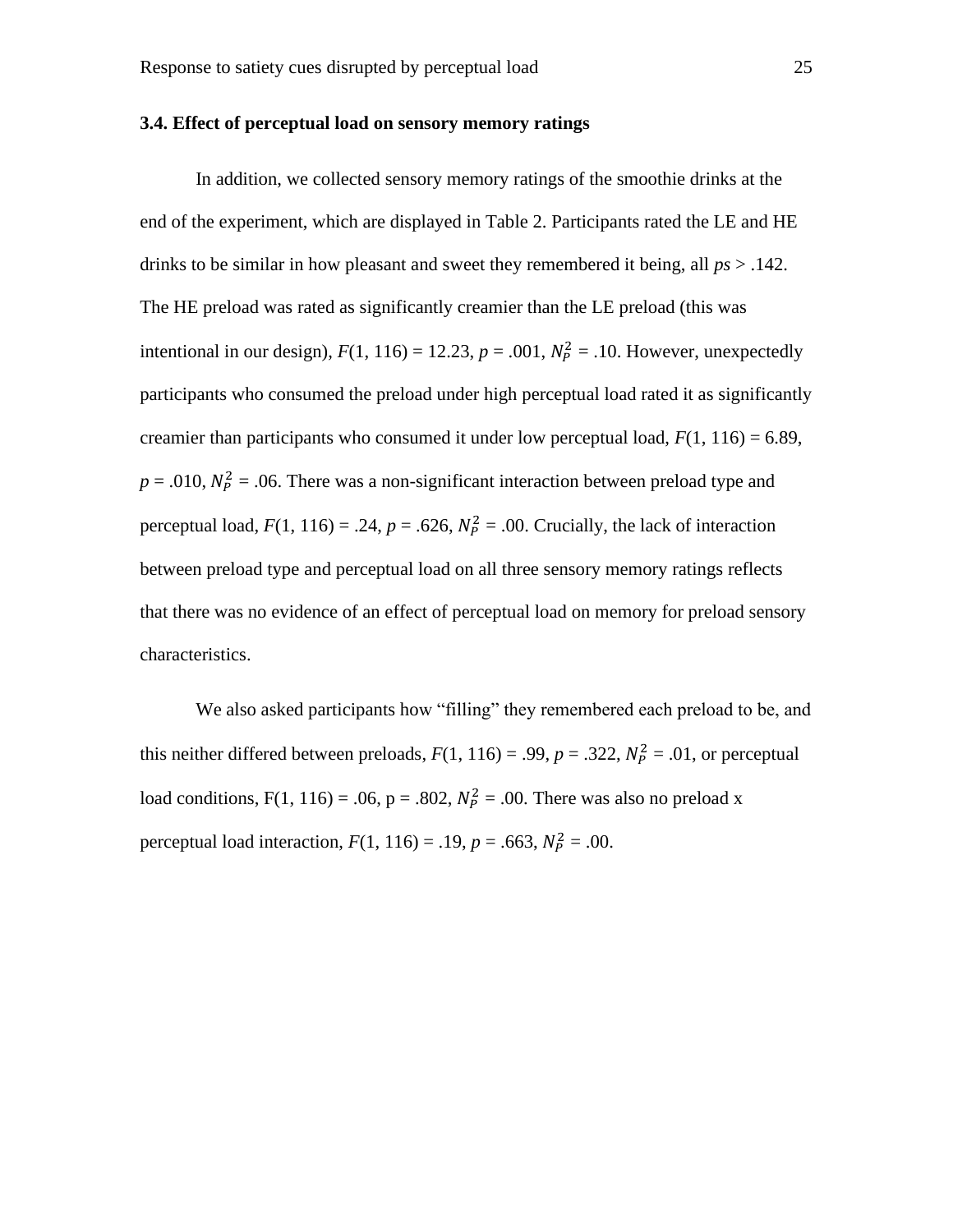## Table 2

*Sensory memory ratings (mean and standard error) between experimental conditions.*

|  |          | Low perceptual load<br>High energy<br>Low energy |              | High perceptual load |              |
|--|----------|--------------------------------------------------|--------------|----------------------|--------------|
|  |          |                                                  |              | Low energy           | High energy  |
|  |          | preload                                          | preload      | preload              | preload      |
|  | Pleasant | 66.33(4.07)                                      | 60.13(4.81)  | 57.30 (2.94)         | 62.93(3.97)  |
|  | Sweet    | 65.37(2.33)                                      | 71.40 (2.61) | 67.77(2.55)          | 66.77 (3.62) |
|  | Creamy   | 39.17 (4.09)                                     | 54.40 (3.92) | 51.07 (3.20)         | 62.57(4.02)  |
|  |          |                                                  |              |                      |              |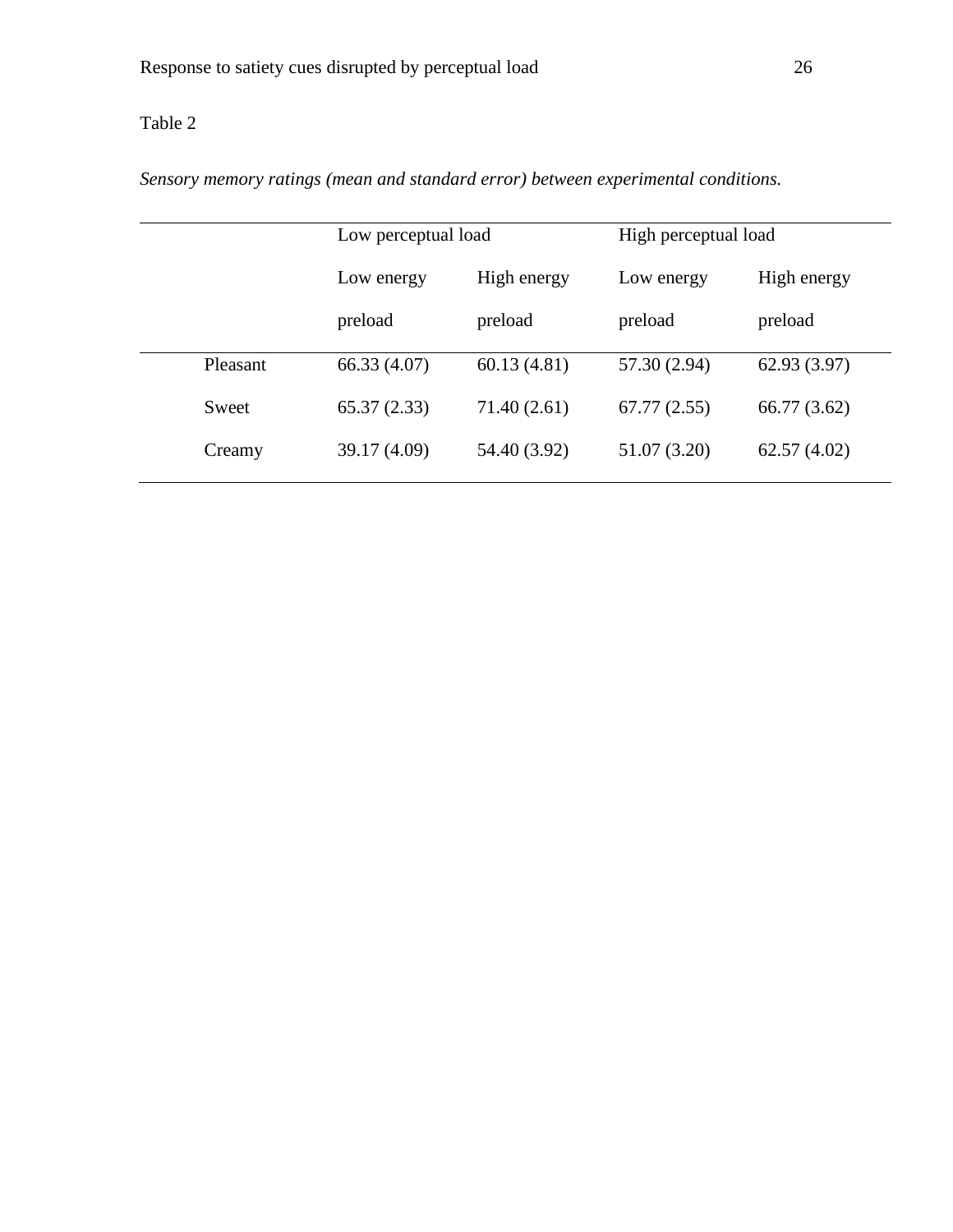#### **4. Discussion**

Together, the results show that satiety-based control over appetite can be disrupted when attention is absorbed in a perceptually demanding task. When attention was available under low perceptual load, participants consuming the HE thick preload ate 45% fewer crisps at a subsequent snack test and reported more than double the level of experienced satiety than those who consumed the LE thin preload (note that while participants did not fully adjust their intake for the energy difference between preloads, the size of the observed effect is similar to previous research, e.g., Almiron-Roig et al., 2013; McCrickerd et al., 2014). Neither of these effects were observed when attention was occupied by a perceptual load task during consumption, suggesting that attention is required for the brain to be aware of the sensory and subtle nutrient cues generated in the gut by ingestion of the two preload drinks. Importantly, these effects were observed in the absence of any load effect on mood or memory ratings of how filling, pleasant or sweet the preload beverage was. The thick texture beverage was rated as creamier than the thin texture beverage under both low and high perceptual load, suggesting that perceptual load did not reduce memory for that feature of the drink preloads.

Our results provide the first evidence that Load Theory of attention can be successfully applied to study ingestive behaviour. Furthermore, even when a strong effect of satiety was expected in response to a thick texture, high energy beverage, perceptual load significantly disrupted the satiety response. As has been pointed out, a reliable satiety response is dependent on the combination of sensory and physiological cues (Chambers, Ells & Yeomans, 2013; Yeomans & Chambers, 2011; Camps, Mars, De Graaf, & Smeets, 2016; McCrickerd, Tay, Tang & Forde, 2020), and therefore while we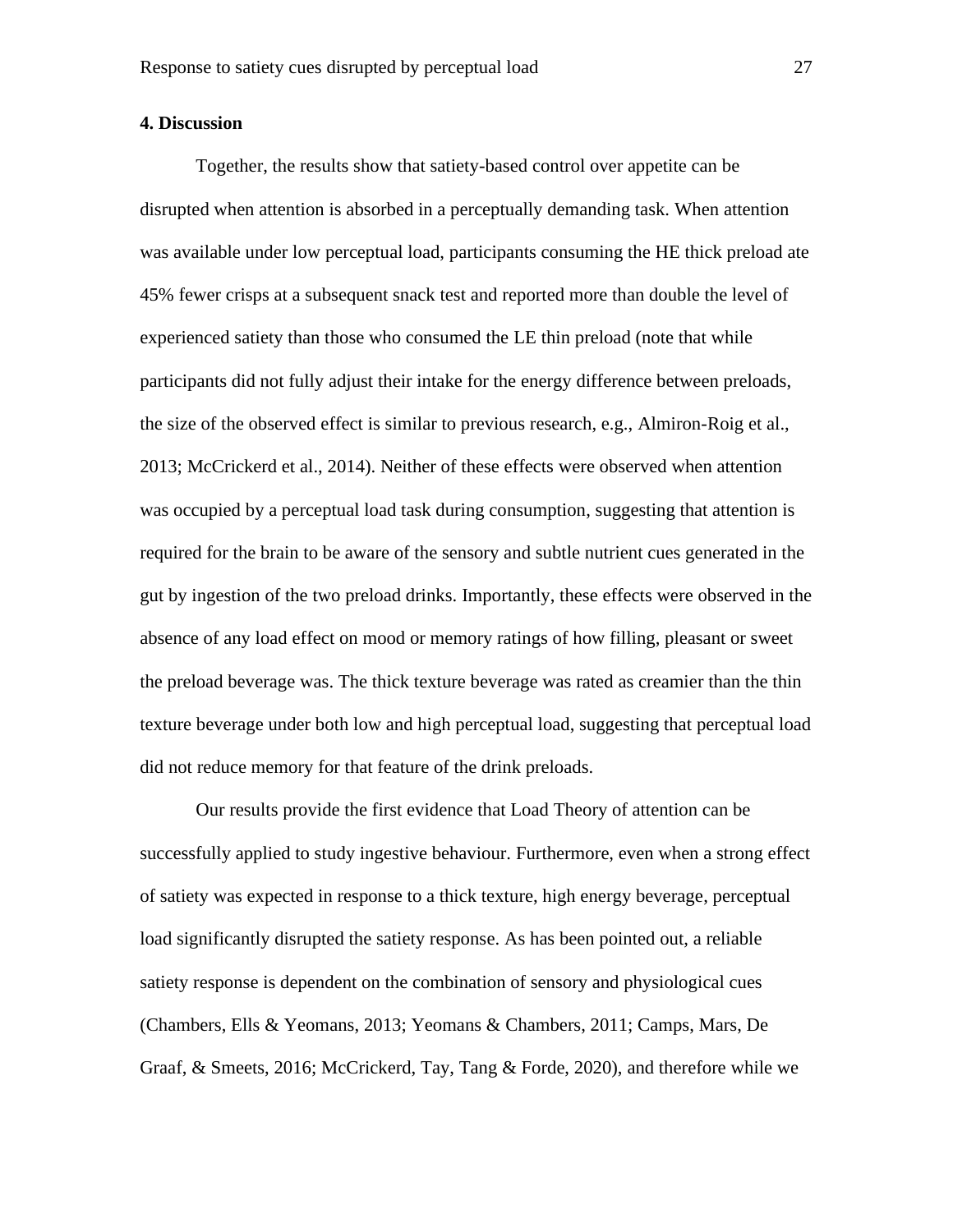controlled for a variety of pre-ingestive cues in our design (e.g., visual cues and motor actions), the beverages differed on the key sensory characteristic of texture. As this was the first application of Load Theory in this area, it was most important to test whether perceptual load would modulate a strong satiety response. The pattern of observed results regarding satiety response suggest that perceptual load modulated the effect of both sensory and physiological cues, as satiety was completely eliminated in this context. If perceptual load was only acting on either sensory or physiological cues, a partial reduction in satiety response would have been expected. However, it should also be noted that memory ratings of the difference in 'creaminess' of the two preload drinks were not affected by perceptual load. Therefore, this suggests participants had some awareness of the sensory difference but were unable to integrate this information with internal physiological control of appetite at the time of consumption. We note that for consistency with previous studies (e.g., McCrickerd et al., 2014; Bertenshaw, Lluch & Yeomans, 2013) a sensory rating of 'thickness' may have also been useful. However, the fact that perceptual load did not impact awareness of LE/HE differences in pleasantness, sweetness and creaminess, and in particular that the creaminess LE/HE difference was noticed irrespective of load, makes it unlikely that our key findings were in any way impacted by load effects on awareness of the LE/HE thickness difference. Future research could adapt our paradigm to isolate the effect of perceptual load on sensory and physiological cues, by using a more subtle preload based only on one of these factors.

Our findings build on existing models of appetite control, such as the satiety cascade (Bellisle & Blundell, 2013; Blundell & Tremblay, 1995), which have increasingly allowed for cognitive influences on satiety. However, these influences have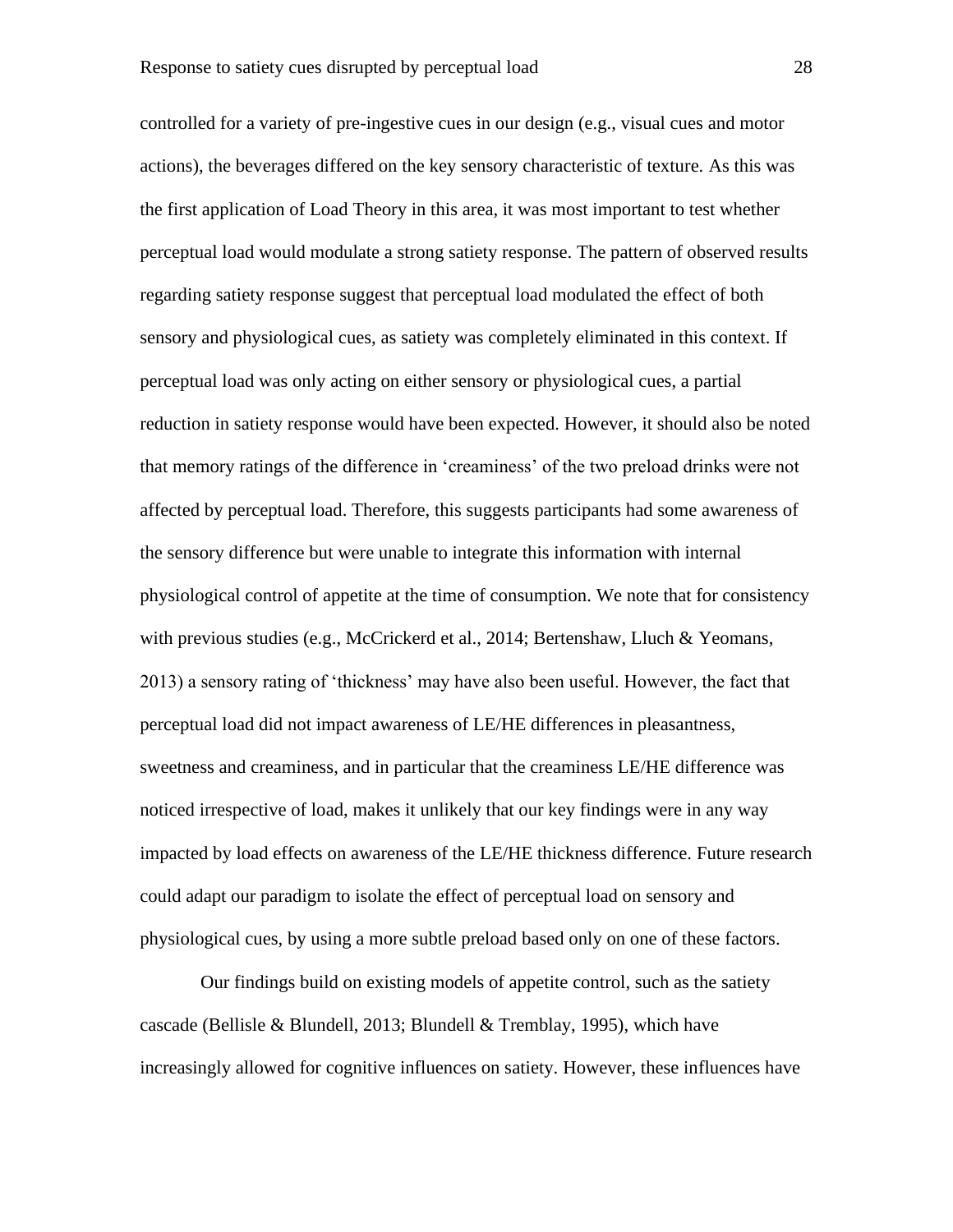been suggested to operate at early stages of ingestion as modulators of post-ingestive nutrient based satiety. For example, Rolls, Bell and Waugh (2000) found that doubling the perceived volume of a milkshake preload reduced subsequent intake by 12%, suggesting that cognition was having a moderate impact on satiety, but did not override later physiological aspects of ingestion (i.e., the actual energy content of the preloads). In contrast, our experiment found that the satiety response was entirely eliminated by high perceptual load, suggesting that factors acting throughout the satiety cascade (such as post-ingestive nutrient-derived cues) are dependent on the availability of basic perceptual capacity. Therefore, the current findings support growing research emphasising the role of cognition in satiety (Higgs et al., 2017). They are also consistent with previous studies showing that attentionally demanding real-world tasks at the time of initial consumption increase subsequent intake (Higgs, 2015; Higgs & Woodward, 2009; Mittal et al., 2011; Oldham-Cooper et al., 2010; Robinson et al., 2013). By integrating a more direct perceptual load manipulation of attention with a controlled preload manipulation of satiety, our findings extend these earlier findings by demonstrating that, at least within the context of our design, the impact of a cognitive factor (attention) is not limited to decreasing satiety, but can in fact entirely eliminate the satiety response.

Based on our findings here, we propose that perceptual load may also disrupt the brain's ability to adequately integrate satiety signals in a manner that affects behaviour or awareness of internal states, despite the presence of nutrients in the gut accompanied by a congruent sensory cue. Perceptual load is known to substantially disrupt information processing from the earliest stages of perceptual processing to encoding into memory, indexed by both behavioural and neural measures (Lavie, 2005; 2010). As such, an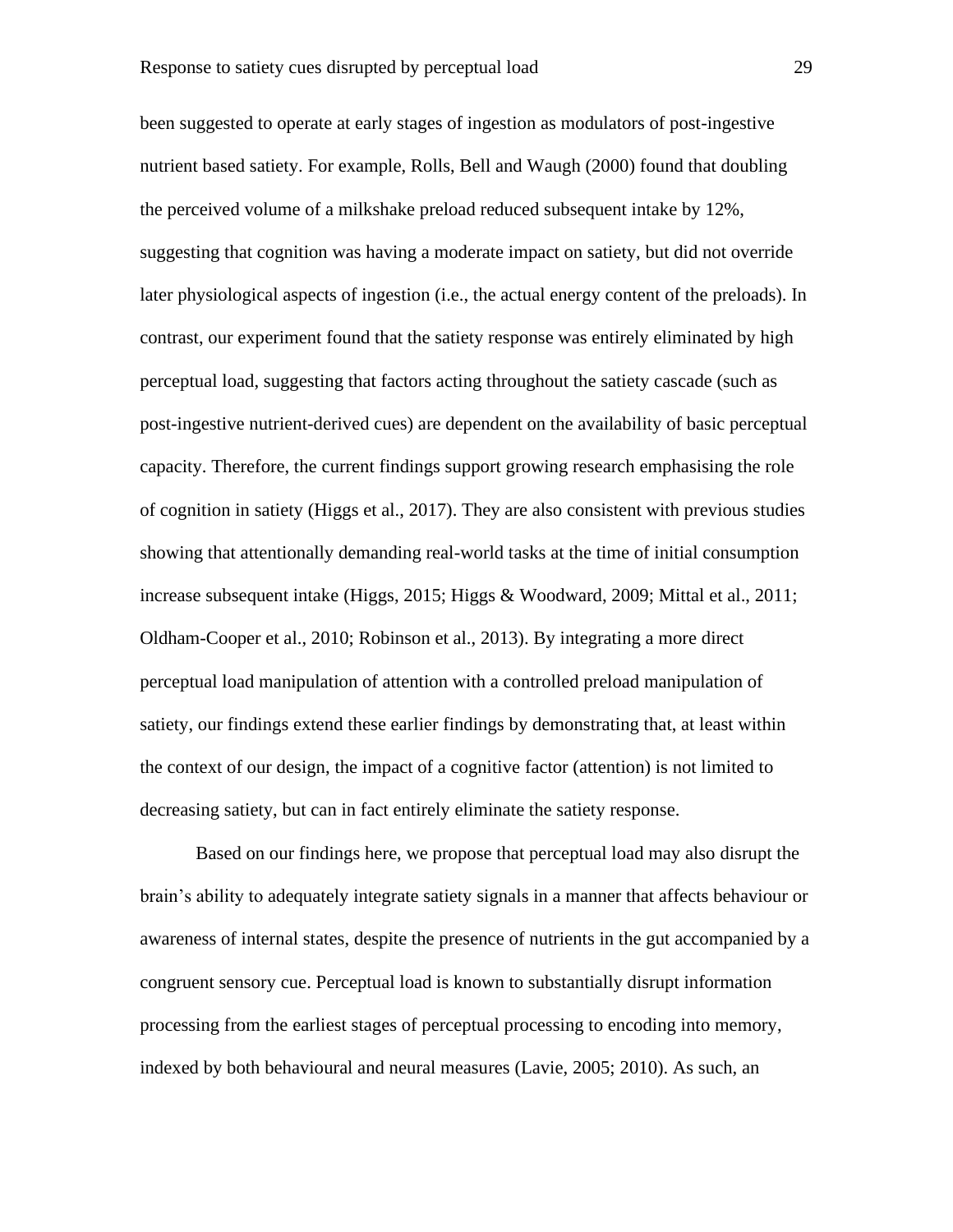important direction for future research could be to elucidate the precise mechanisms underlying the perceptual load effects observed here. One possibility is that perceptual load would reduce neural activity associated with satiety. For example, after eating to satiation, previous research has found that activity in the hypothalamus and rewardrelated brain regions (nucleus accumbens, ventromedial prefrontal cortex and orbitofrontal cortex) was attenuated but activity in the dorsolateral prefrontal cortex was increased (Thomas et al., 2015). Future neuroimaging research could test whether neural activity associated with satiety is altered under high perceptual load (i.e., typical reduction or increase in neural activity does not occur), further elucidating the underlying attentional mechanism.

It should be acknowledged that these results have been obtained from a single experiment study conducted with a healthy-weight, female and predominately student sample. A vital next step is, of course, to replicate this finding in wider samples, considering individual differences in eating behaviour. Keeping these limitations in mind, the results could have substantial potential implications for both research and healthcare. Firstly, the effect of distraction on subsequent intake has been argued to influence intake via a variety of mechanisms (such as mood and reduced memory), while the current findings suggest that increased intake can also occur due to a basic lack of perceptual resources. Secondly, Load Theory argues that perceptual load has a distinct effect on attentional processing by exhausting capacity and filtering out non-task stimuli in a passive manner (in this situation, satiety signals), whereas other forms of task load, such as cognitive demand, have the opposite effect on attentional processing and instead tax cognitive control resources. Establishing a role of perceptual capacity in existing theory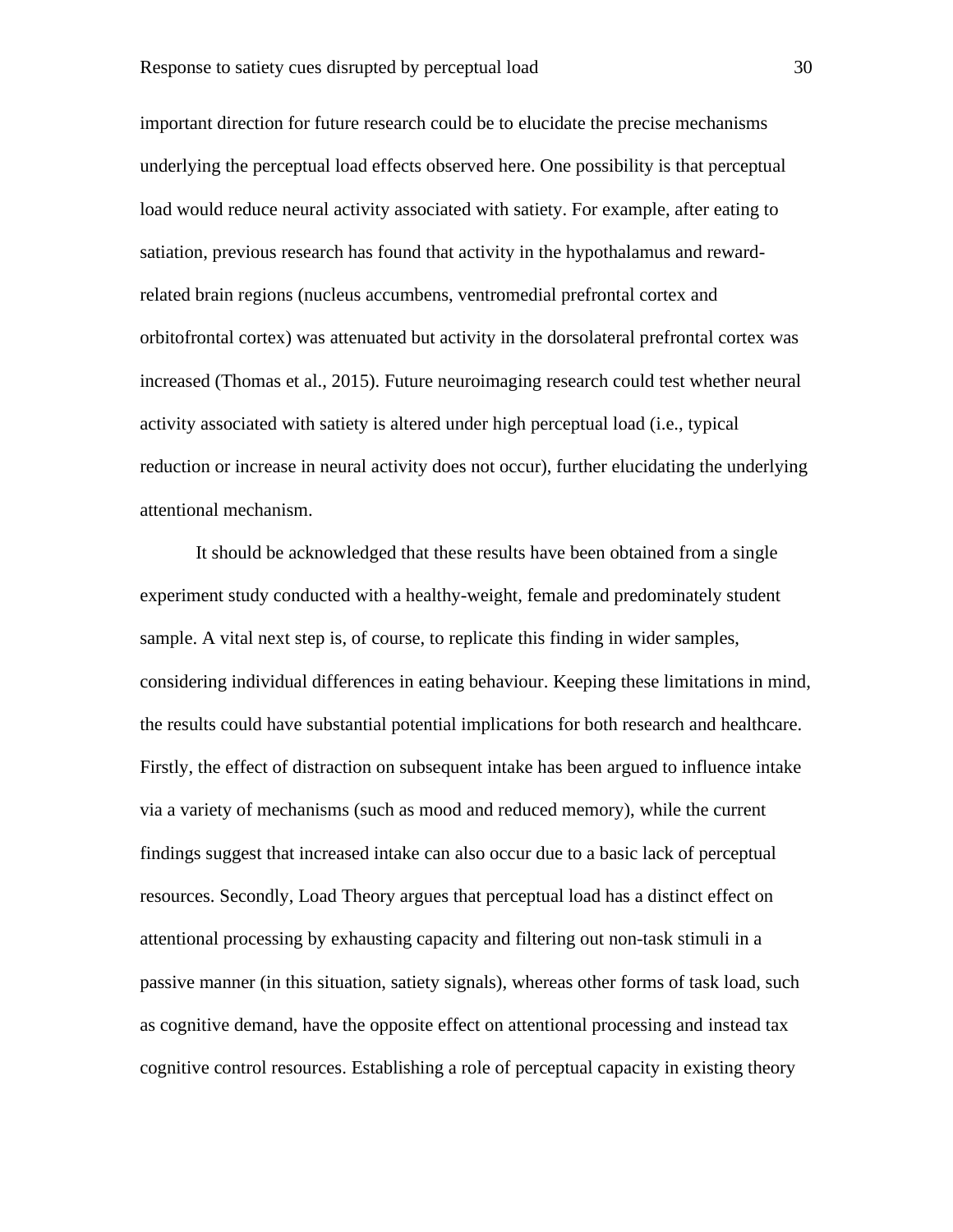will allow predictions over real world eating behaviour to be more specific about the nature of attention and future research to be mindful of processing limits.

The knowledge that satiety, one of the most important determinants of intake, is strongly affected by availability of attentional capacity could help to inform cognitive dietary interventions. Our findings suggest the focus of such interventions should be on ensuring attentional capacity remains available for the duration of ingestion and the subsequent period, as cognition is a key component of regulating intake. Therefore, tasks which may involve high perceptual demand, such as television and video games, should be avoided when consuming food. Our results might also suggest that perceptual load particularly affects physiological components of satiety, as participants still remembered some sensory differences in the preload beverages (although a more direct test of sensory and physiological factors is required).

To summarise, our study shows that perceptual load strongly disrupts the satiety response to a high energy, thick texture preload beverage. This supports recent cognitive models of satiety, suggesting that accurate appetite control requires attentional resources to be available. Load Theory may be a useful framework from which to predict intake and subjective appetite. Practically, it may be a useful recommendation to avoid high perceptual tasks, and potentially, the success of cognitive dietary interventions could be affected by whether participants are able to pay attention to the processing of satietyrelated information.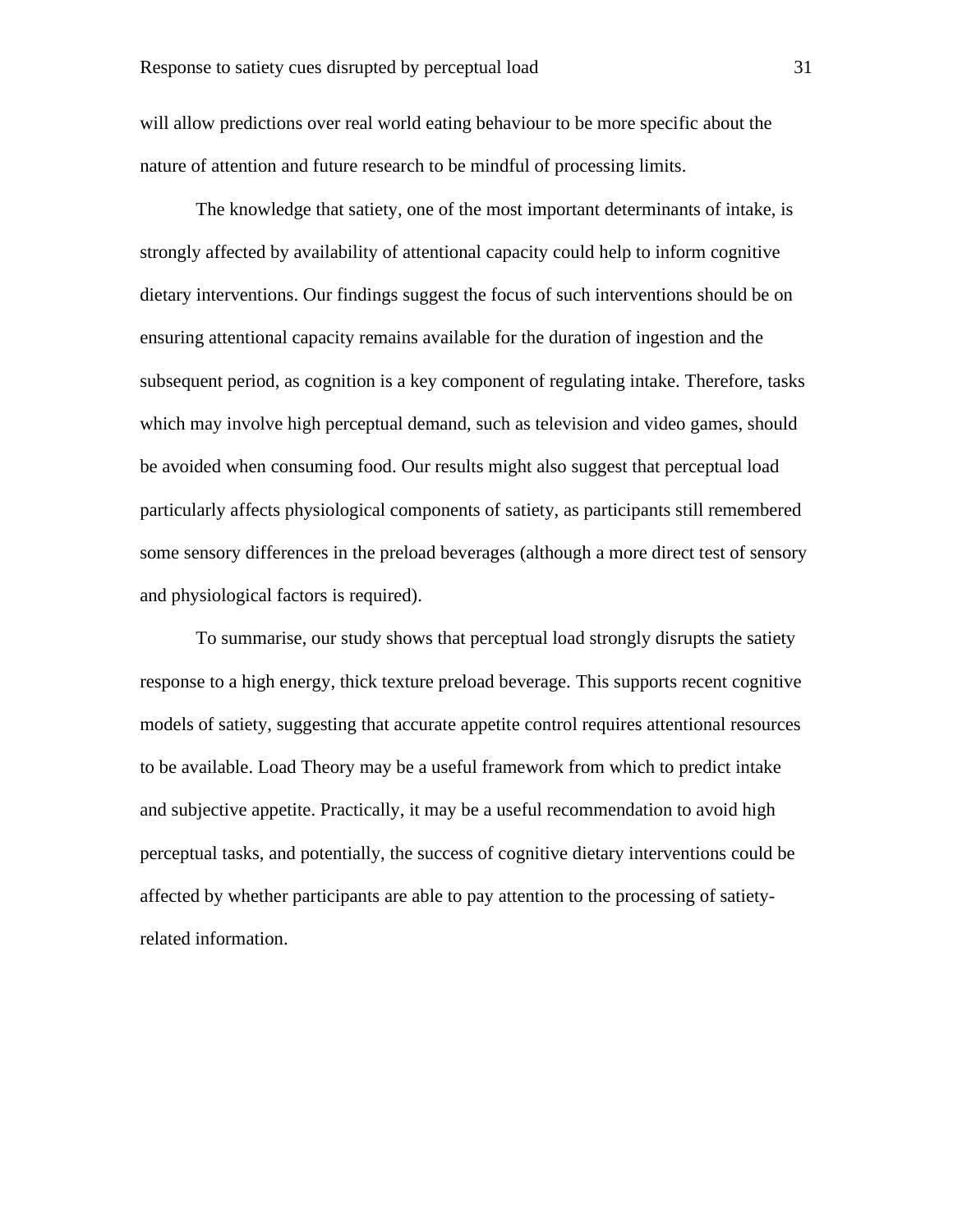#### **References**

Almiron-Roig, E., Palla, L., Guest, K., Ricchiuti, C., Vint, N., Jebb, S. A., & Drewnowski, A. (2013). Factors that determine energy compensation: a systematic review of preload studies. Nutrition reviews, 71(7), 458-473.

https://doi.org/10.1111/nure.12048

Bellisle, F. (2014). Meals and snacking, diet quality and energy balance.

Physiology & Behavior, 134, 38–43. https://doi.org/10.1016/J.PHYSBEH.2014.03.010

Bellisle, F., & Blundell, J. E. (2013). Satiation, satiety: concepts and organisation of behaviour. Satiation, Satiety and the Control of Food Intake, 3–11.

<https://doi.org/10.1533/9780857098719.1.3>

Bertenshaw, E. J., Lluch, A., & Yeomans, M. R. (2013). Perceived thickness and creaminess modulates the short-term satiating effects of high-protein drinks. *British Journal of Nutrition*, *110*(3), 578-586. https://doi.org/10.1017/S0007114512005375

Blundell, J. E., & Tremblay, A. (1995). Appetite Control and Energy (Fuel) Balance. Nutrition Research Reviews, 8(1), 225–242.

https://doi.org/10.1079/NRR19950014

Blundell, J., De Graaf, C., Hulshof, T., Jebb, S., Livingstone, B., Lluch, A., ... & Westerterp, M. (2010). Appetite control: methodological aspects of the evaluation of foods. Obesity reviews, 11(3), 251-270. https://doi.org/10.1111/j.1467-

789X.2010.00714.x

Bolhuis, D. P., Lakemond, C. M., de Wijk, R. A., Luning, P. A., & de Graaf, C. (2011). Both longer oral sensory exposure to and higher intensity of saltiness decrease ad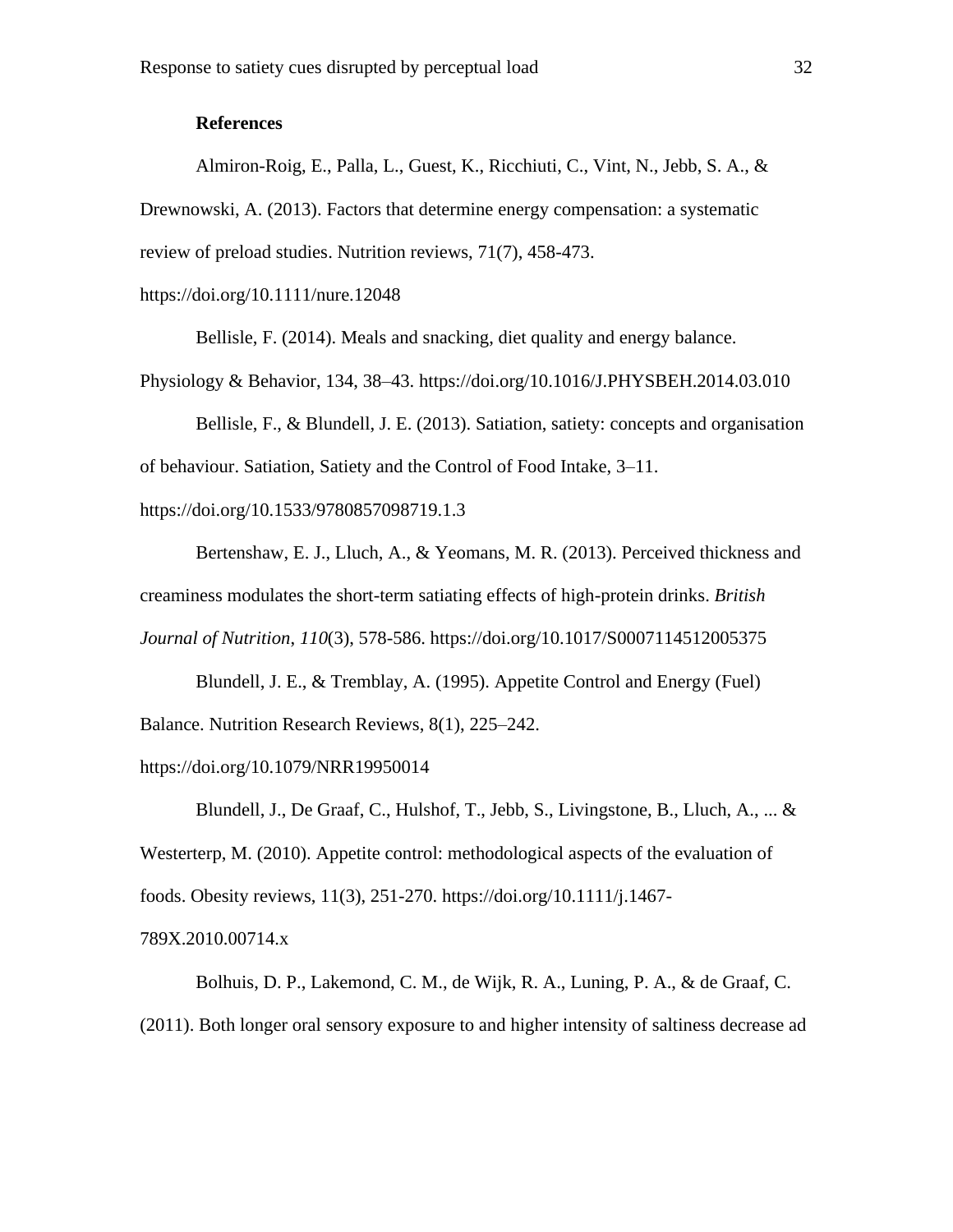libitum food intake in healthy normal-weight men. The Journal of nutrition, 141(12), 2242-2248. https://doi.org/10.3945/jn.111.143867

Brunstrom, J. M., Burn, J. F., Sell, N. R., Collingwood, J. M., Rogers, P. J.,

Wilkinson, L. L., … Ferriday, D. (2012). Episodic Memory and Appetite Regulation in Humans. PLoS ONE, 7(12), e50707. https://doi.org/10.1371/journal.pone.0050707

Camps, G., Mars, M., De Graaf, C., & Smeets, P. A. (2016). Empty calories and phantom fullness: a randomized trial studying the relative effects of energy density and viscosity on gastric emptying determined by MRI and satiety. The American journal of clinical nutrition, 104(1), 73-80. https://doi.org/10.3945/ajcn.115.129064

Chambers, L., Ells, H., & Yeomans, M. R. (2013). Can the satiating power of a high energy beverage be improved by manipulating sensory characteristics and label information? Food Quality and Preference, 28(1), 271–278.

https://doi.org/10.1016/j.foodqual.2012.08.008

Dalton, P., Lavie, N., & Spence, C. (2009). The role of working memory in tactile selective attention. The Quarterly Journal of Experimental Psychology, 62(4), 635-644. https://doi.org/10.1080/17470210802483503

Deighton, K., Karra, E., Batterham, R. L., & Stensel, D. J. (2013). Appetite, energy intake, and PYY 3–36 responses to energy-matched continuous exercise and submaximal high-intensity exercise. Applied Physiology, Nutrition, and Metabolism, 38(9), 947–952. https://doi.org/10.1139/apnm-2012-0484

Dienes, Z. (2008). Understanding psychology as a science: An introduction to scientific and statistical inference. Palgrave Macmillan. Website for associated online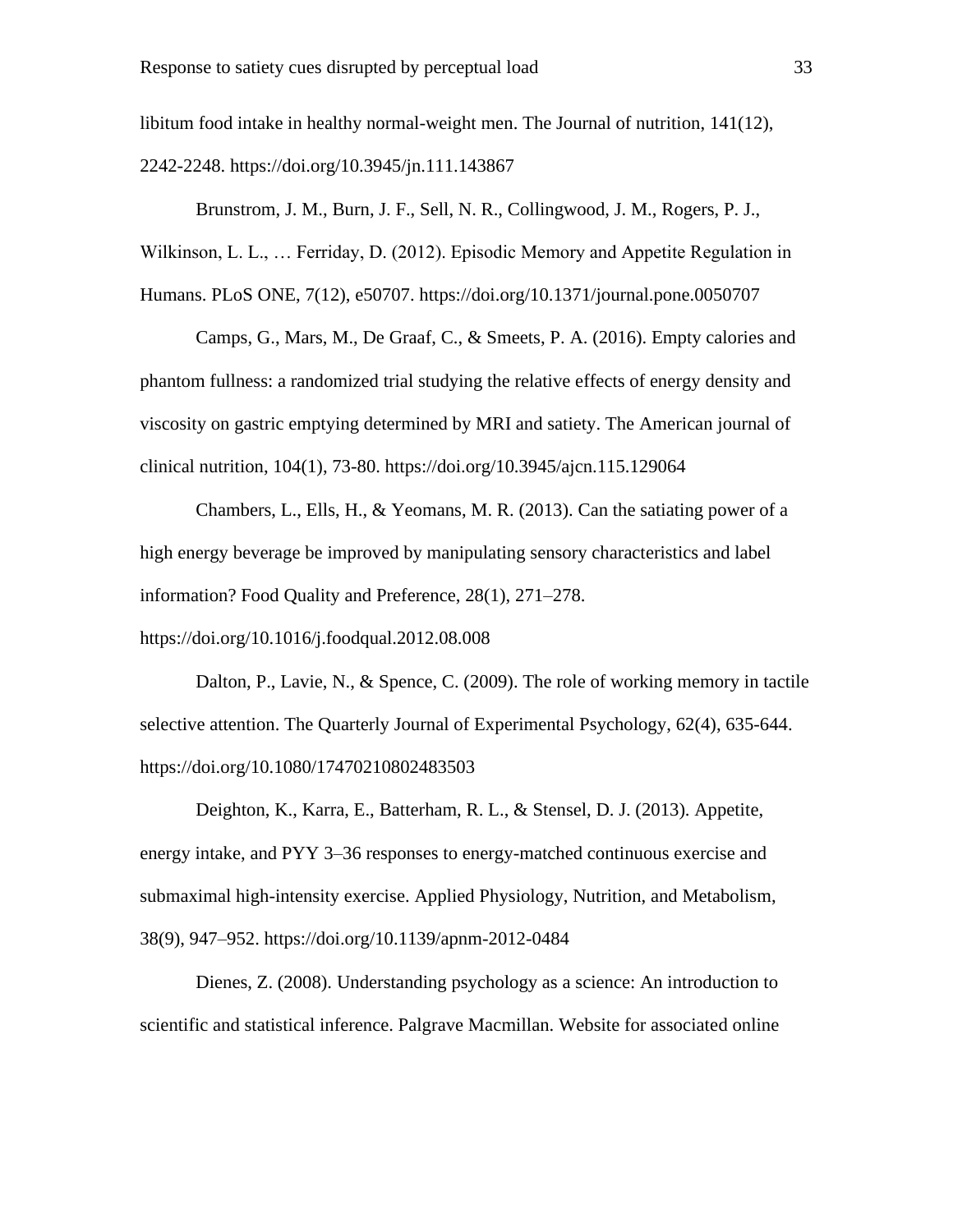Bayes factor calculator:

http://www.lifesci.sussex.ac.uk/home/Zoltan\_Dienes/inference/Bayes.htm

Dienes, Zoltan. "Using Bayes to get the most out of non-significant results." Frontiers in psychology 5 (2014): 781. https://doi.org/10.3389/fpsyg.2014.00781

Duif, I., Wegman, J., de Graaf, K., Smeets, P. A., & Aarts, E. (2020b). Distraction attenuates goal-directed neural responses for food rewards. bioRxiv.

https://doi.org/10.1101/2020.01.13.904532

Duif, I., Wegman, J., Mars, M. M., de Graaf, C., Smeets, P. A., & Aarts, E. (2020a). Effects of distraction on taste-related neural processing: a cross-sectional fMRI study. The American Journal of Clinical Nutrition, 111(5), 950-961.

https://doi.org/10.1093/ajcn/nqaa032

Forster, S., & Lavie, N. (2008). Failures to ignore entirely irrelevant distractors: The role of load. Journal of Experimental Psychology-Applied, 14(1), 73–83. https://doi.org/10.1037/1076-898X.14.1.73

Forster, S., & Spence, C. (2018). "What Smell?" Temporarily Loading Visual Attention Induces a Prolonged Loss of Olfactory Awareness. Psychological Science, 29(10), 1642–1652. https://doi.org/10.1177/0956797618781325

Franken, I. H. A., & Muris, P. (2005). Individual differences in reward sensitivity are related to food craving and relative body weight in healthy women. Appetite, 45(2), 198–201. https://doi.org/10.1016/J.APPET.2005.04.004

Harrold, J., Breslin, L., Walsh, J., Halford, J., & Pelkman, C. (2014). Satiety effects of a whole-grain fibre composite ingredient: reduced food intake and appetite ratings. Food Funct., 5(10), 2574–2581. https://doi.org/10.1039/C4FO00253A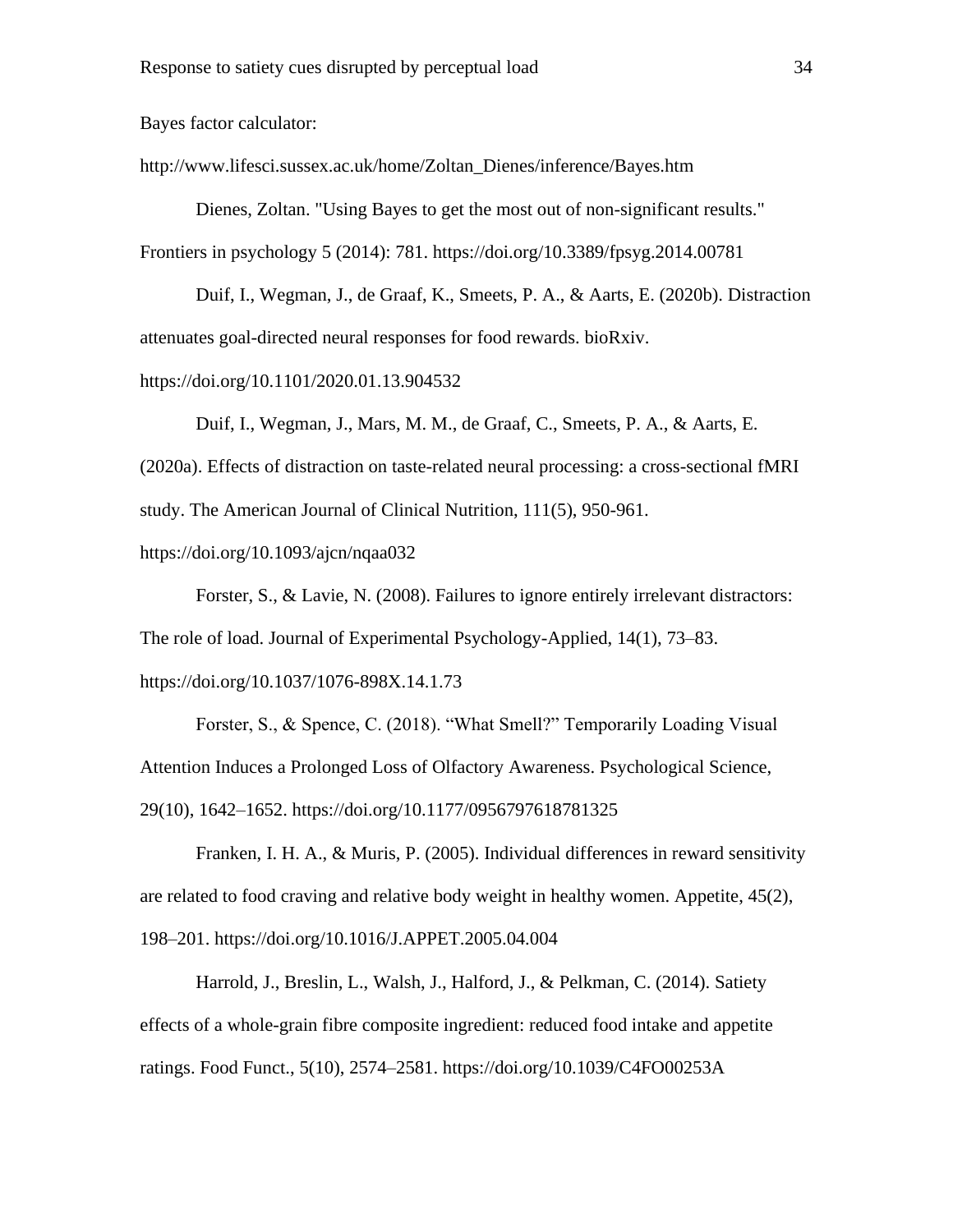Higgs, S. (2005). Memory and its role in appetite regulation. Physiology and

Behavior, 85(1), 67–72. https://doi.org/10.1016/j.physbeh.2005.04.003

Higgs, S. (2015). Manipulations of attention during eating and their effects on later snack intake. Appetite, 92, 287–294. https://doi.org/10.1016/J.APPET.2015.05.033

Higgs, S., & Spetter, M. S. (2018). Cognitive Control of Eating: the Role of Memory in Appetite and Weight Gain. Current Obesity Reports, 7(1), 50–59.

https://doi.org/10.1007/s13679-018-0296-9

Higgs, S., & Woodward, M. (2009). Television watching during lunch increases afternoon snack intake of young women. Appetite, 52(1), 39–43.

https://doi.org/10.1016/J.APPET.2008.07.007

Higgs, S., Dolmans, D., Humphreys, G., & Rutters, F. (2015). Dietary self-control influences top-down guidance of attention to food cues. Frontiers in Psychology, 6(MAR). https://doi.org/10.3389/fpsyg.2015.00427

Higgs, S., Spetter, M. S., Thomas, J. M., Rotshtein, P., Lee, M., Hallschmid, M., & Dourish, C. T. (2017). Interactions between metabolic, reward and cognitive processes in appetite control: Implications for novel weight management therapies. Journal of Psychopharmacology (Oxford, England), 31(11), 1460–1474.

https://doi.org/10.1177/0269881117736917

Kahan, B. C., Jairath, V., Doré, C. J., & Morris, T. P. (2014). The risks and rewards of covariate adjustment in randomized trials: an assessment of 12 outcomes from 8 studies. Trials, 15(1), 139. https://doi.org/10.1186/1745-6215-15-139

Keast, D. R., Nicklas, T. A., & O'Neil, C. E. (2010). Snacking is associated with reduced risk of overweight and reduced abdominal obesity in adolescents: National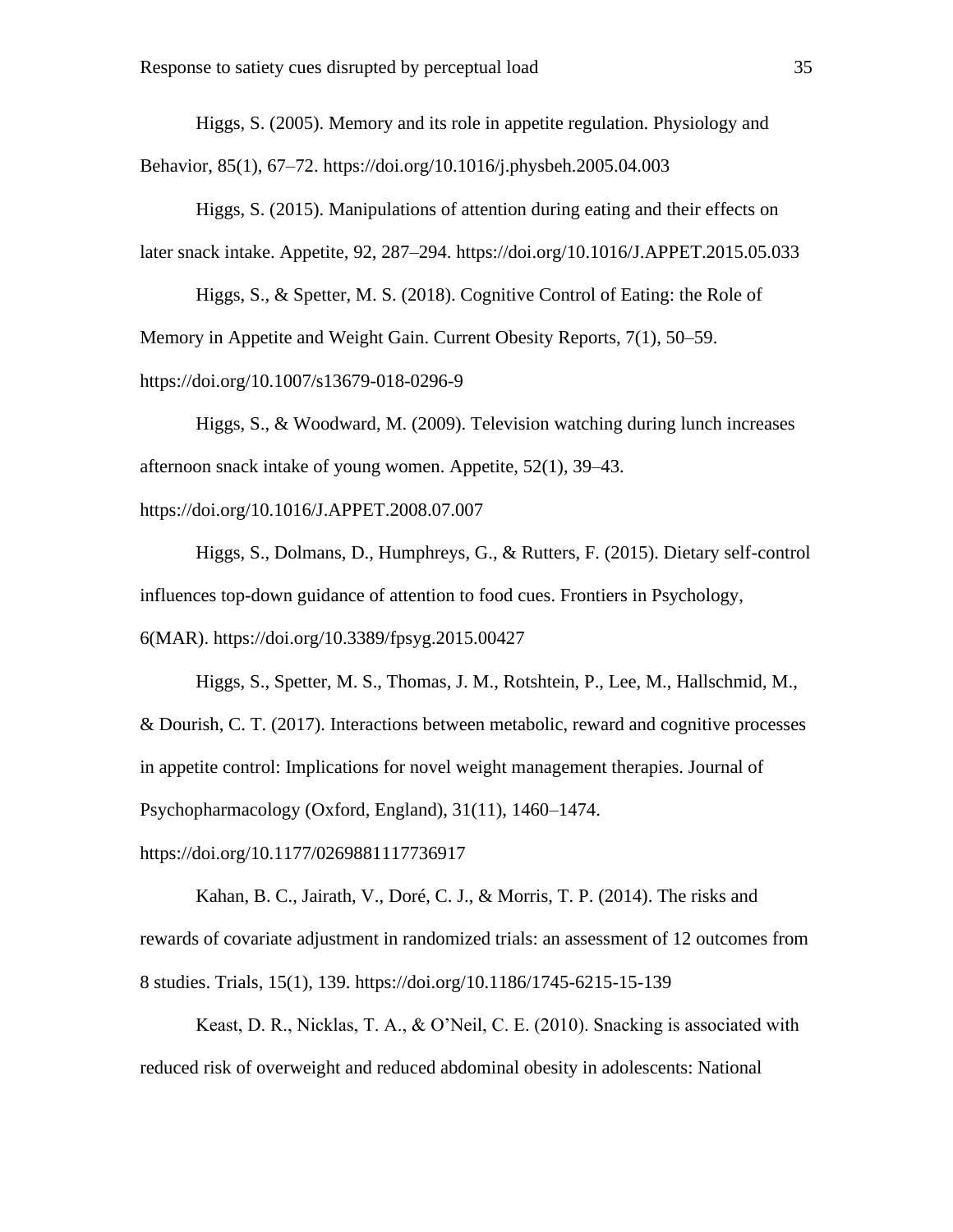Health and Nutrition Examination Survey (NHANES) 1999–2004. The American journal of clinical nutrition, 92(2), 428-435. https://doi.org/10.3945/ajcn.2009.28421

Lavie, N. (1995). Perceptual load as a necessary condition for selective attention. Journal of Experimental Psychology: Human Perception and Performance, 21(3), 451– 468. https://doi.org/10.1037/0096-1523.21.3.451

Lavie, N. (2005). Distracted and confused?: Selective attention under load. Trends in Cognitive Sciences, 9(2), 75–82. https://doi.org/10.1016/J.TICS.2004.12.004

Lavie, N. (2010). Attention, Distraction, and Cognitive Control Under Load. Current Directions in Psychological Science, 19(3), 143–148.

https://doi.org/10.1177/0963721410370295

Lavie, N., Hirst, A., de Fockert, J. W., & Viding, E. (2004). Load Theory of Selective Attention and Cognitive Control. Journal of Experimental Psychology: General, 133(3), 339–354. https://doi.org/10.1037/0096-3445.133.3.339

Macdonald, J. S., & Lavie, N. (2011). Visual perceptual load induces inattentional deafness. Attention, Perception, & Psychophysics, 73(6), 1780-1789.

https://doi.org/10.3758/s13414-011-0144-4

McCrickerd, K., Tay, P. P. S., Tang, C. S., & Forde, C. G. (2020). Using Sensory Cues to Optimise the Satiety Value of a Reduced-Calorie Product Labelled 'Healthier Choice'. Nutrients, 12(1), 107. https://doi.org/10.3390/nu12010107

Mccrickerd, Keri, Chambers, L., & Yeomans, M. R. (2014). Fluid or Fuel? The Context of Consuming a Beverage Is Important for Satiety.

https://doi.org/10.1371/journal.pone.0100406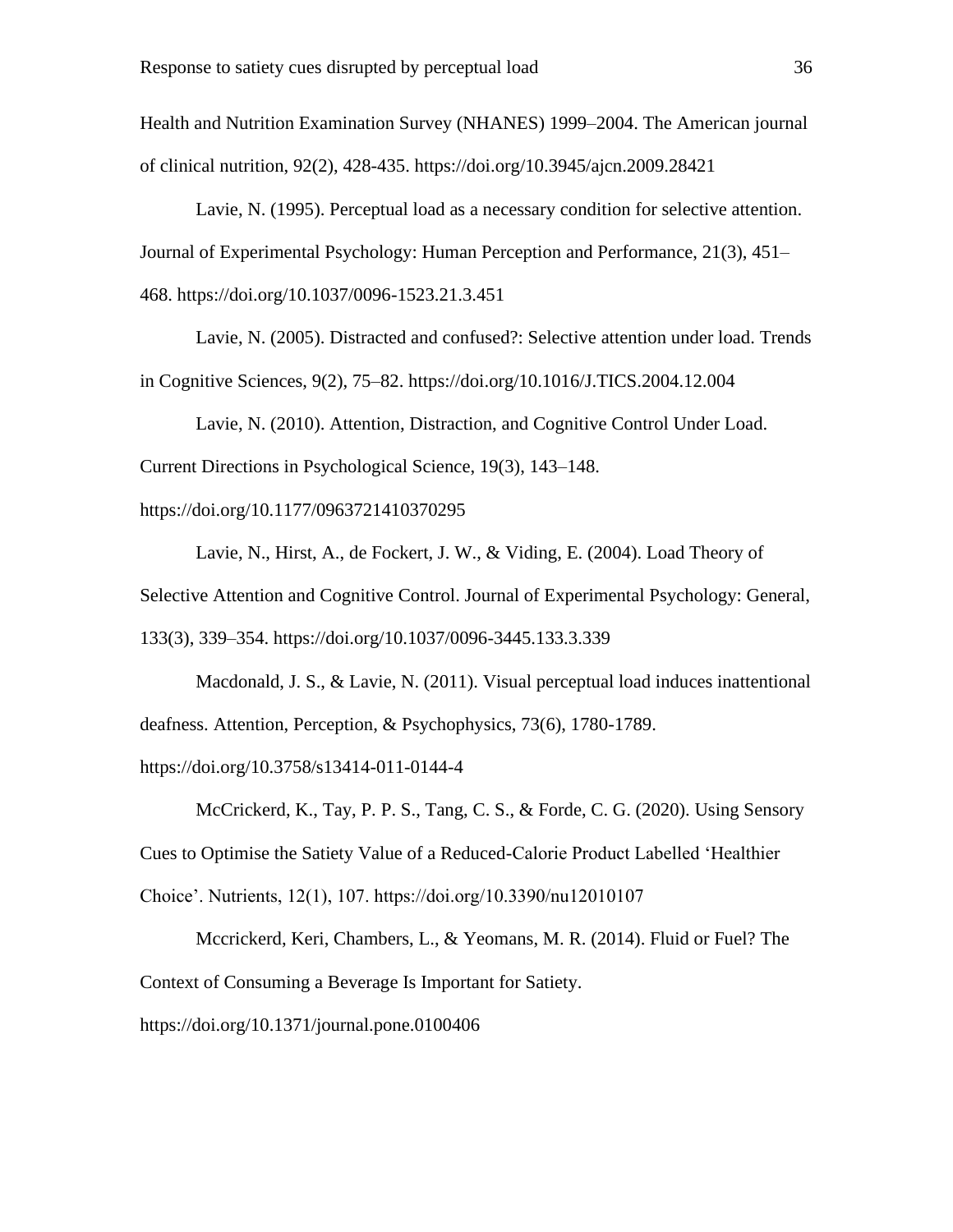Mittal, D., Stevenson, R. J., Oaten, M. J., & Miller, L. A. (2011). Snacking while watching TV impairs food recall and promotes food intake on a later TV free test meal. Applied Cognitive Psychology, 25(6), 871–877. https://doi.org/10.1002/acp.1760

Morris, J., Ngai, M. Y. K., Yeomans, M. R., & Forster, S. (2020). A high perceptual load task reduces thoughts about chocolate, even while hungry. *Appetite*, 104694. https://doi.org/10.1016/j.appet.2020.104694

Morris, J., Yeomans, M. R., & Forster, S. (2020). Testing a load theory framework for food-related cognition. *Journal of Experimental psychology. General*. https://doi.org/10.1037/xge0000786.

Murphy, G., Groeger, J. A., & Greene, C. M. (2016). Twenty years of load theory—Where are we now, and where should we go next? Psychonomic Bulletin  $\&$ Review, 23(5), 1316–1340. https://doi.org/10.3758/s13423-015-0982-5

Ogden, J., & Wardle, J. (1990). Cognitive restraint and sensitivity to cues for hunger and satiety. Physiology & Behavior, 47(3), 477–481.

https://doi.org/10.1016/0031-9384(90)90112-H

Oldham-Cooper, R. E., Hardman, C. A., Nicoll, C. E., Rogers, P. J., & Brunstrom, J. M. (2010). Playing a computer game during lunch affects fullness, memory for lunch, and later snack intake. The American Journal of Clinical Nutrition, 93(2), 308–313. https://doi.org/10.3945/ajcn.110.004580

Perrigue, M. M., Drewnowski, A., Wang, C.-Y., & Neuhouser, M. L. (2016). Higher Eating Frequency Does Not Decrease Appetite in Healthy Adults. The Journal of Nutrition, 146(1), 59–64. https://doi.org/10.3945/jn.115.216978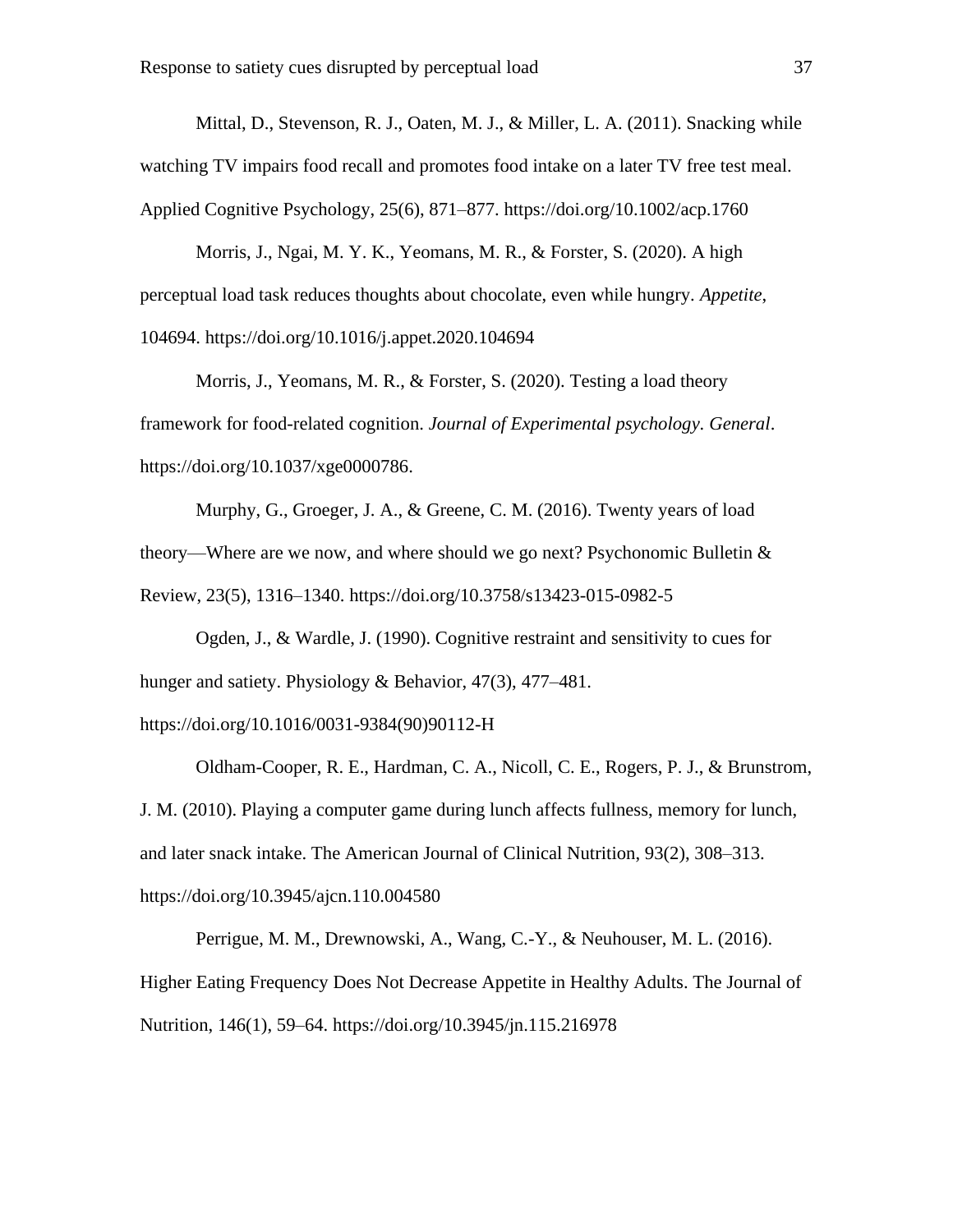Robinson, E., Aveyard, P., Daley, A., Jolly, K., Lewis, A., Lycett, D., & Higgs, S. (2013). Eating attentively: a systematic review and meta-analysis of the effect of food intake memory and awareness on eating. The American Journal of Clinical Nutrition, 97(4), 728–742. https://doi.org/10.3945/ajcn.112.045245

Robinson, E., Kersbergen, I., & Higgs, S. (2014). Eating "attentively" reduces later energy consumption in overweight and obese females. British Journal of Nutrition, 112(4), 657–661. https://doi.org/10.1017/S000711451400141X

Robinson, E., Kersbergen, I., Brunstrom, J. M., & Field, M. (2014). I'm watching you. Awareness that food consumption is being monitored is a demand characteristic in eating-behaviour experiments. Appetite, 83, 19–25.

https://doi.org/10.1016/j.appet.2014.07.029

Rolls, B. J., Bell, E. A., & Waugh, B. A. (2000). Increasing the volume of a food by incorporating air affects satiety in men. The American journal of clinical nutrition, 72(2), 361-368. https://doi.org/10.1093/ajcn/72.2.361

Schneider, W., Eschman, A., & Zuccolotto, A. (2002). EPrime user's guide. Pittsburgh, PA: Psychology Software Tools Inc.

Stunkard, A. J., & Messick, S. (1985). The three-factor eating questionnaire to measure dietary restraint, disinhibition and hunger. Journal of Psychosomatic Research, 29(1), 71–83. https://doi.org/10.1016/0022-3999(85)90010-8

Thomas, J. M., Higgs, S., Dourish, C. T., Hansen, P. C., Harmer, C. J., & McCabe, C. (2015). Satiation attenuates BOLD activity in brain regions involved in reward and increases activity in dorsolateral prefrontal cortex: an fMRI study in healthy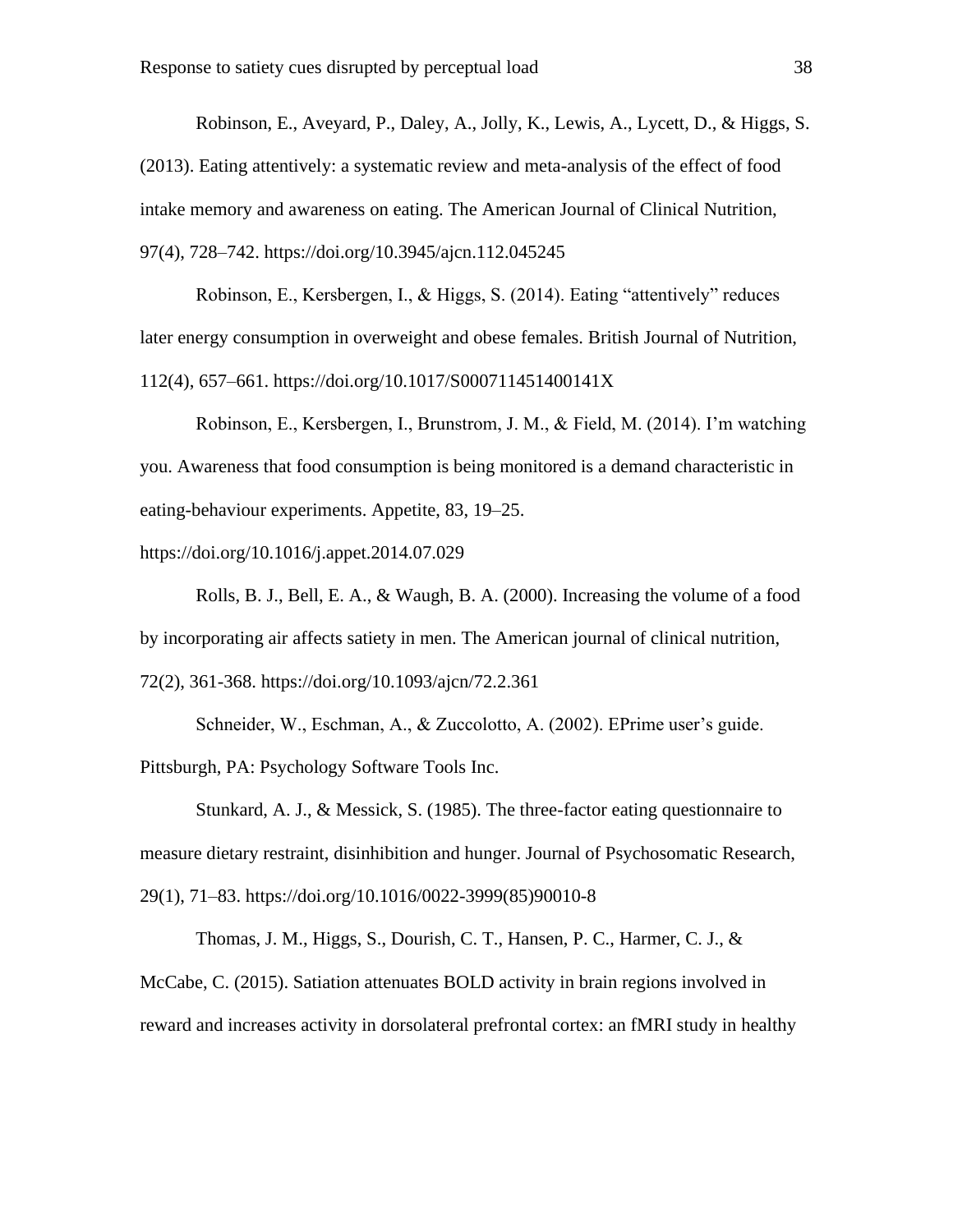volunteers. The American journal of clinical nutrition, 101(4), 697-704.

https://doi.org/10.3945/ajcn.114.097543

Torrubia, R., Ávila, C., Moltó, J., & Caseras, X. (2001). The Sensitivity to Punishment and Sensitivity to Reward Questionnaire (SPSRQ) as a measure of Gray's anxiety and impulsivity dimensions. Personality and Individual Differences, 31(6), 837– 862. https://doi.org/10.1016/S0191-8869(00)00183-5

van Strien, T., Frijters, J. E. R., Bergers, G. P. A., & Defares, P. B. (1986). The Dutch Eating Behavior Questionnaire (DEBQ) for assessment of restrained, emotional, and external eating behavior. International Journal of Eating Disorders, 5(2), 295–315. https://doi.org/10.1002/1098-108X(198602)5:2<295::AID-EAT2260050209>3.0.CO;2-T

Vi, C. T., Arthur, D., & Obrist, M. (2018). TasteBud: Bring Taste Back into the Game. In Proceedings of the 3rd International Workshop on Multisensory Approaches to Human-Food Interaction. https://doi.org/10.1145/3279954.3279955

Westenhoefer, J., Broeckmann, P., Münch, A.-K., & Pudel, V. (1994). Cognitive Control of Eating Behavior and the Disinhibition Effect. Appetite, 23(1), 27–41. https://doi.org/10.1006/APPE.1994.1032

Yeomans, M. R., McCrickerd, K., Brunstrom, J. M., & Chambers, L. (2014). Effects of repeated consumption on sensory-enhanced satiety. British Journal of Nutrition, 111(6), 1137-1144. https://doi.org/10.1017/S0007114513003474

Yeomans, Martin R, & Chambers, L. (2011). Satiety-relevant sensory qualities enhance the satiating effects of mixed carbohydrate-protein preloads. The American Journal of Clinical Nutrition, 94(6), 1410–1417. https://doi.org/10.3945/ajcn.111.011650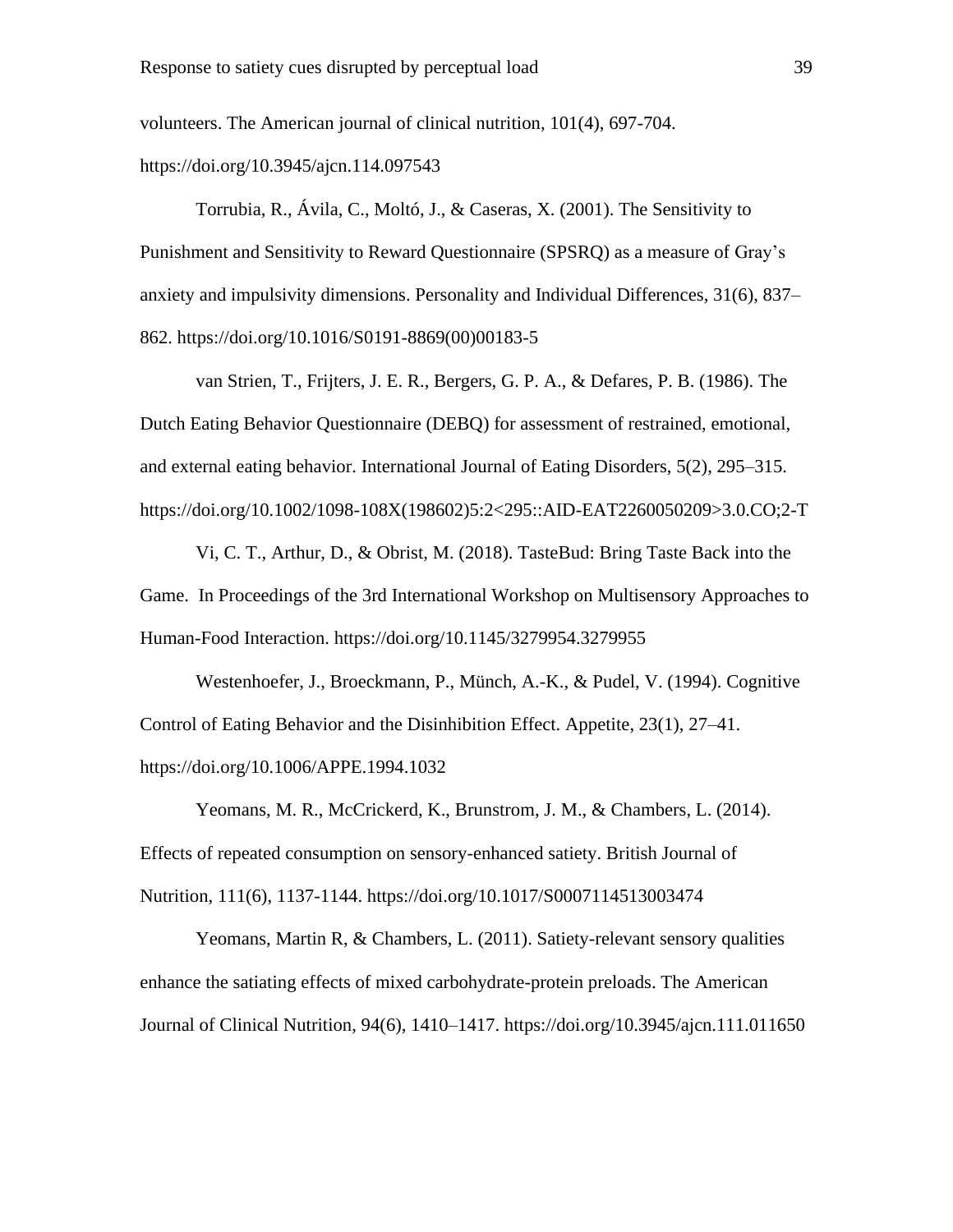Yeomans, Martin R., & Coughlan, E. (2009). Mood-induced eating. Interactive effects of restraint and tendency to overeat. Appetite, 52(2), 290–298. https://doi.org/10.1016/J.APPET.2008.10.006

Zijlstra, N., de Wijk, R., Mars, M., Stafleu, A., & de Graaf, C. (2009). Effect of bite size and oral processing time of a semisolid food on satiation. The American journal of clinical nutrition, 90(2), 269-275. https://doi.org/10.3945/ajcn.2009.27694

Zijlstra, N., Mars, M., de Wijk, R. A., Westerterp-Plantenga, M. S., & de Graaf, C. (2008). The effect of viscosity on ad libitum food intake. International Journal of Obesity, 32(4), 676-683. https://doi.org/10.1038/sj.ijo.0803776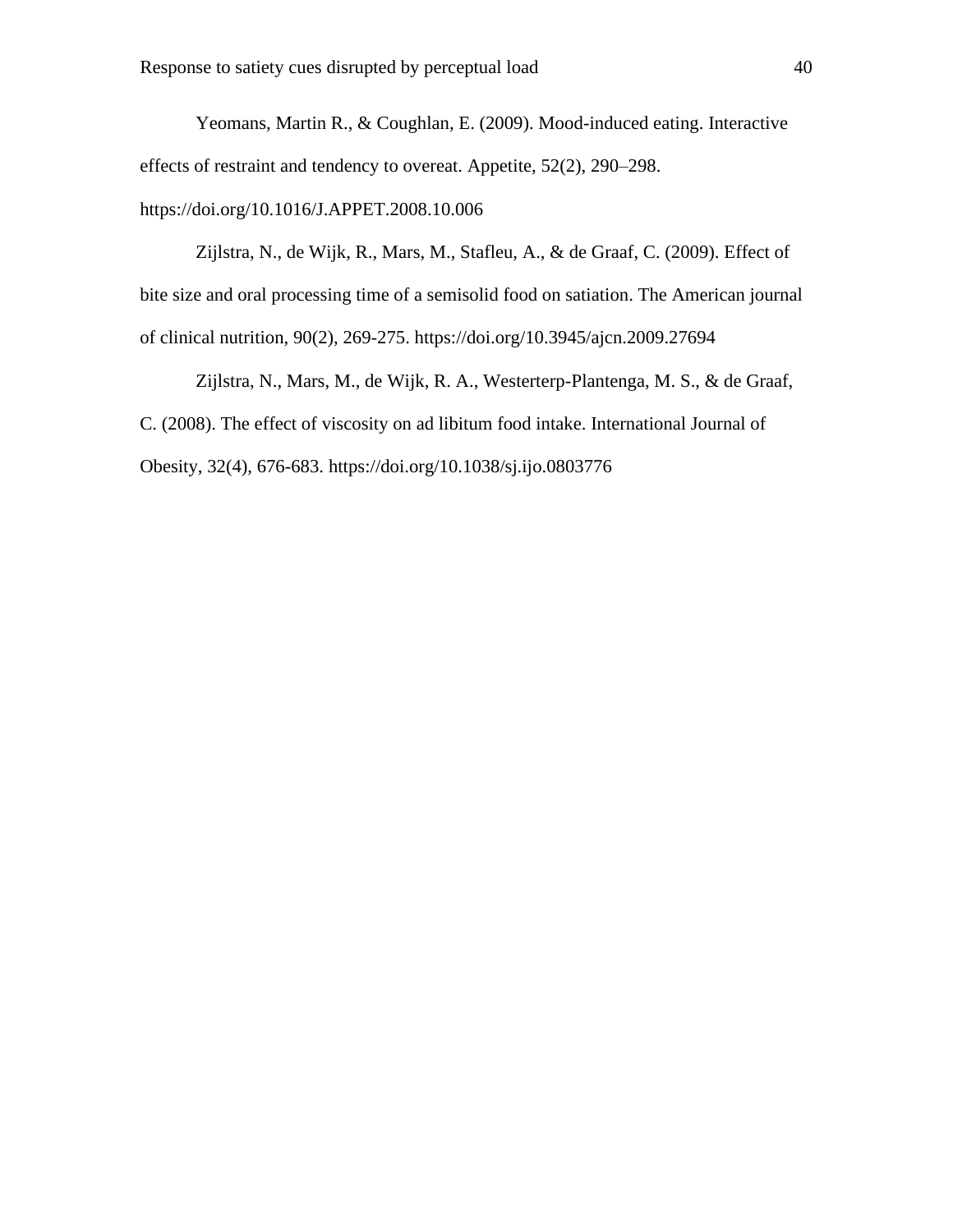**Author contributions:** S. Forster suggested the broad concept for the study, which was developed by M. R. Yeomans. J. Morris, S. Forster and M. R. Yeomans designed the study. C. T. Vi and M. Obrist provided equipment (Tastebud) necessary for the study and C. T. Vi provided technical support. J. Morris collected the data, analysed the data and prepared the original draft manuscript. J. Morris, S. Forster and M. R. Yeomans reviewed and edited the manuscript.

**Funding:** This research did not receive any specific grant from funding agencies in the public, commercial, or not-for-profit sectors.

#### **Declarations of interest:** none

**Acknowledgments:** We thank R. Armitage for assistance in data collection.

**Open practices statement:** All data are publicly available through the Open Science Framework at the following URL address: osf.io/tvfpq/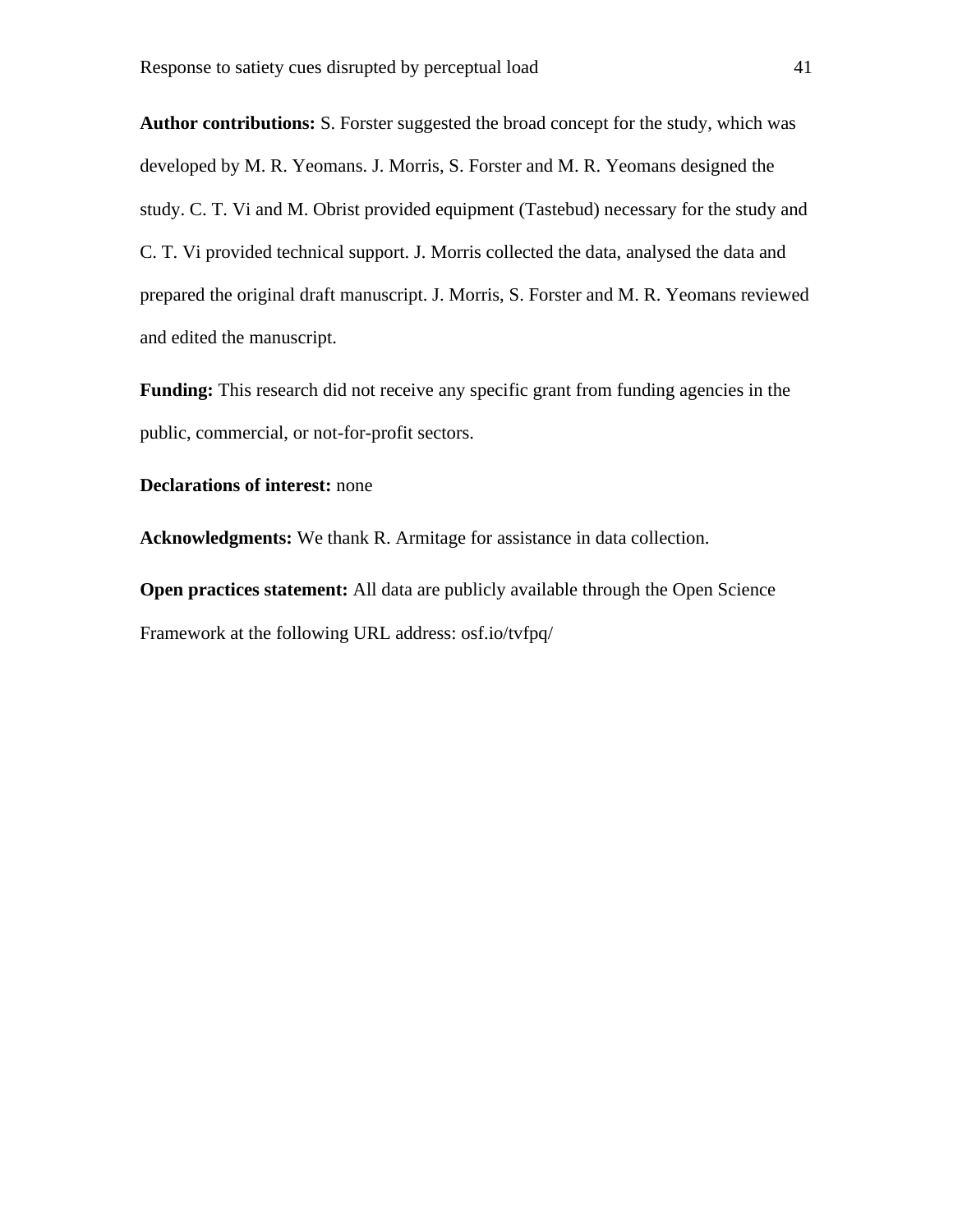### **Supplementary materials**

#### Table S1

*Mean individual characteristics (SE in parentheses) across each experimental condition*

|                              | Low perceptual load |             | <b>High perceptual load</b> |             |  |
|------------------------------|---------------------|-------------|-----------------------------|-------------|--|
|                              | Low energy          | High energy | Low energy                  | High energy |  |
|                              | preload             | preload     | preload                     | preload     |  |
| <b>Restraint</b>             | 10.30(.62)          | 8.33(.62)   | 8.17 (.80)                  | 8.93(.73)   |  |
| <b>Disinhibition</b>         | 7.33(.52)           | 7.50(.55)   | 6.37(.53)                   | 7.27(.54)   |  |
| <b>Sensitivity to reward</b> | 10.50(.67)          | 11.90(.66)  | 12.70(.69)                  | 11.53(.81)  |  |
| <b>External eating</b>       | 3.29(.09)           | 3.36(.10)   | 3.18(.07)                   | 3.34(0.11)  |  |
| <b>Body Mass Index</b>       | 23.21(.61)          | 22.89(.65)  | 23.14(0.77)                 | 22.40(.81)  |  |

*Note:* Disinhibition = Three factor eating questionnaire, disinhibition subscale; Restraint = Three factor eating questionnaire, restraint subscale; Sensitivity to reward = Sensitivity to punishment and reward Questionnaire, reward subscale; External eating = Dutch Eating Behaviour Questionnaire, external eating subscale.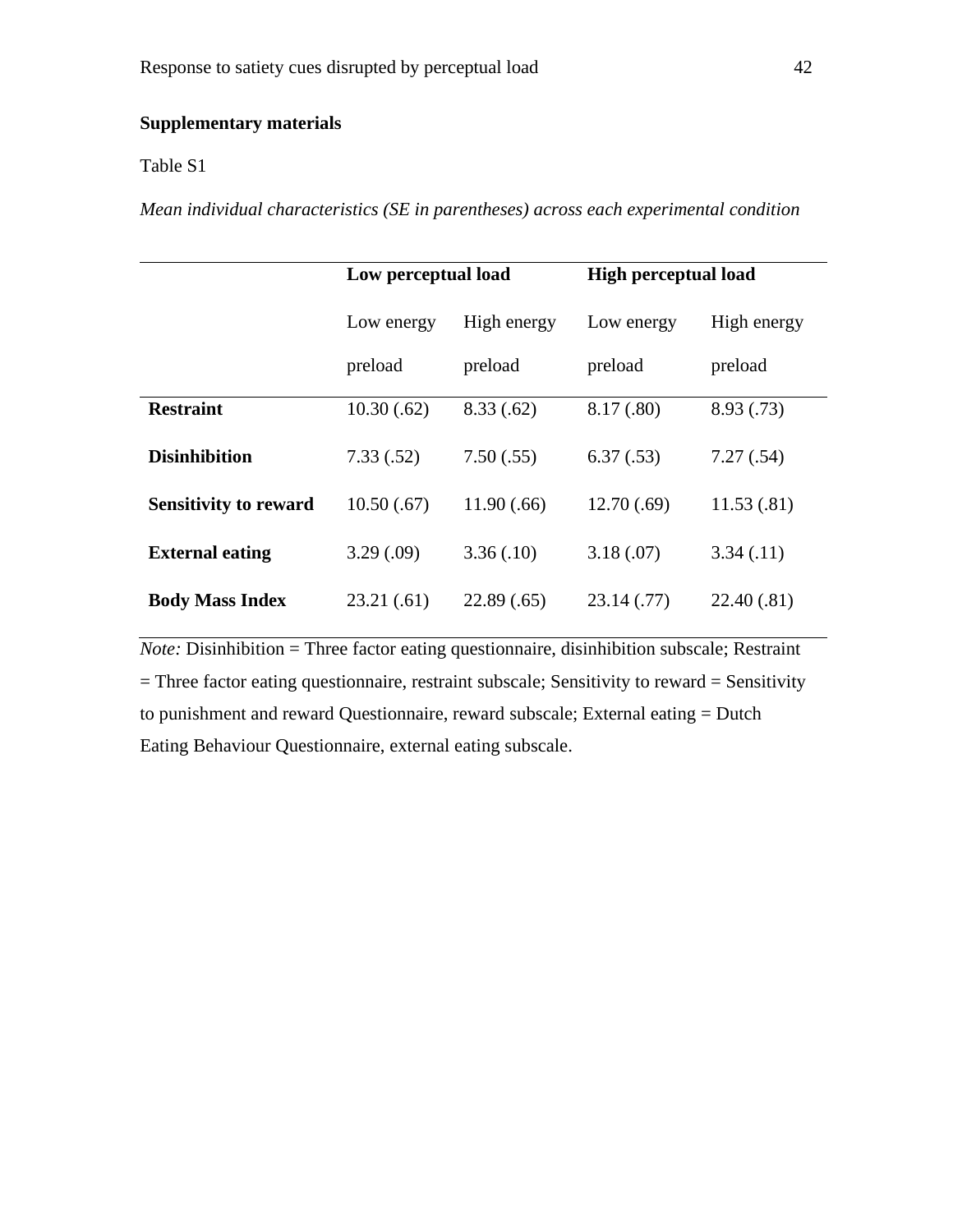Table S2.

Unadjusted 2 x 2 ANOVA model for the effect of preload and perceptual load on intake.

| Unadjusted             | df     | $\overline{F}$ | $\boldsymbol{p}$ | $N_p^2$        |  |
|------------------------|--------|----------------|------------------|----------------|--|
| <b>ANCOVA</b> model    |        |                |                  |                |  |
| Preload                | 1, 116 | 6.26           | .014             | .05            |  |
| Perceptual load        | 1,116  | .09            | .770             | .00            |  |
| Interaction            | 1, 116 | 11.14          | .001             | .09            |  |
| Follow up t-tests      | df     | t              | $\boldsymbol{p}$ | $\overline{d}$ |  |
| Low perceptual load 58 |        | 4.32           | < .001           | 1.13           |  |
| High perceptual        | 58     | .57            | .573             | .15            |  |
| load                   |        |                |                  |                |  |

Follow up t-tests are reported under each level of perceptual load.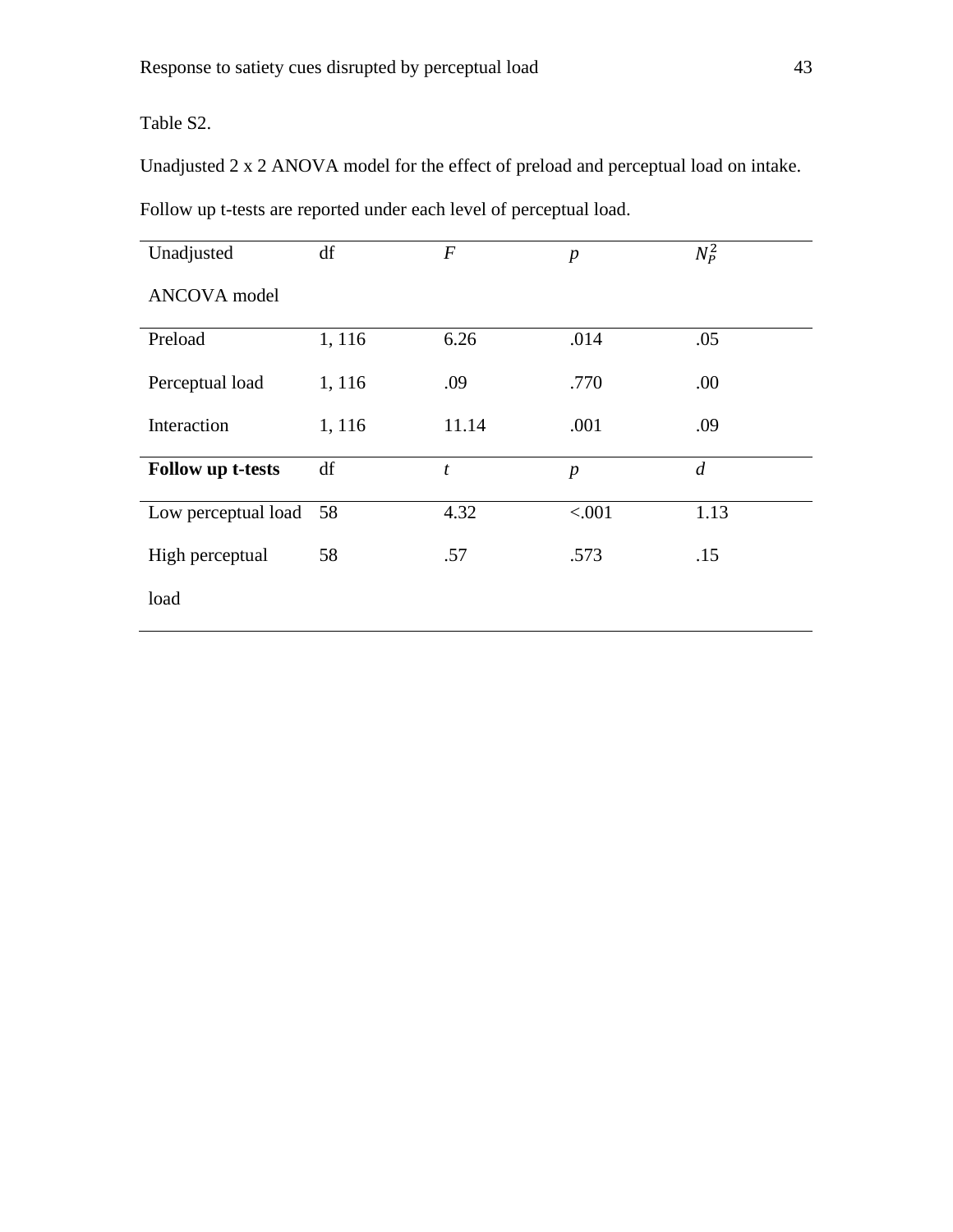

*Figure S1*. Unadjusted mean calorie intake ( $\pm$  SEM) of crisps after consumption of LE or HE preload under low or high perceptual load.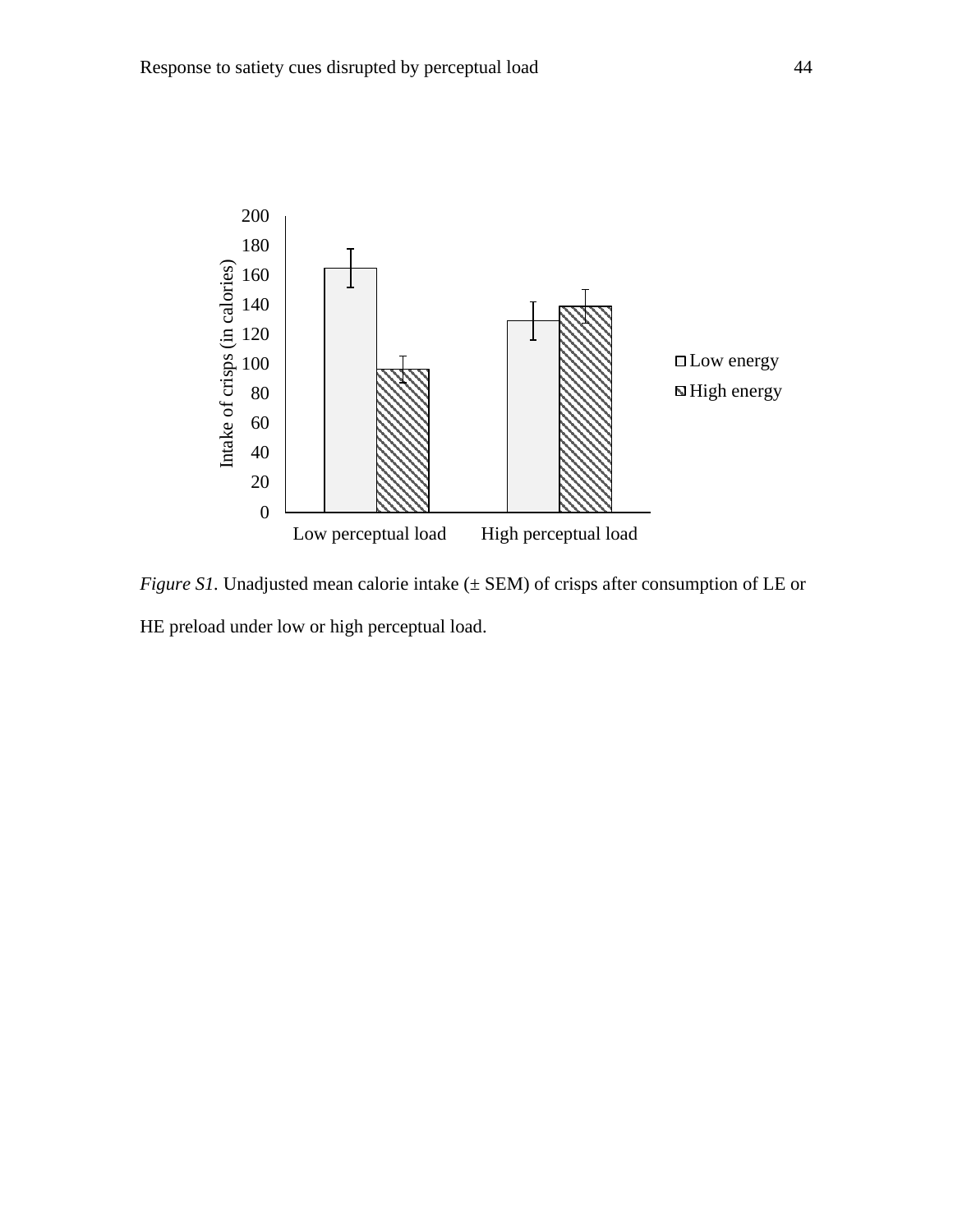Table S3.

Unadjusted 2 x 2 ANCOVA model for the effect of preload and perceptual load on change in experienced satiety. Follow up ANCOVA's are reported under each level of perceptual load.

| Level of   | Effect                  | df     | $\boldsymbol{F}$ | $\boldsymbol{p}$ | $N_P^2$ |
|------------|-------------------------|--------|------------------|------------------|---------|
| perceptual |                         |        |                  |                  |         |
| load       |                         |        |                  |                  |         |
|            | <b>Baseline</b> satiety | 1, 115 | 16.66            | $<.001$          | .13     |
|            | Preload                 | 1, 115 | .42              | .520             | .00.    |
|            | Perceptual load         | 1, 115 | .19              | .664             | .00     |
|            | Interaction             | 1, 115 | 8.18             | .005             | .07     |
|            | <b>Follow up tests</b>  |        |                  |                  |         |
| Low load   | <b>Baseline</b> satiety | 1,57   | 6.21             | .016             | .10     |
|            | Preload                 | 1,57   | 6.28             | .015             | .10     |
| High load  | <b>Baseline</b> satiety | 1,57   | 10.70            | .002             | .16     |
|            | Preload                 | 1,57   | 2.36             | .130             | .04     |

*Note:* the models reported above have not been adjusted for covariates relating to individual differences. However, it is important to include baseline satiety for accurate interpretation (Blundell et al., 2010), and therefore this variable has been retained in analysis.